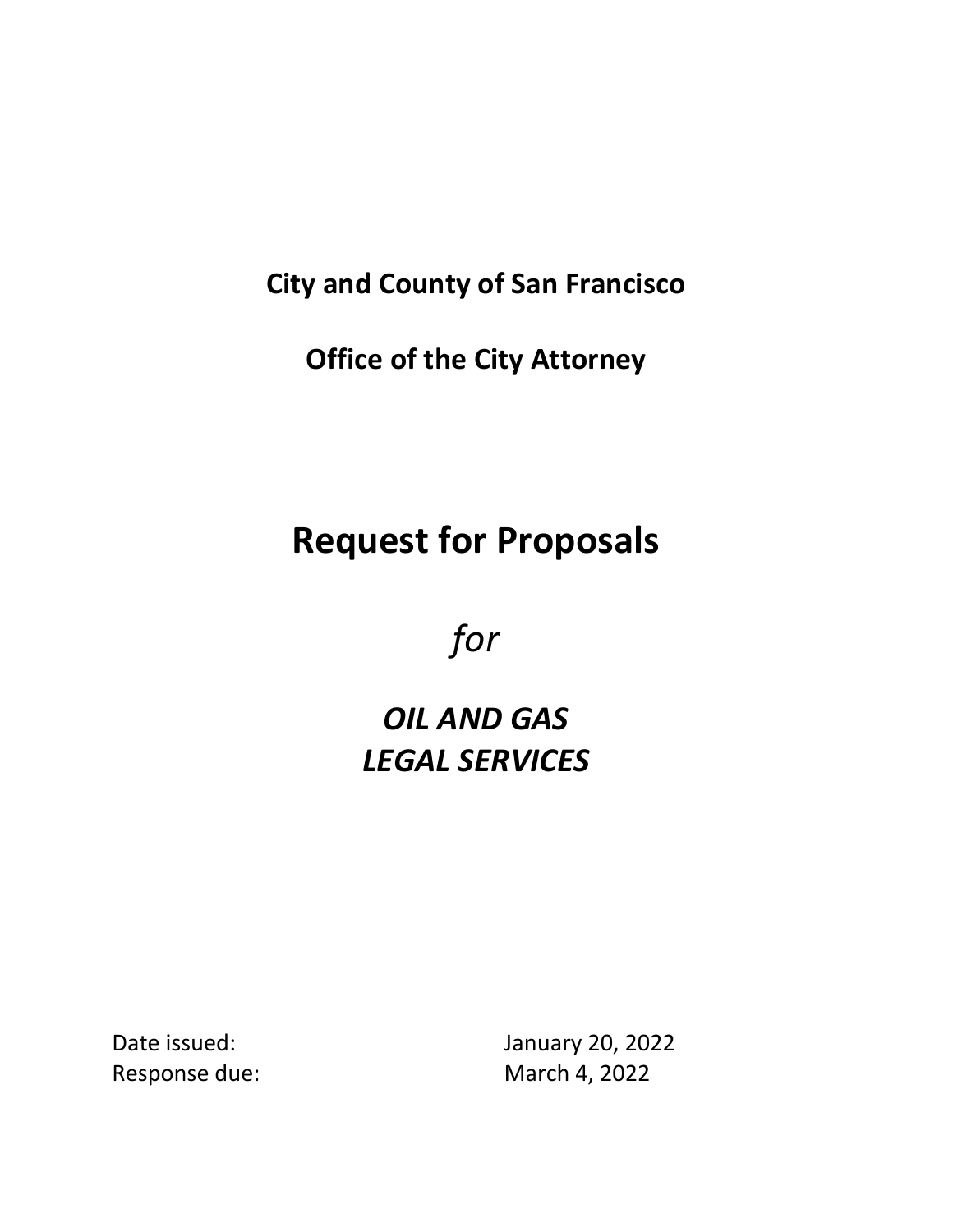# **Request for Proposals for Oil and Gas Legal Services**

# TABLE OF CONTENTS

| II.  |  |
|------|--|
| III. |  |
| IV.  |  |
|      |  |
|      |  |
|      |  |
|      |  |

# **Appendices:**

| А. | <b>Standard Forms</b>                     | B-1   |
|----|-------------------------------------------|-------|
| В. | Agreement for Professional Legal Services | $C-1$ |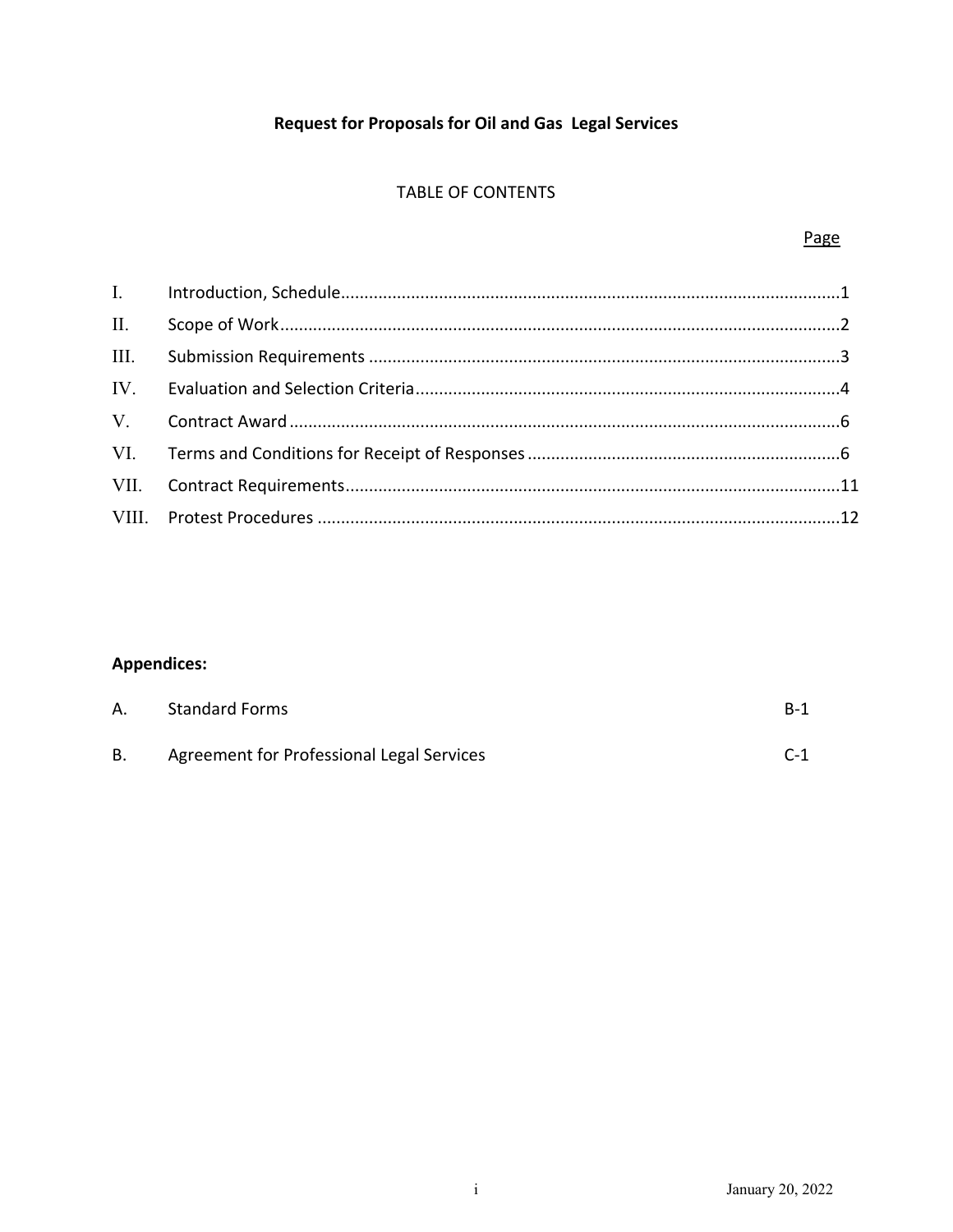# **Request for Proposals**

# **I. Introduction, Schedule**

# **A. General**

The City and County of San Francisco (the "**City**"), through the Office of the City Attorney of San Francisco ("**City Attorney's Office**" or "**Office**"), is issuing this Request for Proposals ("**RFP**") to seek expressions of interest from one or more experienced attorneys or law firms responding to this Request for Proposals ("**Candidates**") to provide legal services in connection with an oil and gas lease and the plugging, abandonment, and any other undertaking required with respect to oil wells owned by the City and located in Kern County, California (the "**Project**").

In the 1940's the City was bequeathed approximately 800 acres of oil producing property in Kern County, California. The City entered into a lease for the extraction of oil and gas in 1963 (the "**Lease**") with Shell Oil Company, which through a series of assignments is now held by Chevron. San Francisco Administrative Code Section 23.42 prohibits the City from extending or entering into any new lease for oil or gas extraction. The term of the Lease is now expired and the City desires legal services in connection with the Lease termination, plugging and abandonment of the 83 existing oil wells on the property in compliance with laws, and additional regulatory or other matters relating to the property.

The City Attorney's Office is issuing this RFP to select one or more qualified Candidates to provide legal services. The Candidate(s) must satisfy the minimum qualifications set forth in this RFP and demonstrate superior expertise in the relevant areas.

The selected Candidate(s) will be eligible to enter into a contract to perform the Project or other related work and services described in Section II of this RFP (the "**Work**"). The Office reserves the right, at its sole discretion, to select outside legal counsel through alternative means or requests for qualifications. Prior to engagement as counsel, a firm must execute the Contract, substantially in the form of the contract attached as Appendix B to this RFP, with the Office for that engagement (the "**Contract**"). Additionally, before any Contract is awarded, Candidates must file the forms listed in Appendix A.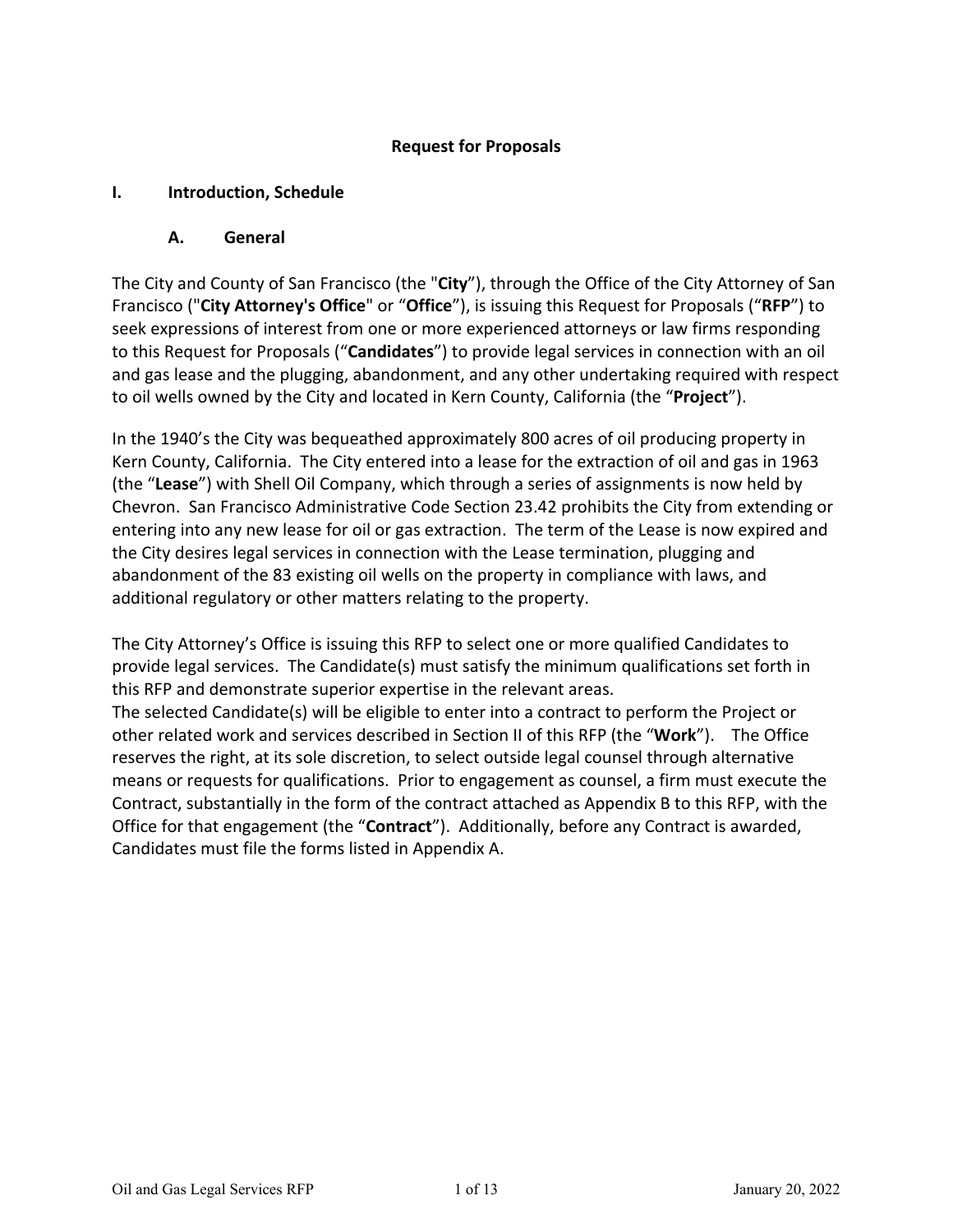#### **B. Schedule**

The anticipated schedule for selecting Candidates is as follows:

| Response Phase                                                                 | Date                                 |
|--------------------------------------------------------------------------------|--------------------------------------|
| RFP issued by the Office                                                       | January 20, 2022                     |
| Deadline for submission of written questions<br>or requests for clarification  | February 4, 2022<br>at 11:59 p.m. PT |
| Responses due ("Submissions Deadline")                                         | March 4, 2022<br>at 11:59 p.m. PT    |
| Oral interviews, if any, with Candidates selected for further<br>consideration | March 31, 2022                       |

#### **II. Scope of Work**

The Scope of Work described below is intended as a general guide and not as a complete list of all aspects of the services to be performed under this RFP or of all tasks necessary in order to complete the Work. The services requested include, but are not limited to, the following:

- 1. Advise the City Attorney on compliance with applicable laws, including regulatory, environmental, and real property laws, regulations and common law duties, relating to the property, the Project, the Lease, and the plugging, abandonment, decommissioning, and proper disposition of the oil wells and the property.
- 2. Advise the City Attorney, and negotiate, draft and review agreements and ancillary documents relating to the Project, including but not limited to, documents relating to the Lease, contracts with third party consultants, and agreements with regulatory authorities. Recommend course of action, documentation, policies, and procedures to ensure City compliance with applicable qualification criteria, rules and regulations.
- 3. Provide guidance and market insight with respect to applicable best practices, regulatory processes, Project agreements and documents.
- 4. Perform legal due diligence.
- 5. Attend Project meetings and negotiations.
- 6. Perform other Project-related activities as identified by the City Attorney.

Candidates will be expected to familiarize themselves with the City Attorney, its policies, the responsibilities of staff and legislative bodies of the City, relevant ordinance provisions, and state law, without cost.

There is no assurance that counsel will be required on all or any of these particular issues.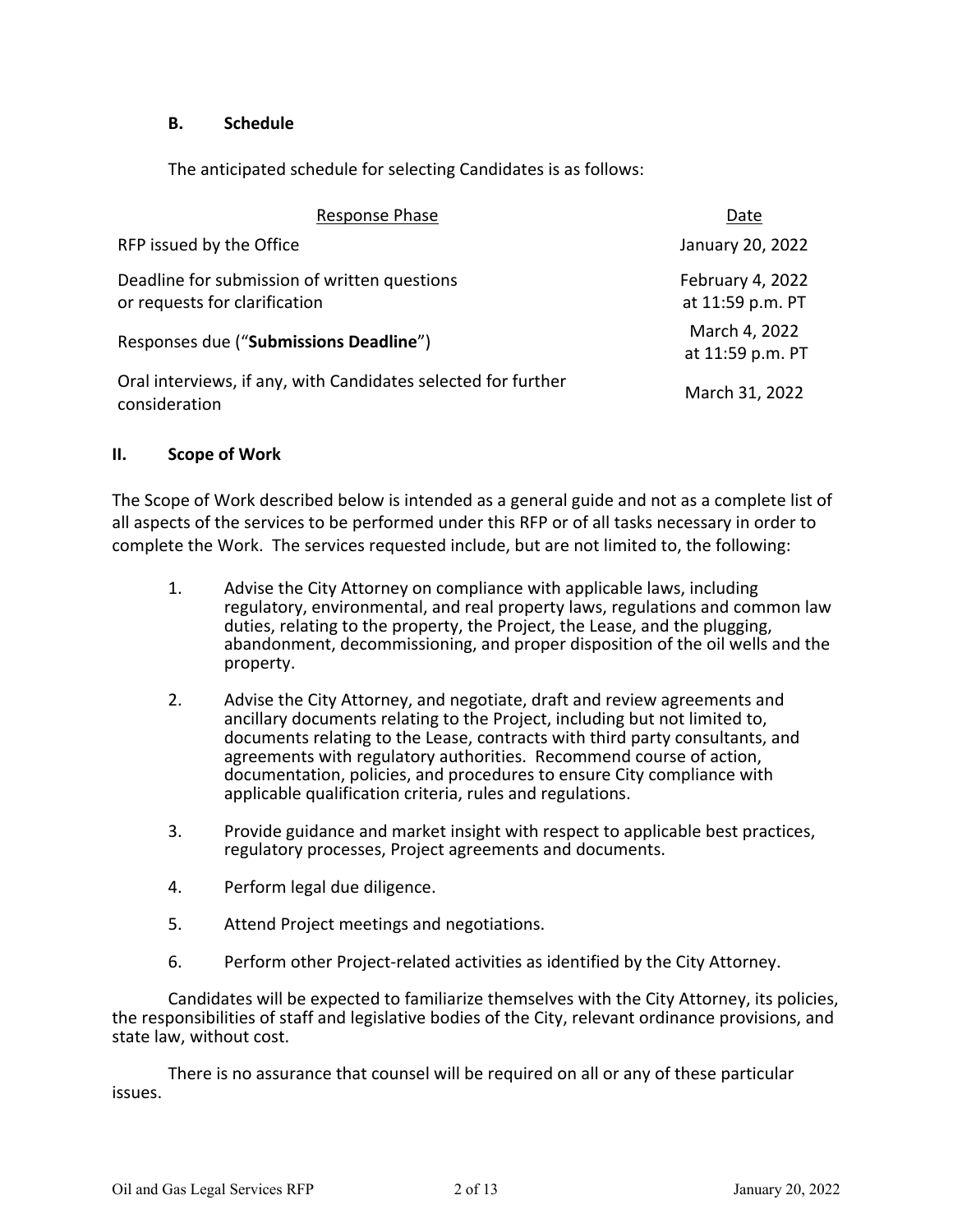Candidates will respond to work assignments from the City Attorney's Office. The Office will also provide technical assistance, act as liaison to Office personnel, and monitor outside counsel for billing practices and responsiveness to Office needs.

As an initial matter, the City Attorney intends to cap the Contract amount at \$50,000, provided, if necessary to complete the Work, the City Attorney may increase this amount at any time until the Work is complete by amending the agreement for professional legal services between the City and the selected Candidate.

#### **III. Submission Requirements**

#### **A. Time and Place for Submission of Responses**

Responses must be received by **11:59 p.m. (PST) on March 4, 2022** ("**Submission Deadline**") and be clearly marked as "*Response to Oil and Gas Legal Services RFP*." Responses must be submitted in .PDF form, by e-mail to Charles Sullivan, Deputy City Attorney, at charles.sullivan@sfcityatty.org, and to Elizabeth Dietrich, Deputy City Attorney, at elizabeth.dietrich@sfcityatty.org.

#### **B. Format**

To submit a response to this RFP ("**Response**"), Candidates must respond to each of the items below in the same order listed. Completeness, clarity and brevity will be looked upon favorably. Please limit your Response to no more than fifteen (15) pages total with a font of at least 12 points (excluding required attachments and attorneys' resumes). If a Response is lengthy, please include a Table of Contents. Please restate each question in bold face in your Response and be as specific as possible. Answers that merely provide generalities may be deemed non-responsive. The written consent of the Office will be required before the substitution or addition of any personnel identified in a Response as assigned to provide services under this RFP. Responses not meeting RFP requirements or that are incomplete in any way may be rejected. Candidates are urged to read this RFP carefully, to take care in the preparation of Responses, and to carefully proofread the final versions for accuracy and completeness.

#### **C. Content**

Please provide information on the items below in your Response.

- 1. Provide firm name, address, contact name, title, phone number, and email address of the person authorized to represent the Candidate with respect to all notices, negotiations, discussions and other communications relating to this RFP, to any further selection process, and to any negotiations related to a contract for the services described in this RFP.
- 2. Provide a short introduction or summary description of your firm, experience in the industry, experience with projects similar in scope and size as the Project, and number of years providing such services.
- 3. Identify and describe the experience (including representative transactions) of the lead attorney(s) who would provide the legal services, with a focus on the abandonment and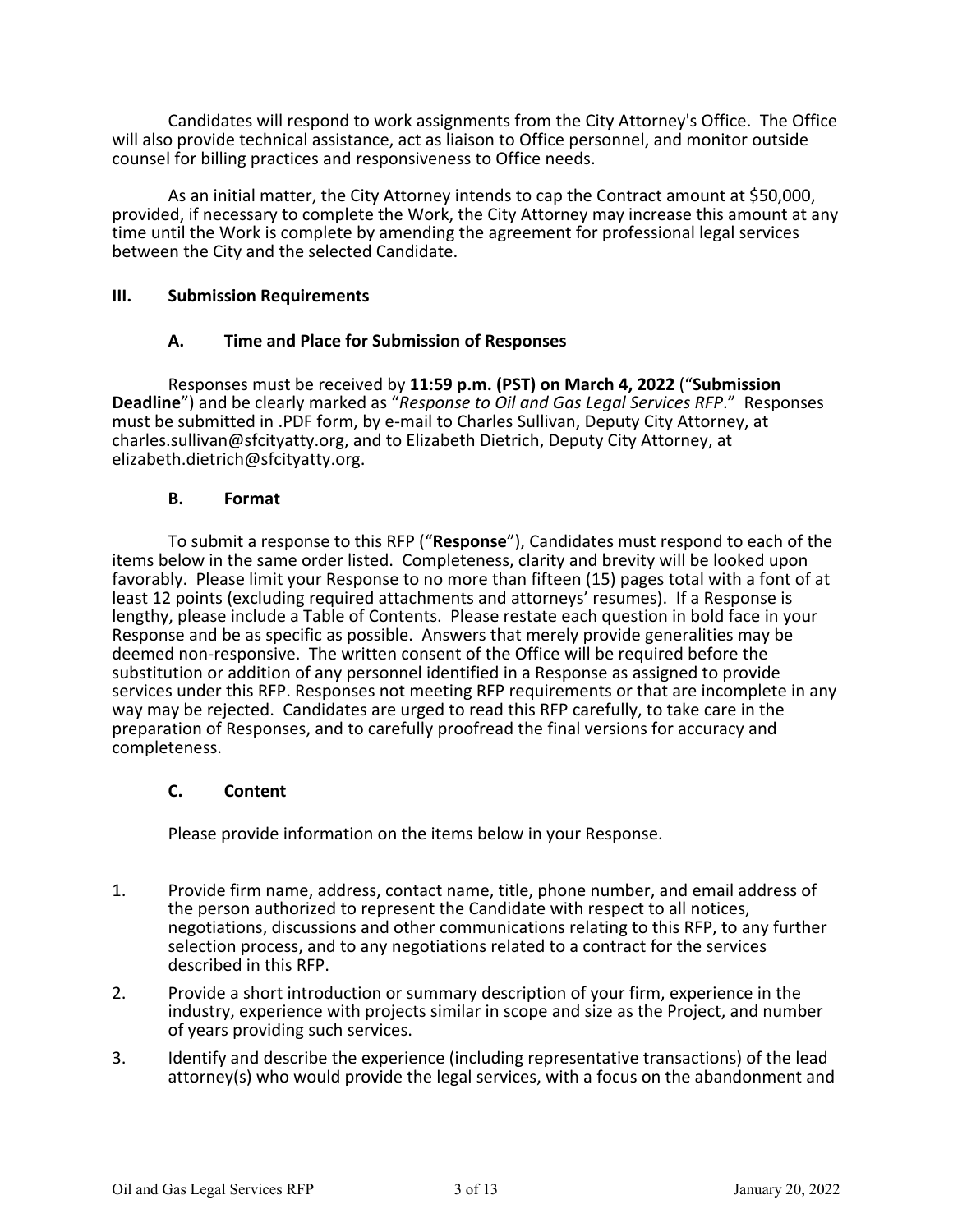closure of oil wells in California generally. If applicable, describe any work done in Kern County.

- 4. Please provide an organizational chart and briefly describe each attorney who may be assigned to provide services under this RFP, including for each attorney:
	- a. location of office;
	- b. title and role within Candidate's firm:
	- c. number of years with Candidate's firm;
	- d. expected role and responsibilities in providing the services described in this RFP;
	- e. qualifications and any specialized expertise; and
	- f. brief resume.
- 5. Description of any potential, actual, or apparent conflicts of interest with the City. Identify whether your firm has represented or currently represents Shell Oil, Texaco, or Chevron, and if so, describe the work performed during the past 4 years.
- 6. Names of at least three clients for which the Candidate has provided similar services, including for each the contact person, address, email address, and telephone number. The Office may check references submitted by the Candidates.
- 7. Provide the level of coverage of Candidate's malpractice insurance and any other fiduciary or professional liability insurance the firm carries, including the name of the insurance carrier(s). Please identify whether the coverage is on a per client basis, or whether the coverage is applied to the firm as a whole.
- 8. Proposed fee arrangement for the services described in this RFP. The fee proposal should include a breakdown of the rates for each attorney who may be assigned to provide services, including the best estimate of the total amount the City should expect to encumber for the services. It is expected that the Candidates will offer the service provider's government or comparable favorable rates. Please describe the fees the Candidate charges on any items separate from attorney services, including, but not limited to such items as computerized research, photocopying, travel or subpoena services. Include any other direct or indirect costs that may be incurred by the Office, or any other additional information related to billing that the Candidate believes will be relevant to the Office in considering the Candidate's fees.
- 9. A statement acknowledging that, by responding to this RFP, the Candidate and its attorneys and staff are "restricted sources" as that term is defined in the San Francisco Campaign and Governmental Conduct Code, Section 3.216.
- 10. A statement acknowledging that, by responding to this RFP, the Candidate has reviewed the form services contract attached to this RFP as Appendix B. Please identify any provisions to which the Candidate will not agree or would request revision, and provide an explanation for each objection and revision. Additionally, before any contracts are awarded, Candidates must file the forms listed on Appendix A attached hereto.

# **IV. Evaluation and Selection Criteria**

#### **A. Selection Criteria**

The City Attorney's Office and City Attorney or its designee will evaluate each Response. Responses that merely provide generalities in response to items described in Section III may be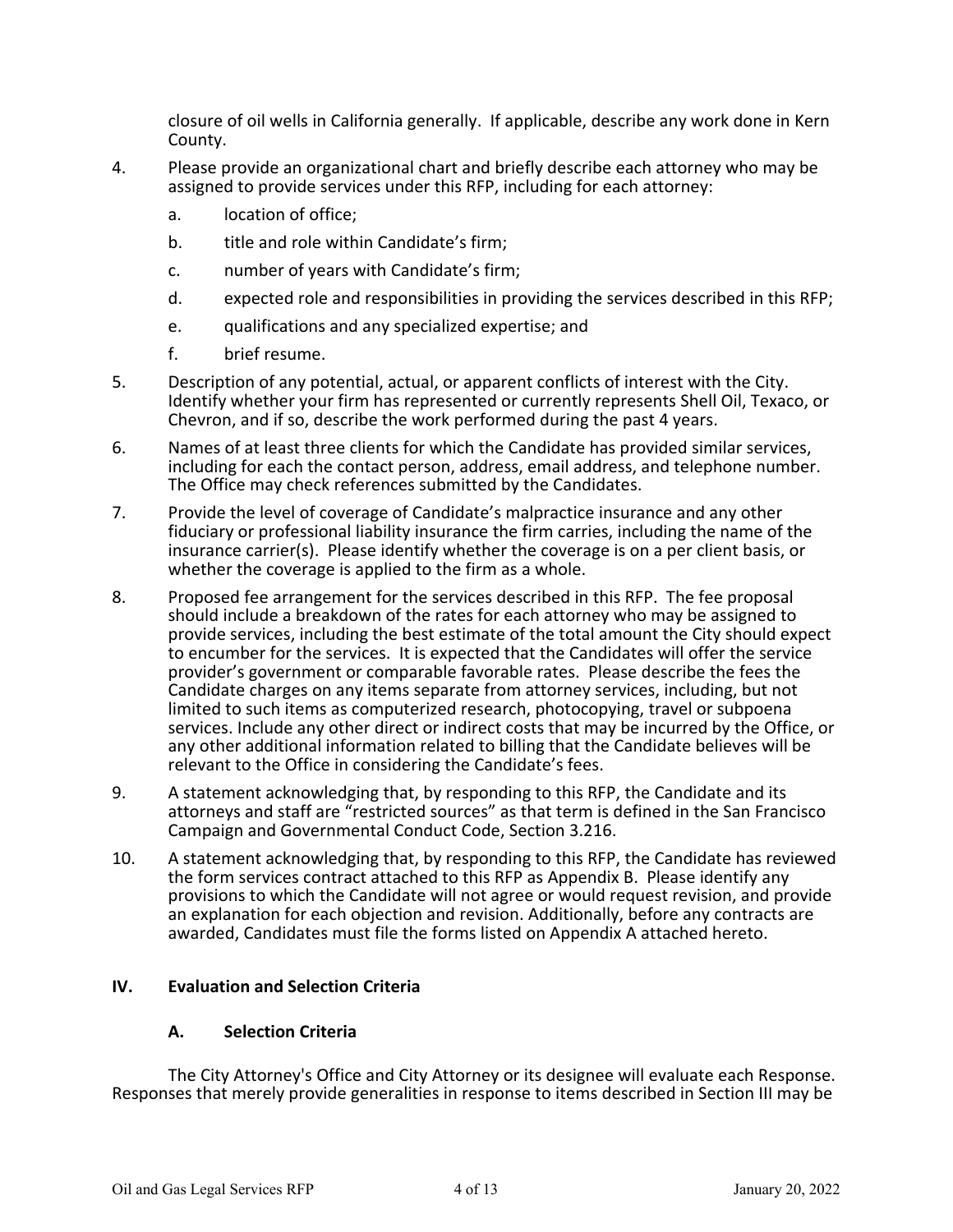deemed non-responsive and will not be eligible for consideration. At any time during the evaluation process, the City may require a Candidate to present oral or written clarification of its Response.

The guidelines for analyzing and evaluating Responses are stated below. The City Attorney's Office anticipates that it will evaluate Responses and oral presentations, when requested, based on the criteria below. However, in an effort to reach a decision concerning the best qualified Candidate, the City Attorney's Office reserves the right to evaluate, at its sole discretion, all factors it deems appropriate, whether or not such factors have been stated in this RFP.

The Office will evaluate the Responses generally in accordance with the criteria itemized below.

# **1. Firm Experience and Qualifications (45 Points)**

- Specific experience providing legal services similar to the Work.
- Relevant experience of lead counsel.
- Depth of the legal team identified in the Response.
- Staffing model (i.e., resources, skills, and processes to be applied) for services under this RFP.
- Quality of recently completed projects similar to the Work
- Acknowledgements as set forth in Section III.
- Quality of responses to items in Sections III.
- Ability to satisfy the requirements of the Scope of Work as described in Section II of this RFP.
- Fees and cost structure for services described in this RFP.
- Dismissals or contract terminations of Candidate by a client.
- Conflict of interest issues.
- Malpractice insurance and other fiduciary or professional liability insurance coverage.

# **2. Assigned Staff (30 Points)**

- Experience of lead attorney(s) in providing services similar in size and scope.
- Professional experience and educational qualifications of assigned staff.
- Staffing model (i.e., resources, skills, and processes to be applied) for services under this RFP.

# **3. Demonstrated Professionalism (25 Points)**

- Communication skills.
- Professionalism and quality of submitted Response.

# **4. Interviews, if any (25 Points)**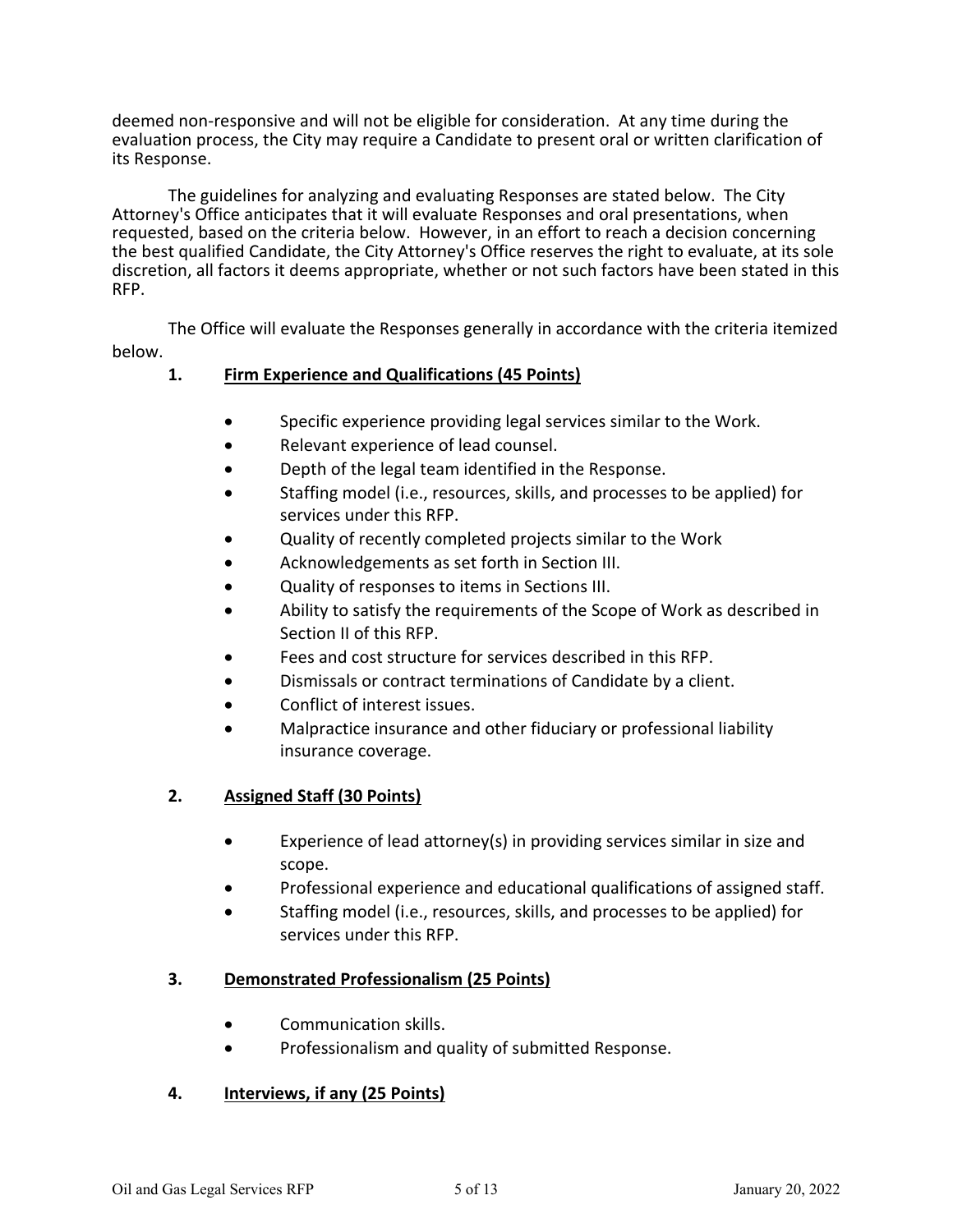Following the evaluation of written Responses, the City Attorney's Office may require Candidates to participate in interviews to be scheduled by the Office. The Office may limit the Candidates invited to interviews to the highest scoring Candidates, based on scoring under Section IV.B.1-3 above. Candidates should ensure that all significant personnel who will be providing services to the Office are present during any interview. Interview scores will be based on presentation and communication skills. The interview score will be combined with the results of the written Response evaluation for a cumulative score.

# **V. Contract Award**

The Office will select one or more Candidates with which to commence contract negotiations. The selection of any such Candidate does not imply acceptance by the Office of any terms of a Response, which are subject to further negotiations and approvals before the Office may be legally bound. The selected Candidates must be willing to enter into a written agreement that is substantially in the form of the Agreement for Professional Legal Services attached as Appendix B. Failure to timely execute the contract, or to furnish any and all insurance certificates and policy endorsements, surety bonds or other materials required in the contract, may be deemed an abandonment of contract negotiations. If a satisfactory contract cannot be negotiated in a reasonable time, the Office, in its sole discretion, may terminate negotiations with any Candidates.

# **VI. Terms and Conditions for Receipt of Responses**

# **A. Errors and Omissions in RFP**

Candidates are responsible for reviewing this RFP in its entirety. Candidates are to promptly notify the Office, in writing, if there is any ambiguity, discrepancy, omission, or other error in the RFP. Any such notification should be directed to the Office promptly after discovery, but in no event later than 11:59 p.m. (PT) on February 18, 2022 to Elizabeth Dietrich (elizabeth.dietrich@sfcityatty.org). Modifications and clarifications will be made by addenda as provided below.

# **B. Inquiries Regarding RFP**

Inquiries regarding the RFP and any request for written interpretation or clarification of RFP questions or procedures must be in writing and submitted by email not later than 11:59 p.m. (PT) on February 4, 2022 to Elizabeth Dietrich (elizabeth.dietrich@sfcityatty.org). The Office will only respond to inquiries for written interpretation or clarifications of RFP questions or procedures. This opportunity to seek interpretation or clarification of the RFP is not an opportunity to ask general questions. The Office will post written interpretations and clarifications on the Office website (http://www.sfcityattorney.org).

# **C. Objections to RFP Terms**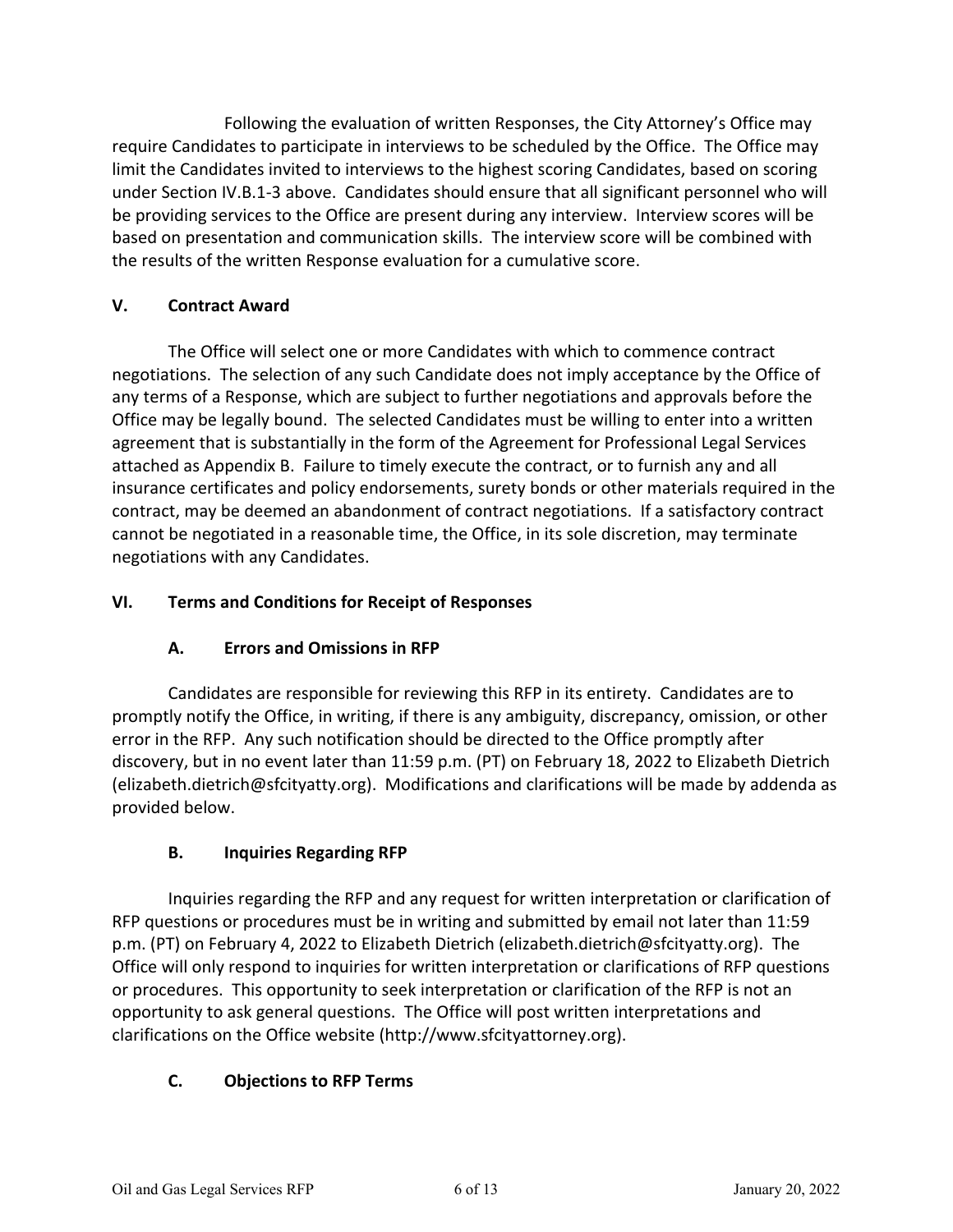Should a Candidate object on any ground to any provision or legal requirement set forth in this RFP, the Candidate must, provide written notice to the Office not later than 11:59 p.m. (PT) on February 4, 2022 (addressed to Elizabeth Dietrich (elizabeth.dietrich@sfcityatty.org)) setting forth with specificity the grounds for the objection. The failure of a Candidate to object in the manner set forth in this paragraph shall constitute a complete and irrevocable waiver of any objection a Candidate may have.

# **D. Addenda**

The Office may modify this RFP, prior to the Submissions Deadline, by issuing addenda, which will be posted on the Office website (http://www.sfcityattorney.org). Candidates are responsible for ensuring that its Response reflects any and all addenda issued by the Office prior to the Submissions Deadline regardless of when the Response is submitted. Therefore, the Office recommends that Candidates consult the website frequently, including shortly before the Response due date, to ensure that it has downloaded all addenda.

# **E. Term of Response**

Submission of a Response signifies that the proposed services and fees are valid for at least 180 calendar days from the Submissions Deadline and that the fees contained therein are genuine and not the result of collusion or any other anti-competitive activity.

# **F. Revision of Response**

A Candidate may revise a Response on the Candidate's own initiative at any time before the Submissions Deadline. The Candidate must submit the revised Response in the same manner as the original, as set forth in Section III of this RFP. A revised Response must be received by the Submissions Deadline. In no event will a statement of intent to submit a revised Response or commencement of a revision process extend the Submissions Deadline for any Candidate.

At any time during the Response evaluation process, the Office may require a Candidate to provide oral or written clarification of its Response. The Office reserves the right to make an award without further clarifications of Responses received.

# **G. Errors and Omissions in Response**

Failure by the Office to object to an error, omission, or deviation in the Response will in no way modify the RFP or excuse the Candidate from full compliance with the specifications of this RFP or any contract awarded pursuant to this RFP.

# **H. Financial Responsibility**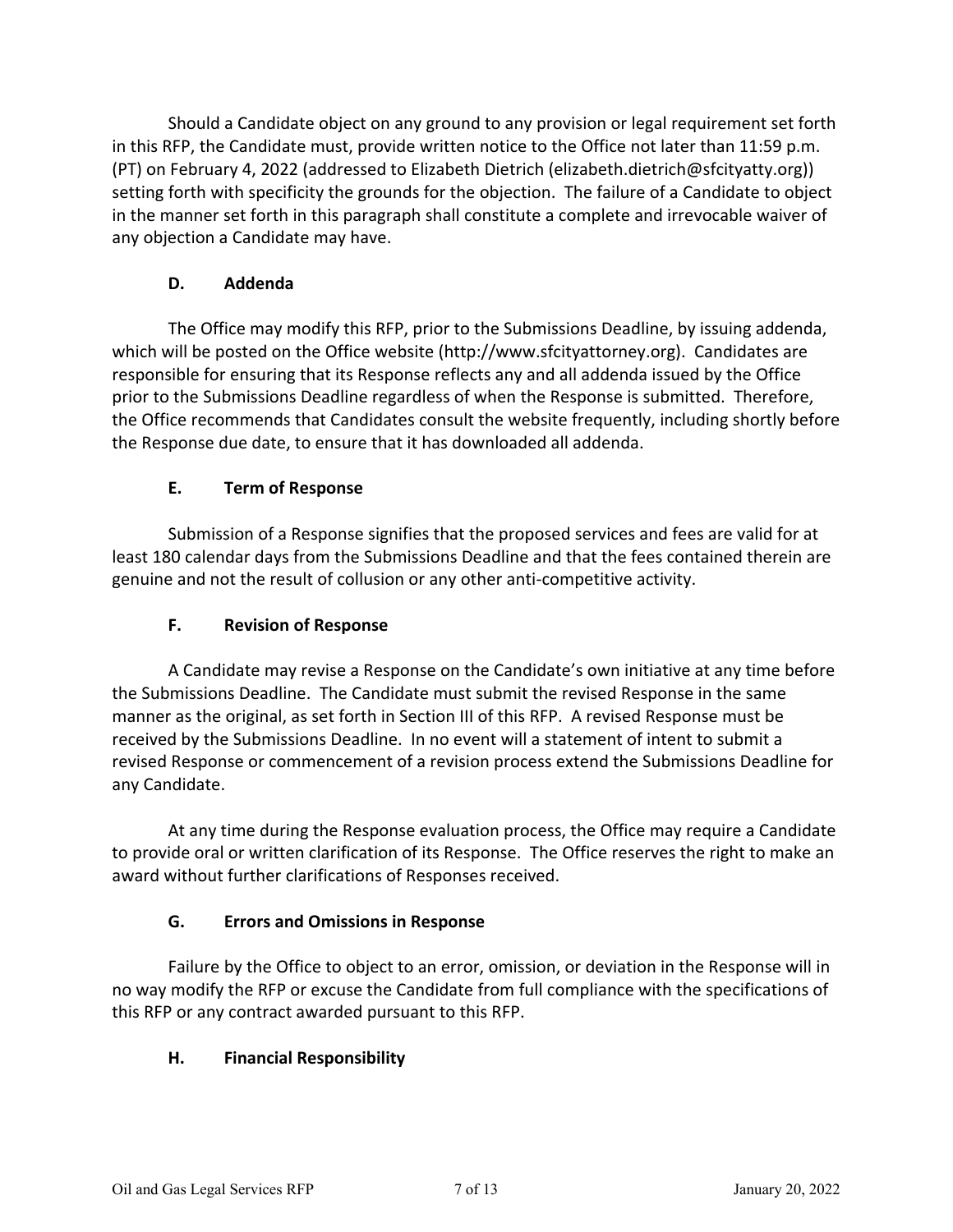The Office accepts no financial responsibility for any costs incurred by a Candidate in responding to this RFP. Responses submitted in response to this RFP are the property of the Office and may be used in any way deemed appropriate by the Office.

### **I. Candidate's Obligations under the Campaign Reform Ordinance**

Candidates must comply with Section 1.126 of the S.F. Campaign and Governmental Conduct Code.

City law bans persons who are seeking or recently entered into government contracts from making contributions to certain candidates for City elective office. The ban applies when:

1. The City, a state agency on whose board an appointee of a City elective officer serves, the San Francisco Unified School District, or the San Francisco Community College District is a party to a contract;

2. The contributor is a party to the contract or is an affiliate (see discussion below) of a party to the contract; and

3. The contract or series of contracts in the same fiscal year has a total anticipated or actual value of \$100,000 or more in a fiscal year.

If these three conditions are met, then the contributor is prohibited from contributing to the candidate. This applies from the time that the contractor submits a Response to the City to become a party to the contract until either (a) negotiations regarding the Response terminate (and the contractor is not awarded the City contract), or (b) twelve months have passed since the contract was approved.

Affiliates of a contractor are the entity's directors, principle officers (including its chairperson, chief executive officer, chief financial officer, chief operating officer, or any similar position), individuals or entities holding a share of the organization of ten percent or greater, and any subcontractor listed on the organization's bid for a City contract.

See San Francisco Campaign and Governmental Conduct Code §1.126.

The negotiation period begins with the first point of contact, either by telephone, in person, or in writing, when a contractor approaches any city officer or employee about a particular contract, or a city officer or employee initiates communication with a potential contractor about a contract. The negotiation period ends when a contract is awarded or not awarded to the contractor. Examples of initial contacts include: (1) a vendor contacts a city officer or employee to promote himself or herself as a candidate for a contract; and (2) a city officer or employee contacts a contractor to propose that the contractor apply for a contract. Inquiries for information about a particular contract, requests for documents relating to a Request for Proposal or Request for Qualifications, and requests to be placed on a mailing list do not constitute negotiations.

Violation of Section 1.126 may result in the following criminal, civil, or administrative penalties:

1. Criminal. Any person who knowingly or willfully violates section 1.126 is subject to a fine of up to \$5,000 and a jail term of not more than six months, or both.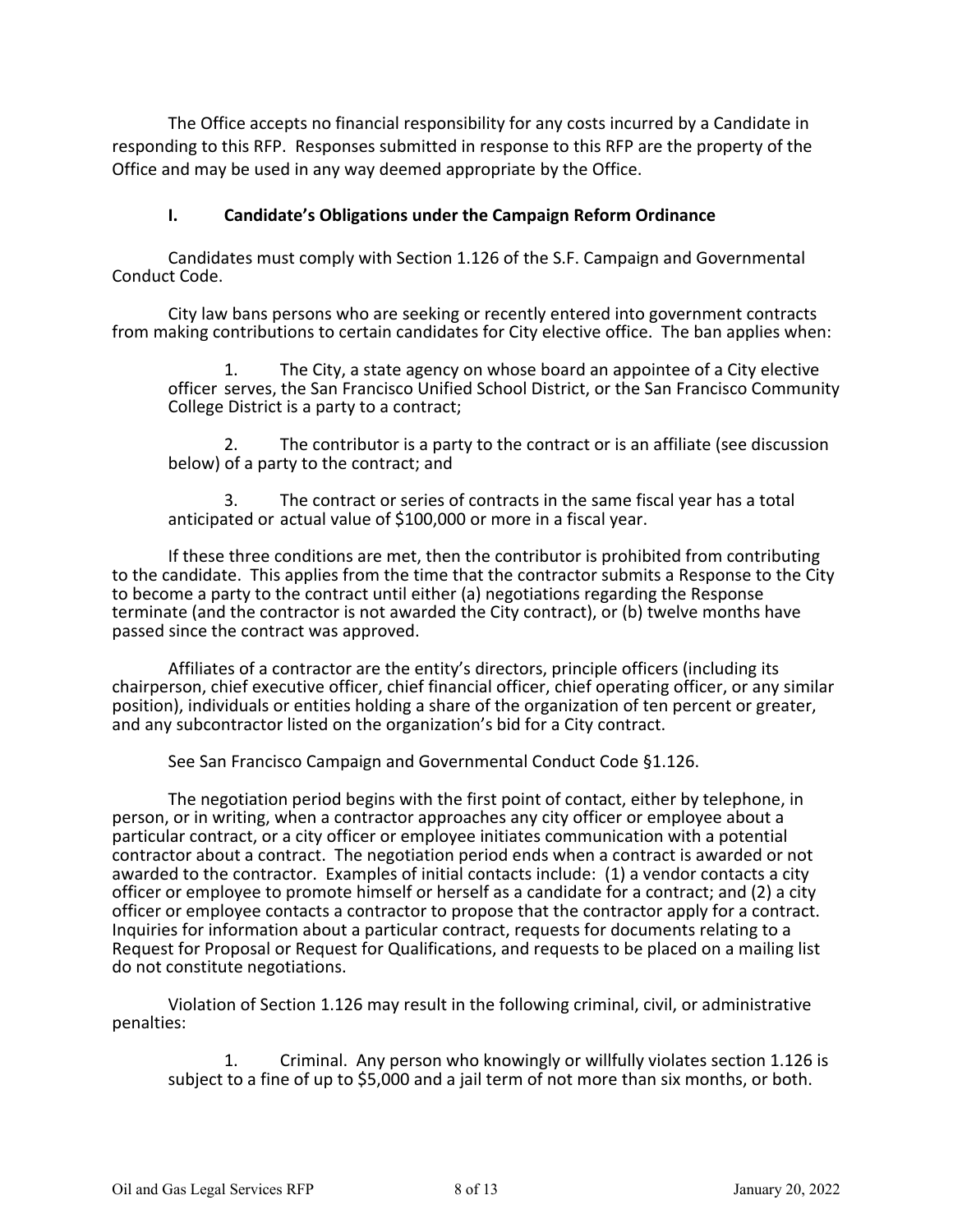2. Civil. Any person who intentionally or negligently violates section 1.126 may be held liable in a civil action brought by the civil prosecutor for an amount up to \$5,000.

3. Administrative. Any person who intentionally or negligently violates section 1.126 may be held liable in an administrative proceeding before the Ethics Commission held pursuant to the Charter for an amount up to \$5,000 for each violation.

For further information, proposers should contact the San Francisco Ethics Commission at (415) 581-2300.

# **J. Sunshine Ordinance**

In accordance with San Francisco Administrative Code Section 67.24(e), contractors' bids, responses to request for proposals or qualifications and all other records of communications between the Office and persons or firms seeking contracts shall be open to inspection immediately after a contract has been awarded. Nothing in this provision requires the disclosure of a private person's or organization's net worth or other proprietary financial data submitted for qualification for a contract or other benefits until and unless that person or organization is awarded the contract or benefit. Information provided by a Candidate that is covered by Section 67.24(e) will be made available to the public upon request.

# **K. Public Access to Meetings and Records**

If a Candidate is a non-profit entity that receives a cumulative total per year of at least \$250,000 in City funds or City-administered funds and is a non-profit organization as defined in Chapter 12L of the San Francisco Administrative Code, the Candidate must comply with Chapter 12L. The Candidate must include in its response (1) a statement describing its efforts to comply with the Chapter 12L provisions regarding public access to the Candidate's meetings and records, and (2) a summary of all complaints concerning the Candidate's compliance with Chapter 12L that were filed with the City in the last two years and deemed by the City to be substantiated. The summary shall also describe the disposition of each complaint. If no such complaints were filed, the Candidate shall include a statement to that effect. Failure to comply with the reporting requirements of Chapter 12L or material misrepresentation in a Candidate's Chapter 12L submissions shall be grounds for rejection of the response and/or termination of any subsequent agreement reached on the basis of the response.

# **L. Contractor Vaccination Policy**

Candidates are advised that any contract awarded from this RFP is subject to the requirements of the 38th Supplement to Mayoral Proclamation Declaring the Existence of a Local Emergency ("**Emergency Declaration**") dated February 25, 2020, and the Vaccination Policy for City Contractors ("**Contractor Vaccination Policy**") issued by the City Administrator. The Contractor Vaccination Policy requires employees of City contractors and subcontractors who spend substantial time working in close proximity to City employees while performing work under the contract at a City owned, leased or controlled facility ("**Covered Employees**") to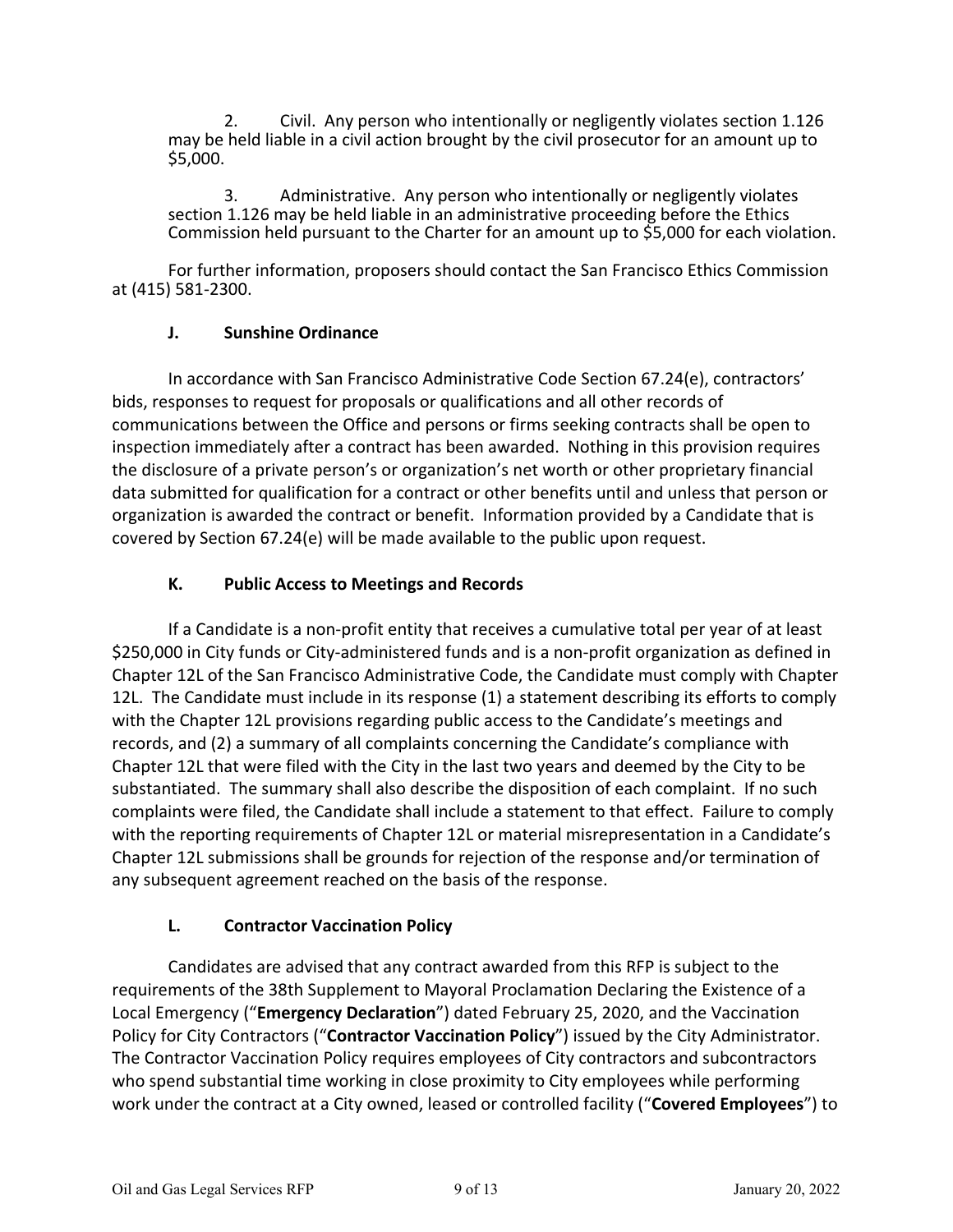be fully vaccinated or granted an exemption based on medical or religious grounds. Information about the Contractor Vaccination Policy is available on the City's website at https://sf.gov/confirm-vaccine-status-your-employees-and-subcontractors. Candidates will be required to certify before contract award that they will comply with the Contractor Vaccination Policy if the resulting contract will be a Covered Contract under the Contractor Vaccination Policy, unless the City determines that a waiver should be granted for the reasons stated in that Contractor Vaccination Policy. The Contractor Vaccination Policy's requirements include, but are not limited to, the following:

1. A contractor must identify its Covered Employees who are or will be performing Work or Services under the Contract, and inform them of the COVID-19 vaccination requirements stated in the Contractor Vaccination Policy and the Emergency Declaration.

2. A contractor must maintain a list of its Covered Employees by name and position, which list shall not include the employees' vaccination status. The contractor must update the list as needed to show all current Covered Employees, and shall provide that list to the City on request.

3. A contractor is responsible for determining the vaccination status of any Covered Employees working for their subcontractors on a project. The contractor must ensure that its covered subcontractors submit required information to the contractor to ensure its covered subcontractors' compliance with the Contractor Vaccination Policy.

4. A contractor must submit to the City the Attestation Form confirming its compliance with the Contractor Vaccination Policy before contract award. A contractor must promptly submit to the City a completed Attachment A respecting any medical or religious vaccination exemptions granted to their Covered Employees, which must be updated as needed.

5. A contractor must coordinate with the City to confirm that the City can safely accommodate at its worksite any Covered Employee for whom the contractor has granted a medical or religious vaccination exemption, which may include ensuring that exempt employees who are accommodated comply with any required health and safety protocols.

# **M. Reservations of Rights by the City**

The issuance of this RFP does not constitute an agreement by the Office that any contract will actually be entered into by the Office. The Office expressly reserves the right at any time to:

- 1. Waive or correct any defect or informality in any response, proposal, or proposal procedure;
- 2. Reject any or all responses;
- 3. Reissue a Request for Proposals or Qualifications;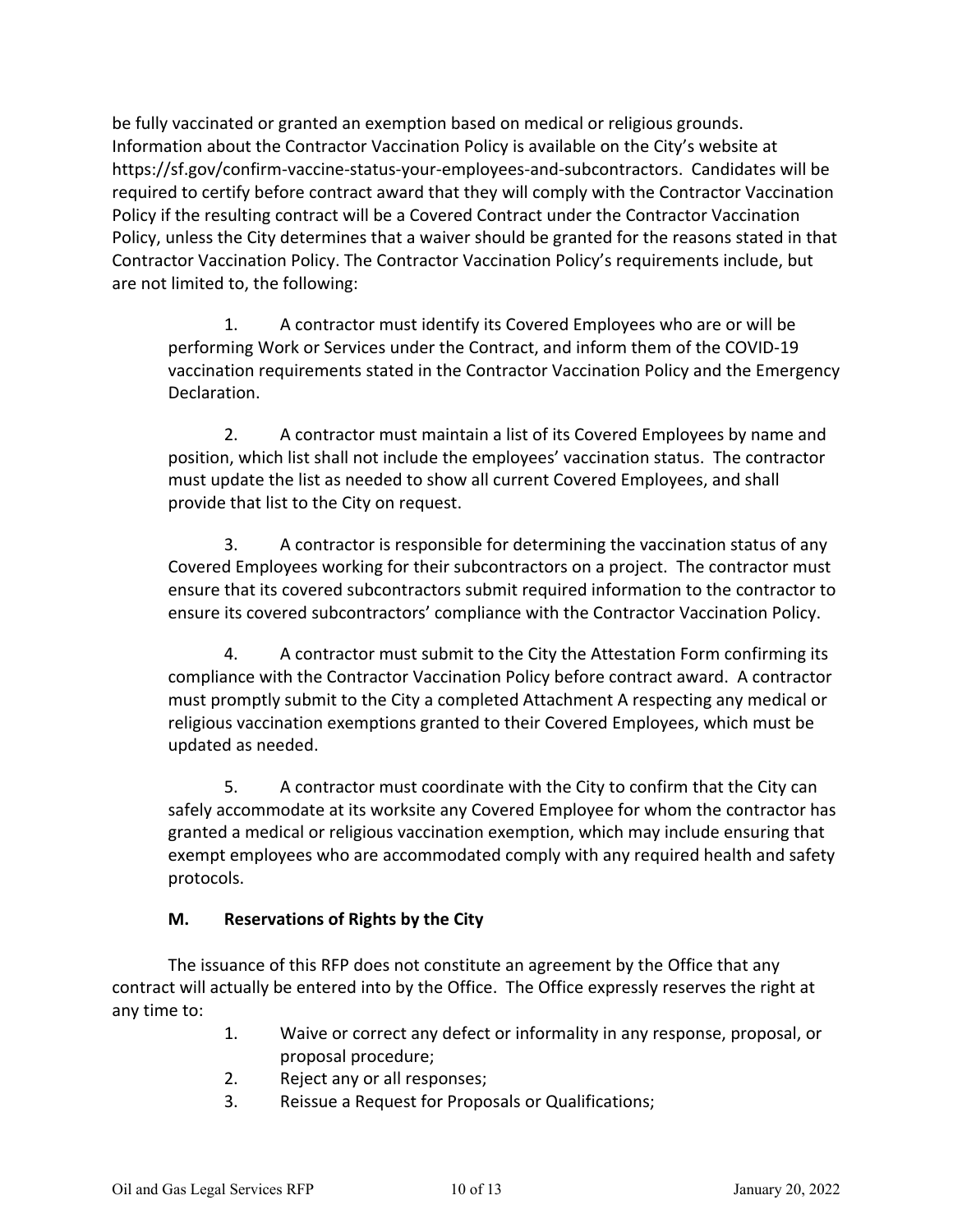- 4. Prior to the Submission Deadline, modify all or any portion of the selection procedures, including deadlines for accepting responses, the specifications or requirements for any services to be provided under this RFP, or the requirements for contents or format of the responses; or
- 5. Procure any services specified in this RFP by any other means.

### **N. No Waiver**

No waiver by the Office of any provision of this RFP shall be implied from any failure by the Office to recognize or take action on account of any failure by a Candidate to observe any provision of this RFP.

### **VII. Contract Requirements**

### **A. Nondiscrimination in Contracts and Benefits**

Candidates contracting with the City will be required to agree to comply fully with and be bound by the provisions of Chapters 12B and 12C of the San Francisco Administrative Code. Generally, Chapter 12B prohibits the City and County of San Francisco from entering into contracts or leases with any entity that discriminates in the provision of benefits between employees with domestic partners and employees with spouses, and/or between the domestic partners and spouses of employees. Chapter 12C requires nondiscrimination in contracts in public accommodation. Additional information on Chapters 12B and 12C is available on the Contract Monitoring Division's website a[t www.sfgov.org/cmd.](http://www.sfgov.org/cmd)

# **B. Minimum Compensation Ordinance (MCO)**

Candidates contracting with the City will be required to agree to comply fully with and be bound by the provisions of the Minimum Compensation Ordinance ("**MCO**"), as set forth in San Francisco Administrative Code Chapter 12P. Generally, the MCO requires contractors to provide employees covered by the MCO who do work funded under the contract with hourly gross compensation and paid and unpaid time off that meet certain minimum requirements.

For the amount of hourly gross compensation currently required under the MCO, see www.sfgov.org/olse/mco. Note that this hourly rate may increase on January 1 of each year and that contractors will be required to pay any such increases to covered employees during the term of the contract. Additional information regarding the MCO is available on the web at www.sfgov.org/olse/mco.

# **C. Health Care Accountability Ordinance (HCAO)**

Candidates contracting with the City will be required to agree to comply fully with and be bound by the provisions of the Health Care Accountability Ordinance ("**HCAO**"), as set forth in San Francisco Administrative Code Chapter 12Q. Candidates should consult the San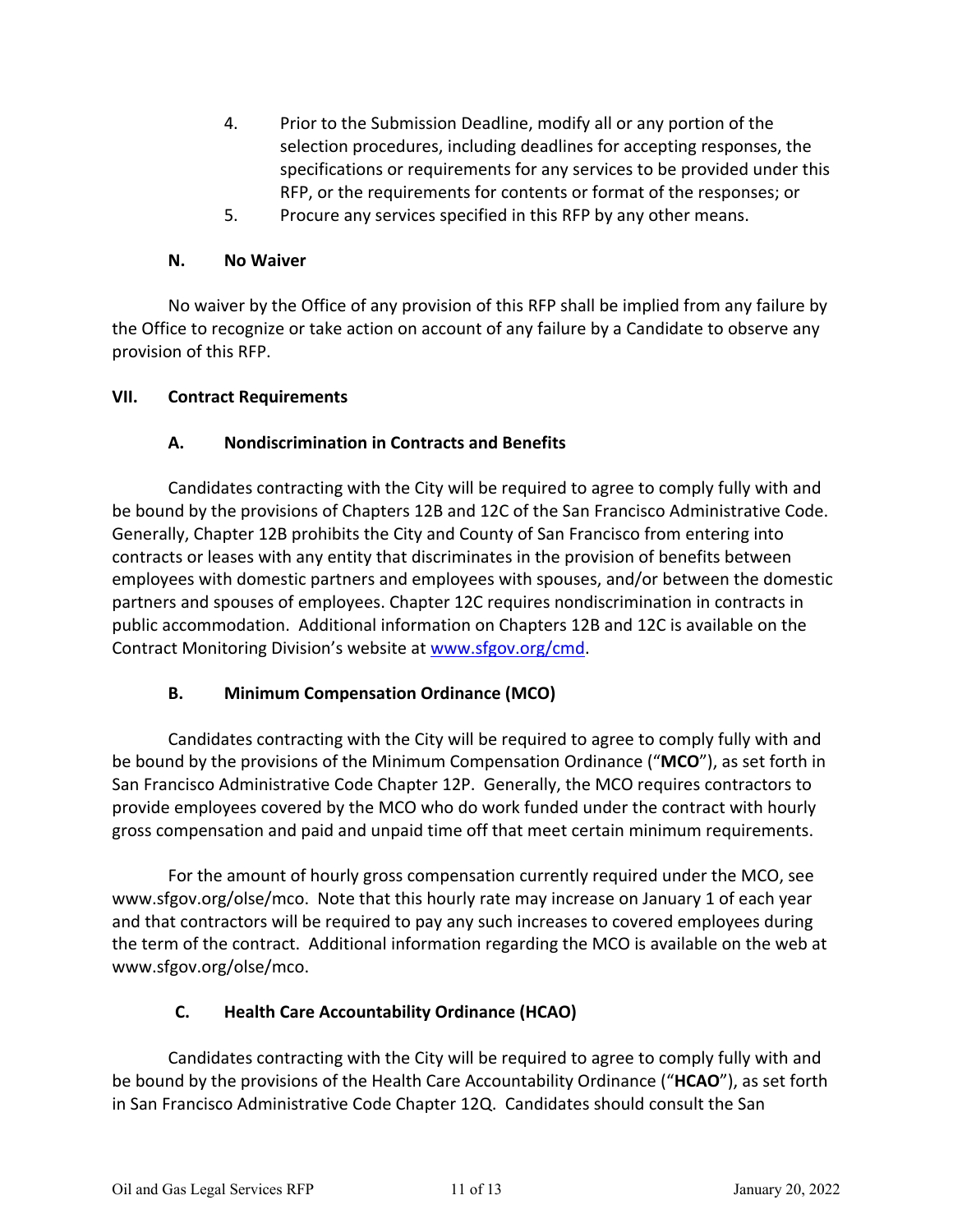Francisco Administrative Code to determine their compliance obligations under this chapter. Additional information regarding the HCAO is available on the web at www.sfgov.org/olse/hcao.

# **D. Conflicts of Interest**

Candidates will be required to agree to comply fully with and be bound by the applicable provisions of state and local laws related to conflicts of interest, including (i) Section 15.103 of the City's Charter, (ii) Article III, Chapter 2 of City's Campaign and Governmental Conduct Code, and (iii) Section 87100 et seq. and Section 1090 et seq. of the Government Code of the State of California. Candidates will be required to acknowledge that they are familiar with these laws; certify that they do not know of any facts that constitute a violation of said provisions; and agree to immediately notify the City if they become aware of any such fact during the term of their engagement with the Office.

Individuals who will perform work for the Office on behalf of the Candidates might be deemed consultants under state and local conflict of interest laws. If so, such individuals will be required to submit a Statement of Economic Interests, California Fair Political Practices Commission Form 700, to the City within ten calendar days of the City notifying Candidates that the City has selected such Candidates.

# **VIII. Protest Procedures**

# **A. Protest of Non-Responsiveness Determination**

Within five business days of the Office's issuance of a notice of non-responsiveness, any Candidate that has submitted a response and believes that the Office has incorrectly determined that its response is non-responsive may submit a protest, captioned "Notice of Protest." Such protest must be received by the Office on or before the fifth business day following the Office's issuance of the notice of non-responsiveness. The protest must include a written statement specifying in detail each of the grounds asserted for the protest. The protest must be signed by an individual authorized to represent the Candidate, and must cite the law, rule, local ordinance, procedure or RFP provision on which the protest is based. In addition, the Candidate must specify facts and evidence sufficient for the Office to determine the validity of the protest.

# **B. Protest of Other Candidates**

Within five business days of the Office's issuance of a notice of intent to select Candidates, any Candidate not selected that has submitted a responsive Response and believes that the Office has incorrectly selected another Candidate may submit a written protest, captioned "Notice of Protest." Such protest must be received by the Office on or before the fifth business day after the Office's issuance of the notice of intent to select Candidates.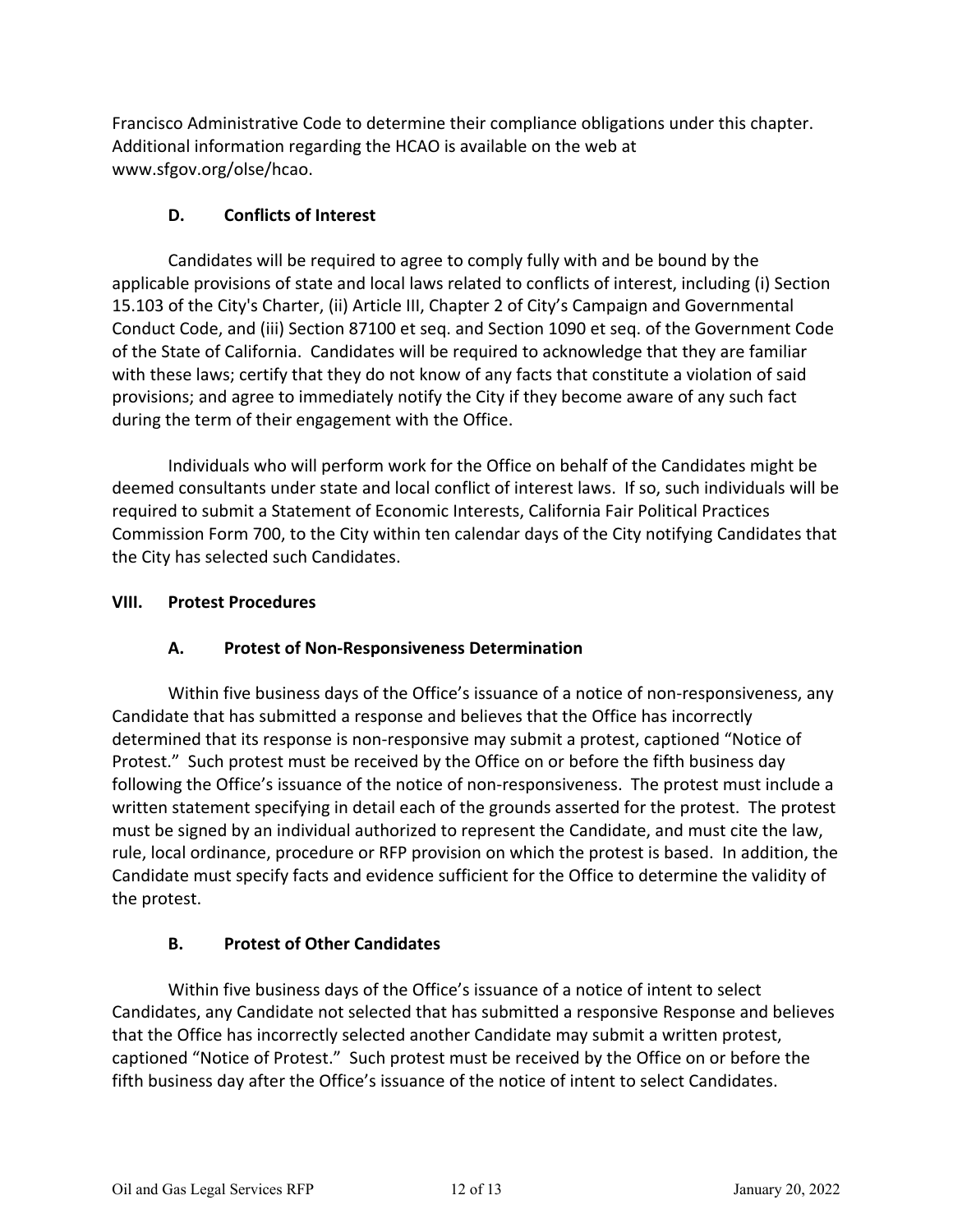The protest must include a written statement specifying in detail each one of the grounds asserted for the protest. The protest must be signed by an individual authorized to represent the Candidate, and must cite the law, rule, local ordinance, procedure or RFP provision on which the protest is based. In addition, the Candidate must specify facts and evidence sufficient for the Office to determine the validity of the protest.

# **C. Delivery of Protests**

All protests must be delivered by email to Elizabeth Dietrich, City Attorney's Office, at elizabeth.dietrich@sfcityatty.org, and received by the due date as described above. Protests or notice of protests made orally (e.g., by telephone) will not be considered.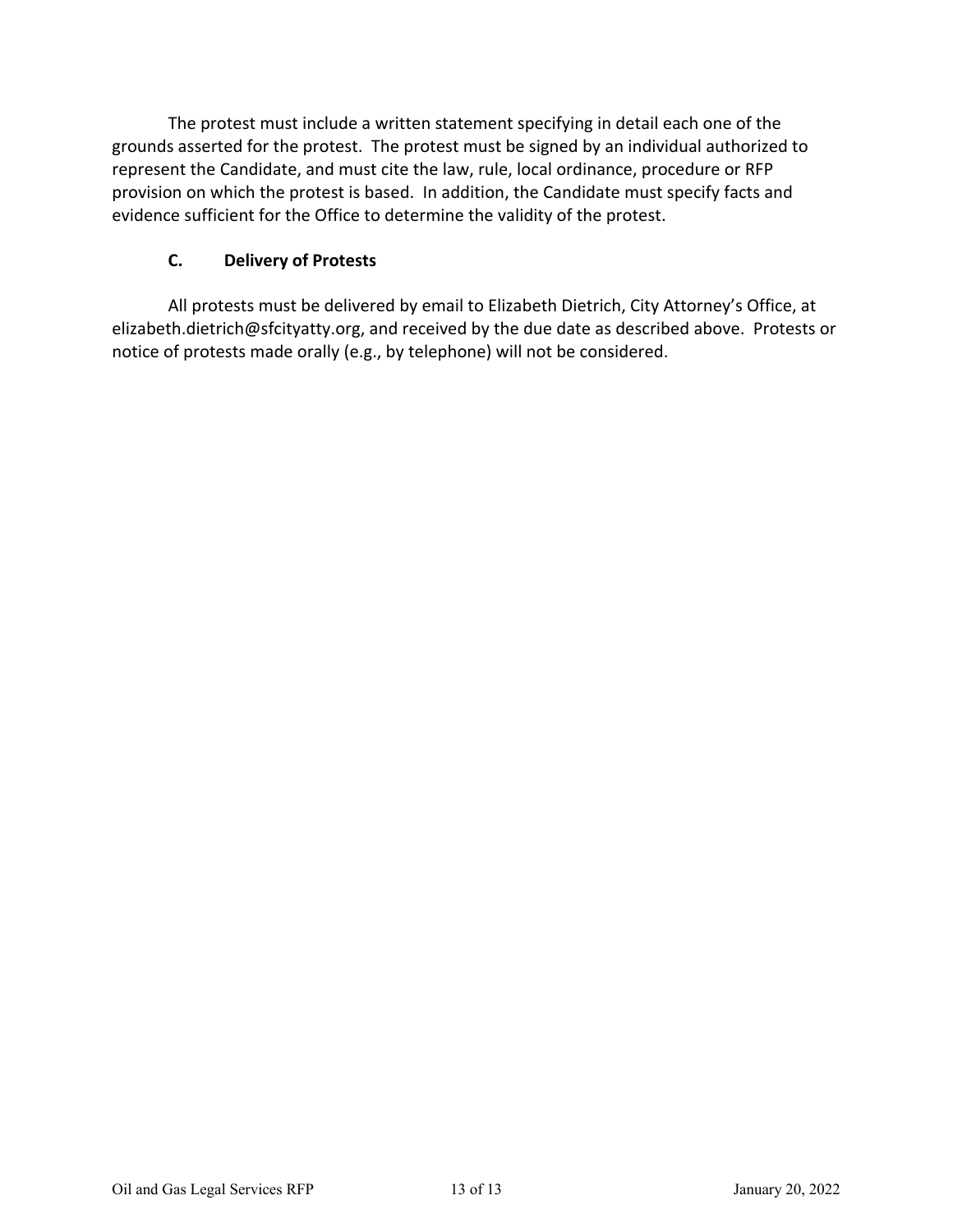#### **APPENDIX A**

#### **Standard Forms**

Before the City can award any contract to a contractor, that contractor must file three standard City forms (items 1-3 on the chart below). Because many contractors have already completed these forms, and because some informational forms are rarely revised, the City has not included them in the RFP package. Instead, this Appendix describes the forms, where to find them on the Internet (see last page), and where to file them. If a contractor cannot get the documents from the Internet, the contractor should call (415) 554-6248 or e-mail Purchasing (purchasing@sfgov.org) and Purchasing will fax, mail or e-mail them to the contractor.

If a contractor has already filled out items 1-3 (See note under item 3.) on the chart**, the contractor should not do so again unless the contractor's answers have changed**. To find out whether these forms have been submitted, the contractor should call Vendor Support at the Controller's Office at (415) 554-6702.

#### **Where the forms are on the Internet**

#### **Office of Contract Administration** Homepage: <http://newbusiness.sfgov.org/vendor>

#### Register your organization to start placing bids with the City: <https://sfcitypartner.sfgov.org/pages/index.aspx> Click on "Register Now"

| Form                                                                                                                                                            | Purpose/Info                                                                                                                                                | <b>Routing</b>                                                                                                                                                                                                                                                               |
|-----------------------------------------------------------------------------------------------------------------------------------------------------------------|-------------------------------------------------------------------------------------------------------------------------------------------------------------|------------------------------------------------------------------------------------------------------------------------------------------------------------------------------------------------------------------------------------------------------------------------------|
| Request for Supplier ID<br>Number<br>https://sfcitypartner.sfgov.or<br>g/pages/index.aspx<br><b>IRS Form W-9</b><br>https://www.irs.gov/pub/irs-<br>pdf/fw9.pdf | This form provides the City<br>with your taxpayer ID number,<br>which is then used to assign<br>your firm a City 5-digit<br>Supplier ID Number.             | Controller's Office<br>Vendor File Support<br>City Hall, Room 484<br>San Francisco,<br>CA 94102<br>(415) 944-2442<br>sfcitypartnersupport@sfgov.o<br>rg; Tax Collector's Office at<br>(415) 554-4400; if calling from<br>within the City and County of<br>San Francisco, 311 |
| <b>Business Tax Declaration</b><br><b>Form</b> (Form P-25)<br>http://newbusiness.sfgov.org<br>/vendor                                                           | This Declaration is used to<br>determine if you are physically<br>"doing business in San<br>Francisco" and therefore are<br>required to pay business taxes. | Email:<br>ttx.VendorAccounts@sfgov.o<br>rg<br>(415) 554-6718<br>Mail: Controller's Office<br>City Hall, Room 484<br>1 Dr. Carlton B. Goodlett Pl.<br>San Francisco, CA 94102                                                                                                 |
| <b>Declaration of</b>                                                                                                                                           | This Declaration is used by the                                                                                                                             | Website: www.sfgov.org/cmd                                                                                                                                                                                                                                                   |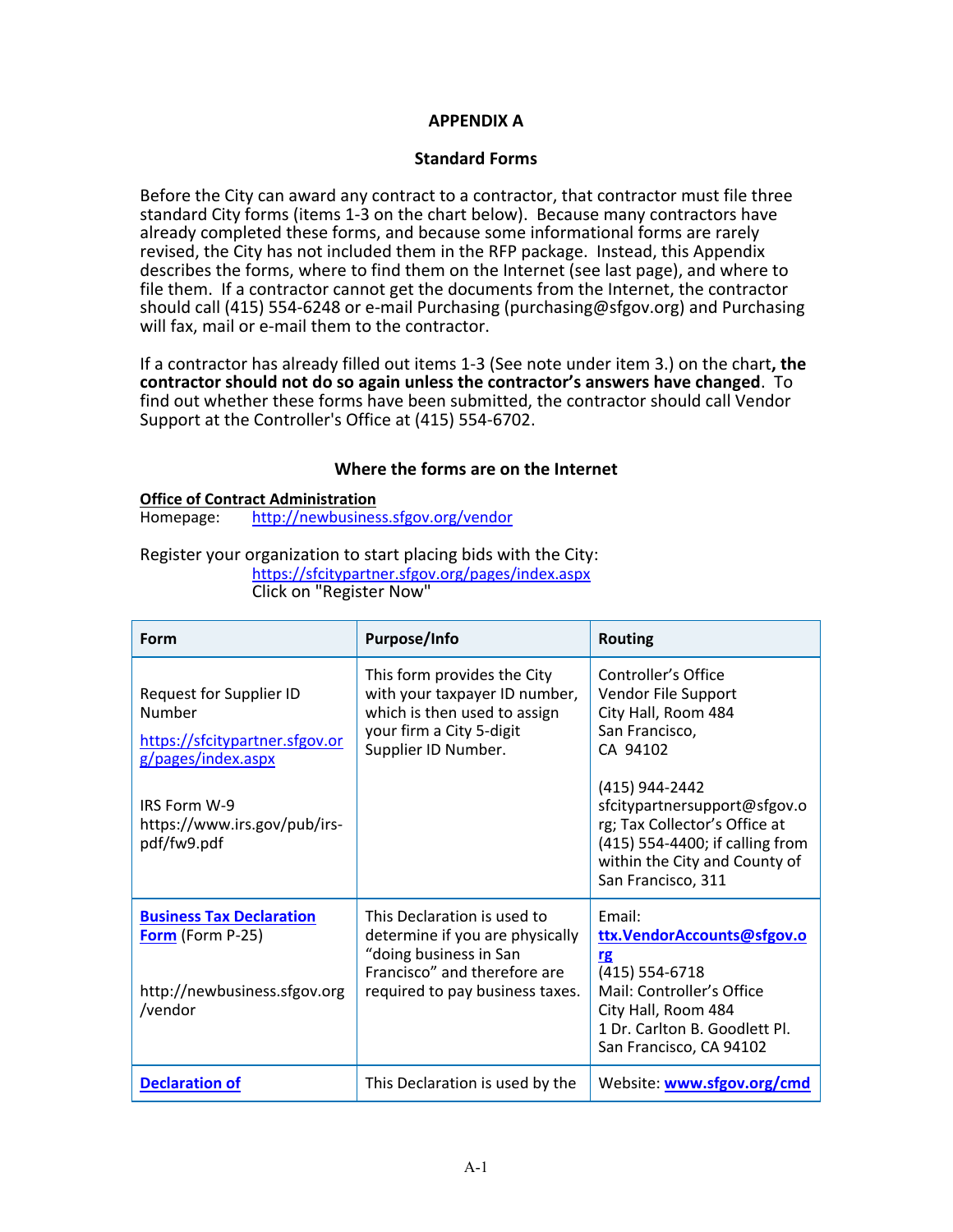| <b>Nondiscrimination in</b><br><b>Contracts and Benefits with</b><br>supporting documentation<br>(Form CMD-12B-101)<br>www.sfgov.org/cmd | City's Human Rights<br>Commission to determine if<br>the vendor has employees and<br>offers benefits to these<br>employees. If the vendor does,<br>then the vendor must<br>demonstrate to the Human<br>Rights Commission that the<br>vendor offers equal benefits<br>(health, retirement, sick<br>leave) to employees with<br>spouses and to employees<br>with domestic partners by<br>submitting with the<br>Declaration copies of the<br>vendor's benefit plans and<br>personnel handbook that<br>evidence compliance with the<br>Human Rights Commission's<br>standards.<br>For additional information<br>please visit City<br>Administrator's Contract<br><b>Monitoring Division's website.</b> | Email:<br>cmd.equalbenefits@sfgov.org<br>Mail: Contract Monitoring<br>División<br>30 Van Ness Ave., Suite 200<br>San Francisco, CA 94102-6033<br>415-581-2310                                                                                                             |
|------------------------------------------------------------------------------------------------------------------------------------------|-----------------------------------------------------------------------------------------------------------------------------------------------------------------------------------------------------------------------------------------------------------------------------------------------------------------------------------------------------------------------------------------------------------------------------------------------------------------------------------------------------------------------------------------------------------------------------------------------------------------------------------------------------------------------------------------------------|---------------------------------------------------------------------------------------------------------------------------------------------------------------------------------------------------------------------------------------------------------------------------|
| <b>Vendor Registration Package</b><br>https://sfcitypartner.sfgov.or<br>g/pages/index.aspx                                               | Combines the above forms<br>and as well as vendor business<br>profile in one easy location.                                                                                                                                                                                                                                                                                                                                                                                                                                                                                                                                                                                                         | Email:<br>Vendor.File.Support@sfgov.o<br><b>rg</b><br>Fax: (415) 554-6261<br>Mail: Vendor Registration<br>Package<br>City and County of San<br>Francisco<br>Vendor File Support<br>City Hall, Room 484<br>1 Dr. Carlton B. Goodlett Place<br>San Francisco, CA 94102-4685 |

# **Supplemental Forms**

Depending on the requirements specified in the bid you are responding to, you may be requested to complete one of the below forms. These supplemental forms are bid specific and are required in addition to the mandatory forms above.

| Form:                                                           | <b>Required If:</b>                                                                                                                                                                                                                                 |
|-----------------------------------------------------------------|-----------------------------------------------------------------------------------------------------------------------------------------------------------------------------------------------------------------------------------------------------|
| Minimum<br>Compensation<br>Ordinance (MCO)<br>Declaration (pdf) | You have at least \$25,000 (\$50,000 for non-profit organizations) in<br>cumulative annual business with a City department or departments<br>and have more than 5 employees, including employees of any parent,<br>subsidiaries and subcontractors. |
| <b>Health Care</b>                                              | You have at least \$25,000 (\$50,000 for non-profit organizations) in                                                                                                                                                                               |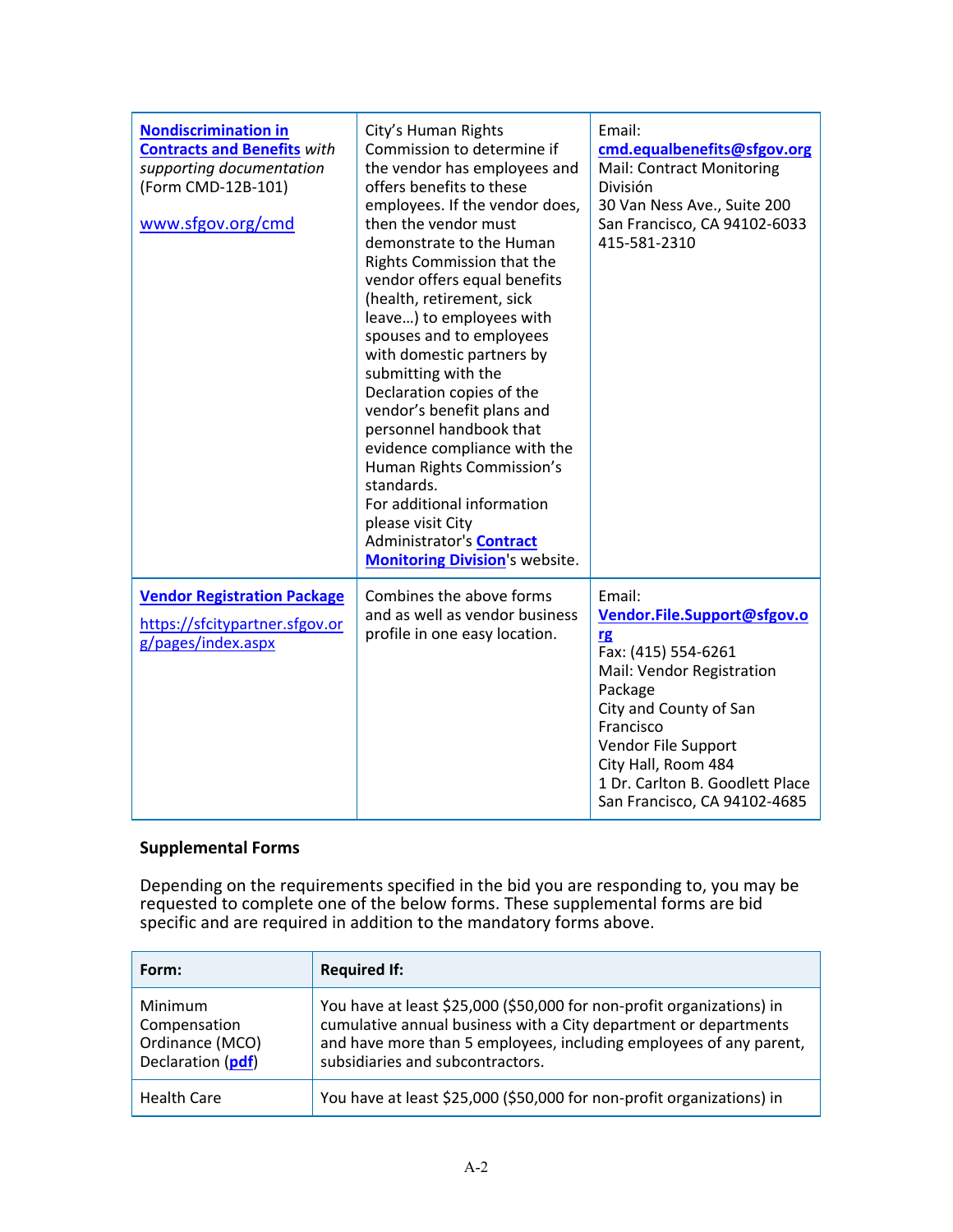| Accountability     | cumulative annual business with a City department or departments       |
|--------------------|------------------------------------------------------------------------|
| Ordinance (HCAO)   | and have more than 20 employees (more than 50 employees for non-       |
| Declaration        | profit organizations) including employees of any parent, subsidiaries  |
| (pdf)              | and subcontractors.                                                    |
| Insurance          | If the bid package requires the successful bidder to demonstrate proof |
| Requirements (pdf) | of insurance                                                           |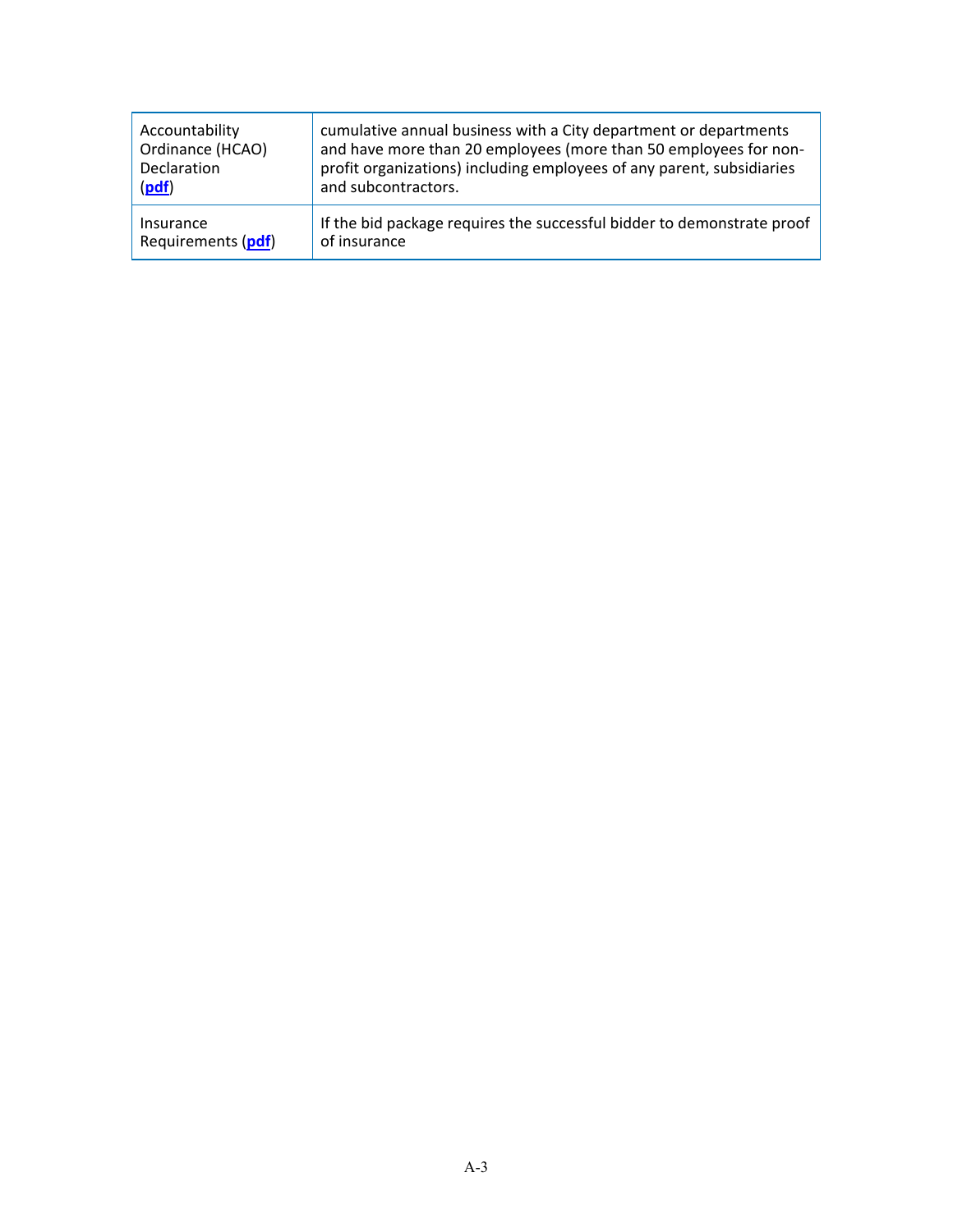# **APPENDIX B**

Form of Agreement for Professional Legal Services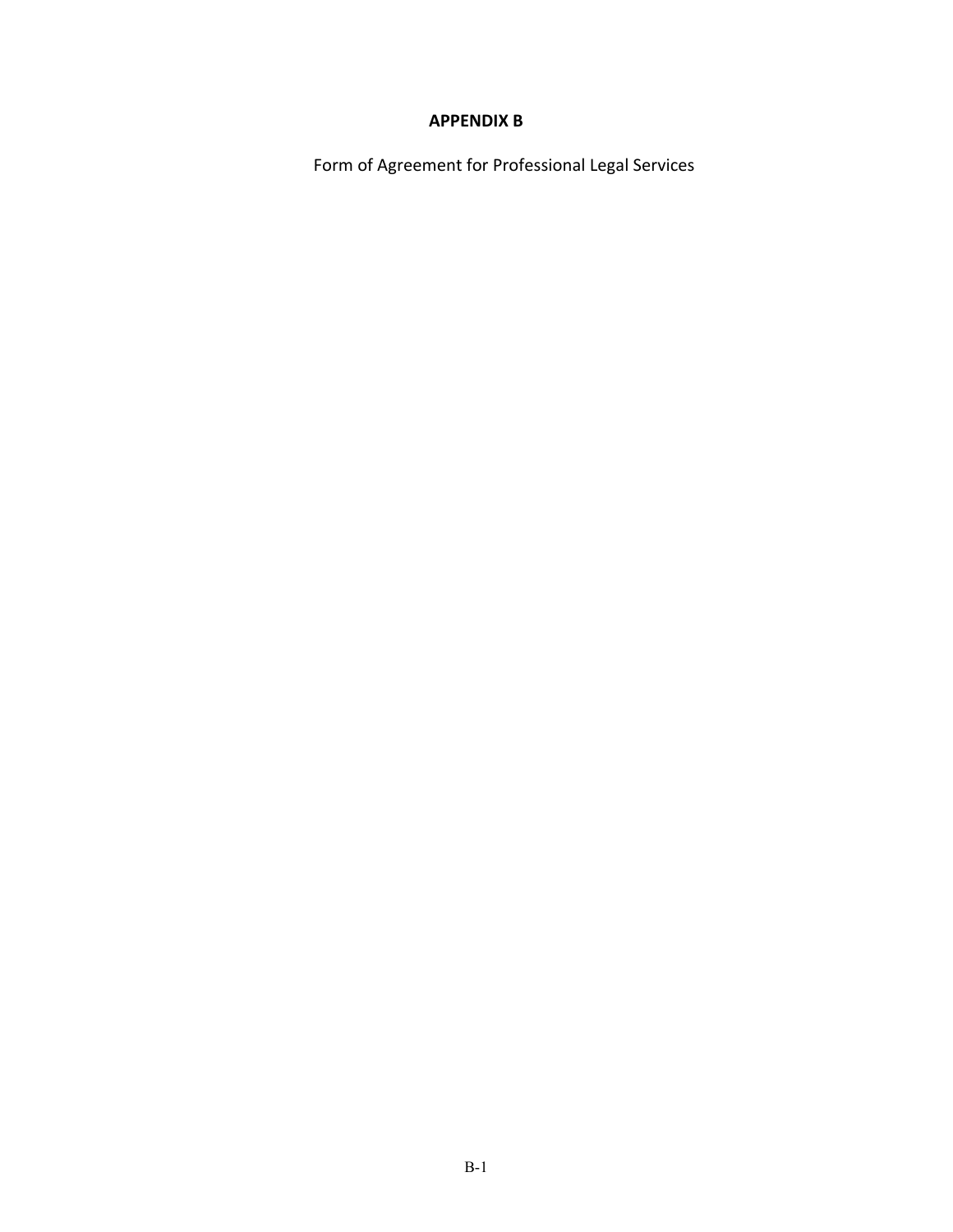#### **AGREEMENT FOR PROFESSIONAL LEGAL SERVICES**

#### **BETWEEN**

#### **CITY AND COUNTY OF SAN FRANCISCO**

**and**

#### **[LAW FIRM]**

This Agreement for Professional Legal Services (this "Agreement"), dated for convenience of reference as of [DATE], is by and between the City and County of San Francisco, a municipal corporation ("City"), acting by and through its Office of the City Attorney (the "City Attorney"), and [LAW FIRM], a \_\_\_\_\_\_\_\_\_\_\_\_\_\_\_\_\_\_\_\_ ("Counsel"), collectively the "Parties."

This Agreement is made with reference to the following facts and circumstances:

**A.** City wishes to retain Counsel to provide professional legal services, on an asneeded basis, on behalf of the City, as more fully described in Exhibit A.

**B.** The San Francisco Charter vests the City Attorney with authority to represent City and outside legal counsel to assist the City Attorney with such representation.

**C.** Counsel is known for its expertise in the areas as set forth in Exhibit A and is well qualified to assist the City Attorney in accordance with the provisions of this Agreement.

**D.** Counsel will report to and work under the direction and control of the City Attorney as provided in this Agreement.

**E.** This Agreement creates an on-going attorney client relationship between Counsel and City, including but not limited to the City Attorney. The attorney client relationship shall remain in place at all times from the effective date of this Agreement until such time as either party provides written notice of its intent to terminate the attorney client relationship. The attorney client relationship will remain in place continuously under this Agreement until such notice is provided, regardless of whether Counsel is actively performing legal work for City at any given time.

**NOW, THEREFORE,** the Parties agree as follows:

#### **1. SCOPE OF SERVICES**

**1.1 Scope**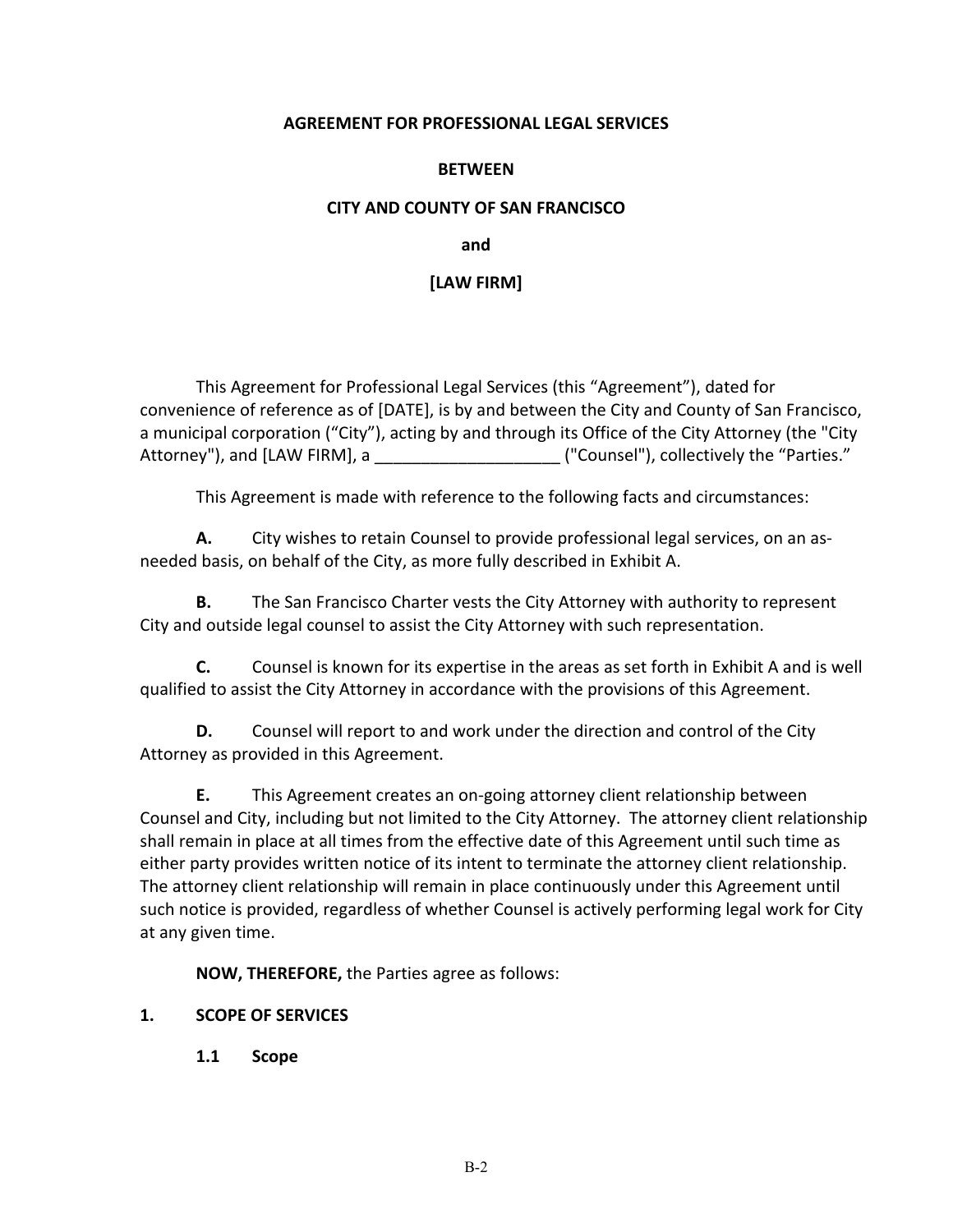(a) Upon request of the City Attorney, Counsel shall provide legal services as described in the Schedule of Services attached hereto as Exhibit A and incorporated by reference as though fully set forth herein (the "City Attorney Matters"). The scope of services as set forth in Exhibit A may be modified from time to time, in writing, by the City Attorney.

[If Counsel Provides a Letter of Engagement:] Counsel's level of representation of City is more specifically described in its letter of [Date of Letter of Engagement] attached hereto as Exhibit  $\begin{bmatrix} \end{bmatrix}$ . To the extent there is any conflict or inconsistency between the terms of engagement set forth in Counsel's [Date of Letter of Engagement] letter, and the terms of this Agreement, the Parties agree that terms of this Agreement shall control.

(b) The City Attorney, as the chief legal officer of the City and County of San Francisco, shall retain final authority over all aspects of City's response to the City Attorney Matters.

(c) Counsel is authorized to take appropriate legal steps to handle City Attorney Matters as it pertains to any and all claims made and relief sought. The City Attorney shall designate members of its staff to monitor, review and participate in the handling of all aspects of the City Attorney Matters

(d) Counsel shall not make or distribute any press releases without the express permission of the City Attorney. Counsel shall make every effort not to make statements to the press about any matters in which Counsel is representing the City without the consent of the City Attorney.

(e) Counsel shall, upon request, provide copies of pleadings, discovery requests and responses, submissions and regulatory applications, and relevant correspondence and materials related to City Attorney Matters to the City Attorney. Counsel shall consult in advance with, and obtain the prior approval of, the City Attorney concerning all substantive aspects of City Attorney Matters as it relates to City.

(f) Counsel shall provide sufficient resources, including attorney time, and competent personnel to handle City Attorney Matters through final resolution, judgment after trial court proceedings or, subject to approval as provided herein, through settlement.

**1.2 Ownership of Documents, Reports and Data Files.** Any and all drawings, plans, specifications, blueprints, studies, reports, memoranda, computation sheets, computer files and media or other documents originated and prepared by Counsel or its approved subcontractors pursuant to this Agreement shall be and become the property of and will be transmitted to City for its use in any manner it deems appropriate. Any such work product shall be attorney work product and subject to the attorney-client privilege of City. If City disseminates any or all of such information to other persons who are not public officers or employees, it may identify Counsel as the source of said information. City need not receive Counsel's authorization for any such dissemination, but will seek to advise of such dissemination before it is done. Nothing herein shall modify existing law regarding ownership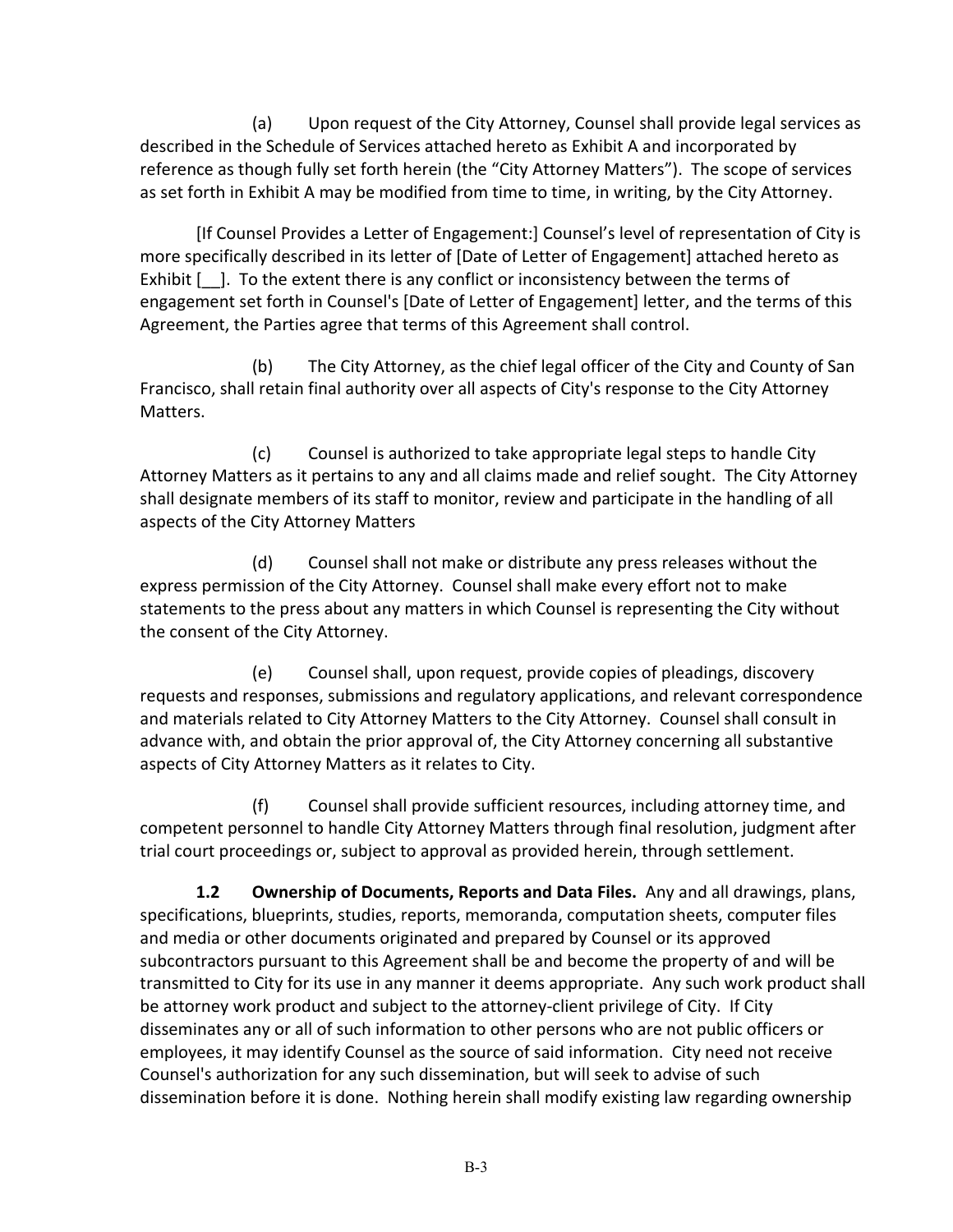of an attorney's work product, nor limit in any respect an attorney's obligations under the applicable Rules of Professional Conduct.

**1.3 Retention of Records.** Counsel shall maintain records, including records of financial transactions, pertaining to the performance of this Agreement, in their original form, in accordance with requirements prescribed by City. These records shall be retained for a period of no fewer than five years following the expiration date of this Agreement. Said records shall be subject to examination and audit by authorized City personnel at any time during the term of this Agreement or within the five years following the termination date of this Agreement.

**1.4 Maintaining Attorney-Client Privilege.** Counsel acknowledge that they have no authority to waive the attorney-client privilege on behalf of City and agree to conduct their activities relating to this matter in such a manner as to maintain the confidentiality of communications between Counsel and City (including the City Attorney and any City official or employee). Counsel further agree not to waive the attorney-client privilege with respect to documents or communications obtained or conducted in connection with this matter without the express written consent of the City Attorney.

**2. TERM.** The term of this Agreement (the "Term") shall be from [BEGINNING DATE] to [END DATE], unless sooner terminated according to the terms of this Agreement, including, but not limited to, the City Attorney's exercising its rights to terminate under Section 6 of this Agreement. This Agreement may be further extended for up to two years by agreement of the City Attorney and Counsel.

**3. EFFECTIVE DATE.** This Agreement shall become effective upon full execution and delivery of this Agreement by both Parties, provided that Counsel shall not perform any work under this Agreement until the City Attorney gives Counsel either written or oral notice to proceed with performance of the scope of services under this Agreement.

# **4. COMPENSATION**

**4.1 Approved City Supplier.** As a condition of receiving payment for services rendered under this Agreement, Counsel shall become an approved City supplier by registering its business with the City's Office of the Treasurer and Tax Collector and submitting a declaration of compliance with Chapter 12B of the City's Administrative Code.

**4.2 Fee and Expense Schedule.** City shall compensate Counsel for all of the services rendered by Counsel under this Agreement as set forth in the Fee and Expense Schedule attached hereto as Exhibit B, subject to the terms and conditions in this Agreement. Such compensation is the total compensation for all services this Agreement contemplates. The Fee and Expense Schedule may not be modified except by written instrument executed and approved in the same manner as this Agreement. The Fee Schedule sets forth a breakdown of the fees and reimbursable amounts payable under this Agreement. Notwithstanding anything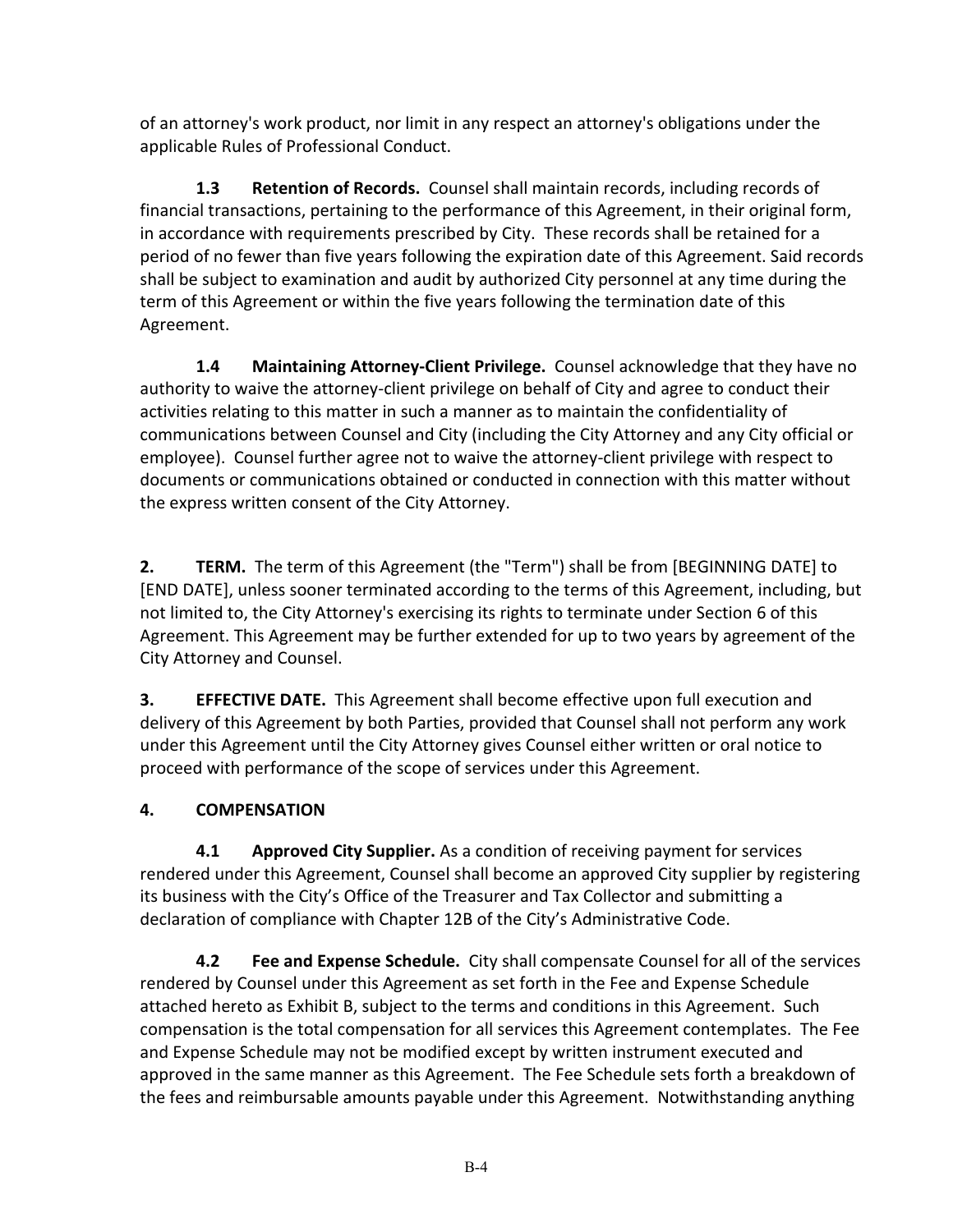to the contrary herein, the compensation of Counsel is conditioned upon City Attorney's prior reasonable determination that the services have been satisfactorily rendered in accordance with this Agreement. Compensation shall be payable within a reasonable time from receipt of invoices in accordance with Section 5. In no event shall City be liable for interest or late charges.

**4.3 Not to Exceed Contract Amount.** In no event shall the total fees and reimbursable amounts payable under this Agreement exceed Fifty Thousand Dollars (\$50,000). The not to exceed amount may not be modified except by written instrument executed and approved in the same manner as this Agreement. Counsel shall keep City Attorney informed on a periodic basis, not less than monthly, of the amount of its billings and notify City Attorney in writing immediately upon determining that such amount is within Ten Thousand Dollars (\$10,000) of the total amount of funds available under this Agreement.

**4.4 Certification of Funds; Budget and Fiscal Provisions; Termination in the Event of Non-Appropriation.** This Agreement is subject to the budget and fiscal provisions of City's Charter, including Article 3.105. This Agreement will terminate without penalty, liability or expense of any kind to City at the end of any fiscal year if funds are not appropriated for the next succeeding fiscal year. If funds are appropriated for a portion of the fiscal year, this Agreement will terminate, without penalty, liability or expense of any kind at the end of the term for which funds are appropriated. City has no obligation to make appropriations for this Agreement in lieu of appropriations for new or other agreements. City budget decisions are subject to the discretion of the Mayor and the Board of Supervisors. Counsel's assumption of risk of possible non-appropriation is part of the consideration for this Agreement.

# **5. METHOD OF PAYMENT**

**5.1 Invoices.** As a condition to City's obligation to pay any compensation, Counsel must furnish invoices under this Agreement in a form reasonably acceptable to City Attorney. Counsel shall provide City Attorney with monthly invoices that identify services by task with a brief descriptive narrative of the service provided, by whom rendered, and the time (hours and fractions thereof) expended. Payments will be made to Counsel no more frequently than once each month. Counsel must submit all statements for services rendered and expenses incurred to City Attorney or its designee. Payments will be made to Counsel upon approval of City Attorney consistent with the terms and conditions of this Agreement. In no event shall City be liable for interest or late charges. In addition, as a condition to City's obligation to pay, Counsel shall have provided to City Attorney a current certificate of insurance and endorsement in accordance with Section 8.3.

**5.2 Submitting False Claims.** Pursuant to San Francisco Administrative Code Section 21.35, Counsel - or any subcontractor authorized under this Agreement - who submits a false claim shall be liable to the City for the statutory penalties set forth in that section. Counsel or any approved subcontractor will be deemed to have submitted a false claim to the City if Counsel or any such subcontractor: (a) knowingly presents or causes to be presented to an officer or employee of the City a false claim or request for payment or approval; (b) knowingly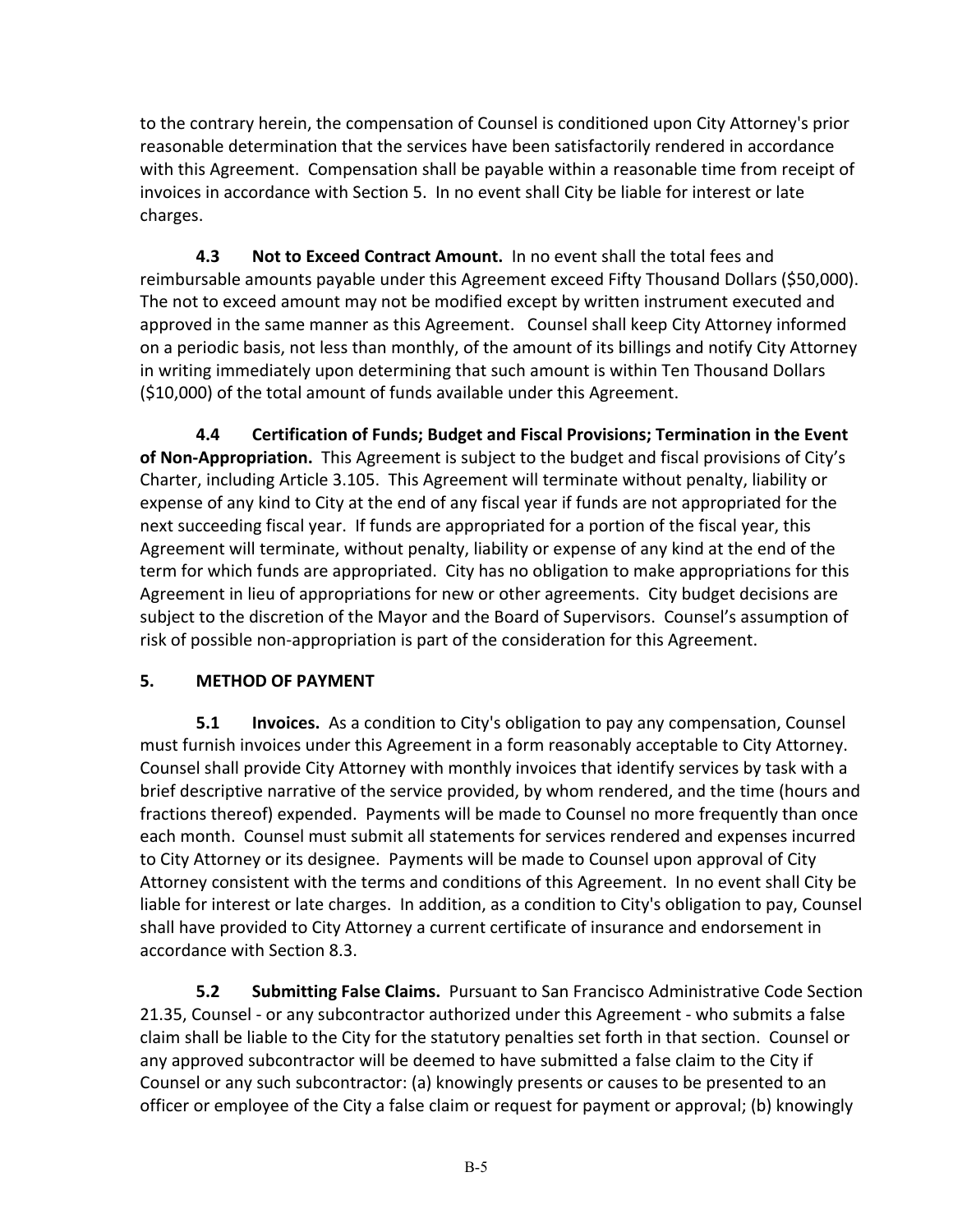makes, uses, or causes to be made or used a false record or statement to get a false claim paid or approved by the City; (c) conspires to defraud the City by getting a false claim allowed or paid by the City; (d) knowingly makes, uses, or causes to be made or used a false record or statement to conceal, avoid, or decrease an obligation to pay or transmit money or property to the City; or (e) is a beneficiary of an inadvertent submission of a false claim to the City, subsequently discovers the falsity of the claim, and fails to disclose the false claim to the City within a reasonable time after discovery of the false claim.

**5.3 Taxes.** Payment of any taxes, including possessory interest taxes and California sales and use taxes, levied upon or as a result of this Agreement, or the services delivered pursuant hereto, shall be the obligation of Counsel.

# **6. TERMINATION**

**6.1 Termination Without Cause.** City Attorney, in its sole discretion, may terminate this Agreement for City's convenience and without cause, at any time, by giving Counsel at least thirty (30) days written notice of such termination. In the event of such termination, City will pay Counsel for those services performed in accordance with this Agreement, and to the satisfaction of City, up to the date of termination. In no event will City be liable for costs incurred by Counsel after receipt of a notice of termination. Such non-recoverable costs include, but are not limited to, anticipated profits on this Agreement, post-termination employee salaries, post-termination administrative expenses, or any other cost which is not reasonable or authorized under this Section or is not permitted under Section 11 or any other provision of this Agreement. The limitations set forth in this Section shall not prevent Counsel from recovering costs that Counsel necessarily incurred in discontinuing further work after receipt of the termination notice to the extent such costs are otherwise payable under this Agreement.

**6.2 Non-Exclusive Remedies.** City's right to terminate this Agreement under this Section 6 is not its exclusive remedy but is in addition to all other remedies available to City by law, in equity, or under the provisions of this Agreement.

**6.3 Duties Upon Termination.** Upon any termination of this Agreement, and subject to the California Rules of Professional Conduct, Counsel shall immediately provide City with complete and accurate copies or originals - where appropriate - of all documents in its possession belonging to City. Counsel further agrees to do all other things reasonably necessary to cause an orderly transition of services without detriment to the rights of City.

# **7. STAFFING**

**7.1 Commitment of Qualified Personnel.** Services under this Agreement shall be performed only by competent personnel under the supervision of and in the employment of Counsel. Particular tasks must be performed by lawyers with appropriate levels of experience for the performance of such tasks.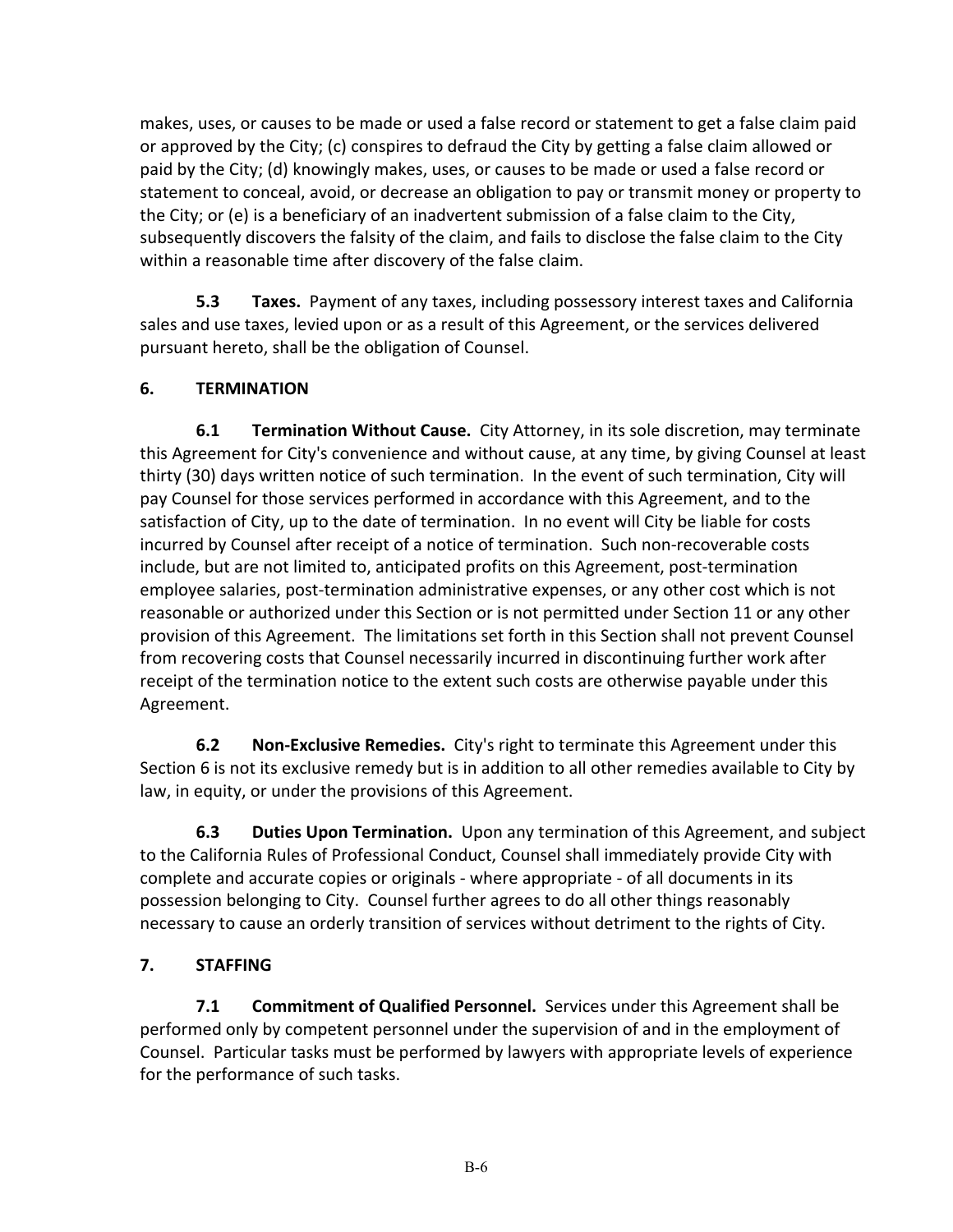**7.2 Named Personnel.** The law office of [LAW FIRM] shall provide the legal services required under this Agreement. Counsel has been selected due to the unique skills and experience of counsel and the following named personnel:

# **[NAME OF PERSONNEL], Lead Attorney**

The lead attorney(s) named above shall be the principal contact with City Attorney. Any change in the lead attorney(s) or addition to or substitution of any of the other named staff requires City Attorney's prior written approval. Staffing decisions required to be taken by Counsel in an emergency for which prior written approval of City Attorney is not feasible shall be limited to such emergency situation only, taken by Counsel in a reasonable manner and require immediate follow-up discussions with City Attorney.

At all times Counsel shall staff meetings, hearings, proceedings and the other elements of the scope of services to be rendered under this Agreement in a cost-effective manner, consistent with the requirements of Section 7.1 above and as otherwise provided in this Agreement. Prior approval must be obtained from City Attorney whenever the lead attorney anticipates the assignment of multiple staff to attend meetings, hearings or other proceedings and to perform the various elements of the scope of services to be rendered under this agreement.

Before undertaking any document organization or review, any drafting of any motion, pleading, letter or other document, any legal research or any other significant legal work, Counsel shall consult with City Attorney about the most cost-effective method of doing work including but not limited to using City staff or City Attorney staff to do as much of the work as appropriate.

**7.3 Contractor Vaccination Policy.** Counsel shall comply with the requirements of the 38th Supplement to Mayoral Proclamation Declaring the Existence of a Local Emergency ("Emergency Declaration"), dated February 25, 2020, and the Contractor Vaccination Policy for City Contractors issued by the City Administrator ("Contractor Vaccination Policy"), as those documents may be amended from time to time. The requirements stated in the Emergency Declaration and Contractor Vaccination Policy are material terms and conditions of this Agreement, which include but are not limited to, the following:

(a) Counsel shall identify its Covered Employees who are or will be performing work or services under this Agreement, and shall inform them of the COVID-19 vaccination requirements stated in the City's Contractor Vaccination Policy and the Emergency Declaration.

(b) Counsel shall maintain a list of its Covered Employees by name and position, which list shall not include the employees' vaccination status. Counsel shall update the list as needed to show all current Covered Employees, and Counsel shall provide that list to the City on request.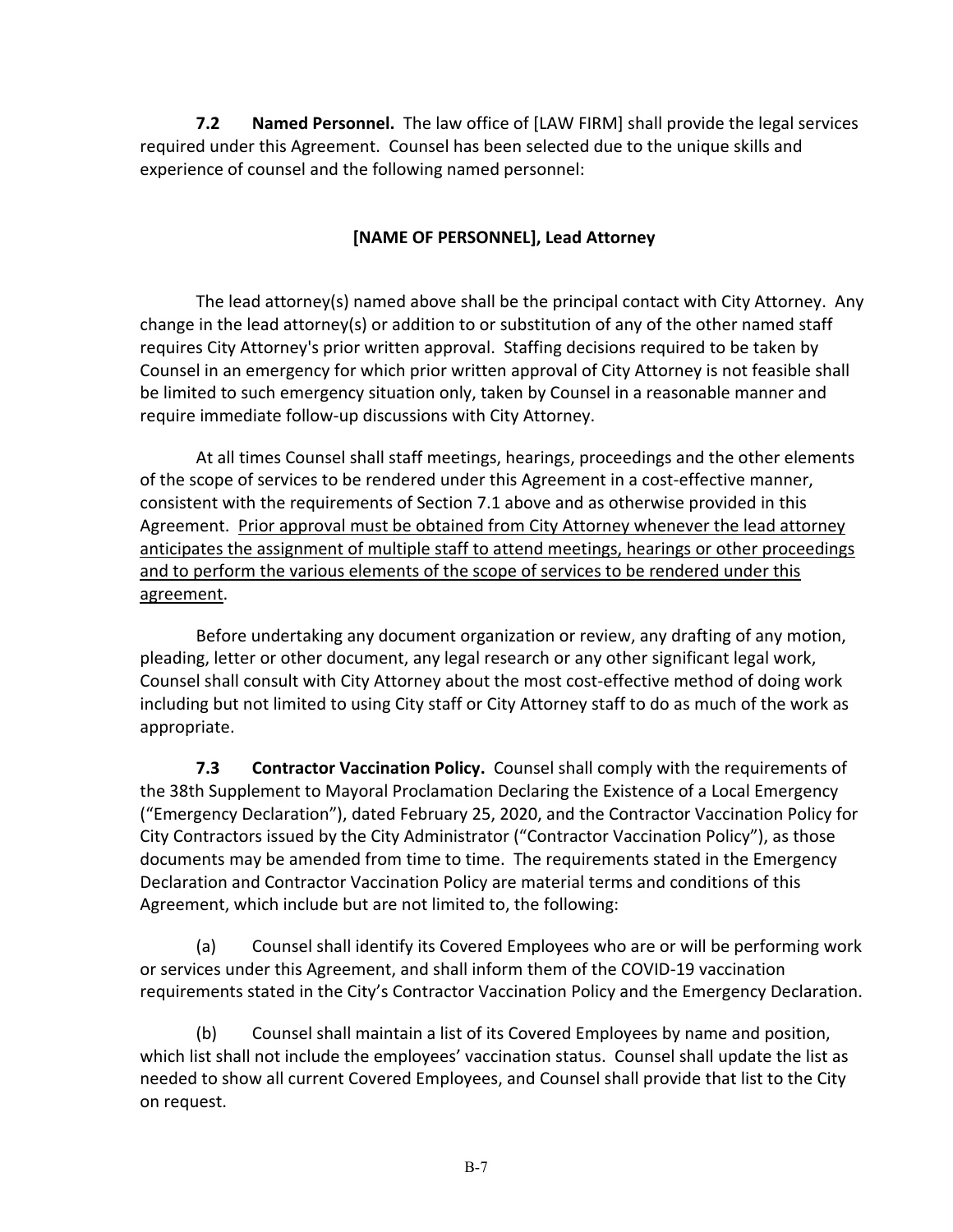(c) Counsel shall be responsible for determining the vaccination status of any Covered Employees working for their subcontractors under this Agreement. Counsel shall ensure that its covered subcontractors submit required information to the Counsel respecting their compliance with the Counsel Vaccination Policy.

(d) In conjunction with this Agreement, Counsel has submitted to the City the Attestation Form confirming its compliance with the Contractor Vaccination Policy.

(e) Attachment A to the Attestation Form:

(i) If Counsel has previously submitted Attachment A to the Attestation Form identifying Covered Employees for whom the Counsel has granted a medical or religious vaccination exemption, Counsel shall ensure the form is continuously updated with the names of newly identified exempt Covered Employees and that such updates are promptly provided to City.

(ii) If Counsel has not previously submitted Attachment A to the Attestation Form identifying Covered Employees for whom the Counsel has granted a medical or religious vaccination exemption but does so after contract execution, Counsel shall ensure the form is continuously updated with the names of newly identified Exempt Covered Employees and that such updates are promptly provided to City.

(iii) With respect to subsections (i) and (ii) above, Counsel shall first coordinate with the City to confirm that the City can safely accommodate at its worksite any Covered Employee for whom Counsel has granted a medical or religious vaccination exemption, which may include ensuring that exempt employees who are accommodated comply with any required health and safety protocols.

# **8. INSURANCE**

**8.1 Required Coverage.** Without in any way limiting Counsel's liability pursuant to the "Indemnification" section of this Agreement, and subject to approval by City's Risk Manager of the insurer and the policy forms, Counsel shall procure and maintain throughout the Term of this Agreement, at Counsel's sole expense, the following insurance:

(a) Workers' Compensation, in statutory amounts, with Employer's Liability Limits not less than one million dollars (\$1,000,000) each accident, injury, or illness;

(b) Commercial General Liability Insurance with limits not less than one million dollars (\$1,000,000) each occurrence Bodily Injury and Property Damage, including Contractual Liability, Personal Injury, Products and Completed Operations; and

(c) Commercial Automobile Liability Insurance with limits not less than one million dollars (\$1,000,000) each occurrence, "Combined Single Limit" for Bodily Injury and Property Damage, including Owned, and Non-Owned and Hired auto coverage, as applicable; and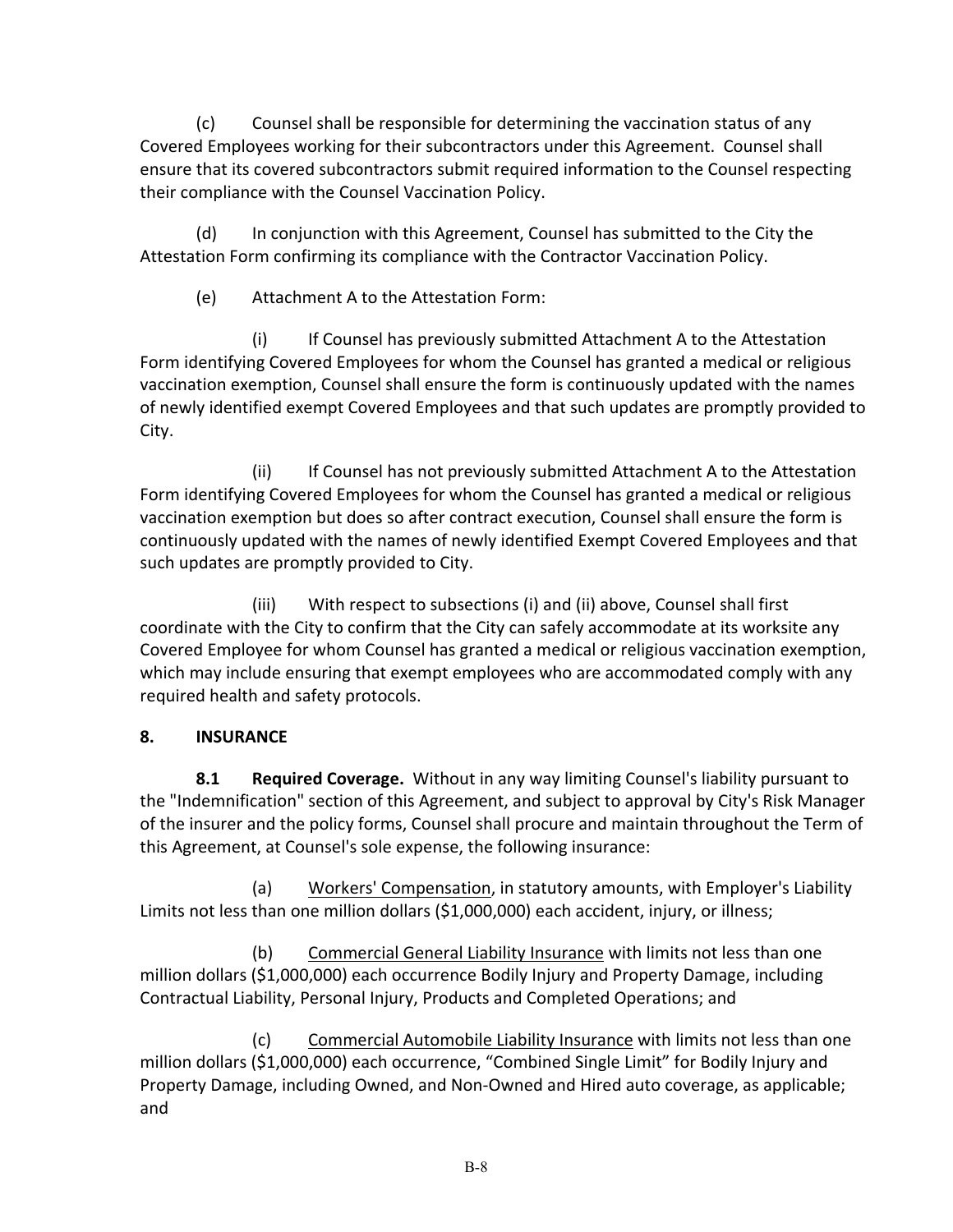(d) Professional Liability Insurance with limits not less than one million dollars (\$1,000,000) each claim covering legal malpractice arising from any services provided under this Agreement.

**8.2 Liability Policies.** Each policy shall be with an insurer with a rating comparable to A-, VIII or higher, that is authorized to do business in the State of California. Except for Professional Liability Insurance, all liability policies that this Section requires Counsel to maintain shall provide for the following: (i) name as additional insureds the City and County of San Francisco, its officers, agents and employees; and (ii) specify that such policies are primary insurance to any other insurance available to the additional insureds, with respect to any claims arising out of this Agreement, and that insurance applies separately to each insured against whom claim is made or suit is brought. Such policies shall also provide for severability of interests and that an act or omission of one of the named insureds that would void or otherwise reduce coverage shall not reduce or void the coverage as to any insured, and shall afford coverage for all claims based on acts, omissions, injury or damage which occurred or arose (or the onset of which occurred or arose) in whole or in part during the policy period. If requested by the City Attorney, Counsel will provide a complete copy of each insurance policy required under Section 8.1 of this Agreement.

**8.3 Certificates.** Before the commencement date of this Agreement, Counsel shall deliver to the City Attorney a certificate of insurance for each required policy with insurers and additional insured policy endorsements for the comprehensive general liability insurance and comprehensive automobile liability insurance. Each policy and certificate shall provide that no cancellation, major change in coverage or expiration shall become effective or occur until at least thirty (30) days after receipt of written notice by City Attorney.

**8.4 General Annual Aggregate Limits.** Should Counsel provide any of the required liability insurance under a form of coverage that includes a general annual aggregate limit or provides that claims investigation or legal defense costs be included in such general annual aggregate limit, such general aggregate limit shall be twice the occurrence or claims limits specified above.

**8.5 Lapse in Coverage.** Should any required insurance lapse during the term of this Agreement, Counsel shall immediately notify City Attorney. Regardless of whether City Attorney receives such notice from Counsel, City Attorney shall have the sole option to direct Counsel to immediately discontinue all work under this Agreement. Requests for payments originating after such lapse shall not be processed until City Attorney receives satisfactory evidence of reinstated coverage as required by this Agreement, effective as of the lapse date. If insurance is not reinstated, City Attorney may, at its sole option, terminate this Agreement upon the lapse of any required insurance, and City shall have no further obligation to pay Counsel after such termination.

**8.6 Claims Made Forms.** Should any of the required insurance be provided under a claims-made form, Counsel shall maintain such coverage continuously throughout the term of this Agreement and, without lapse, for a period of three (3) years beyond the expiration of the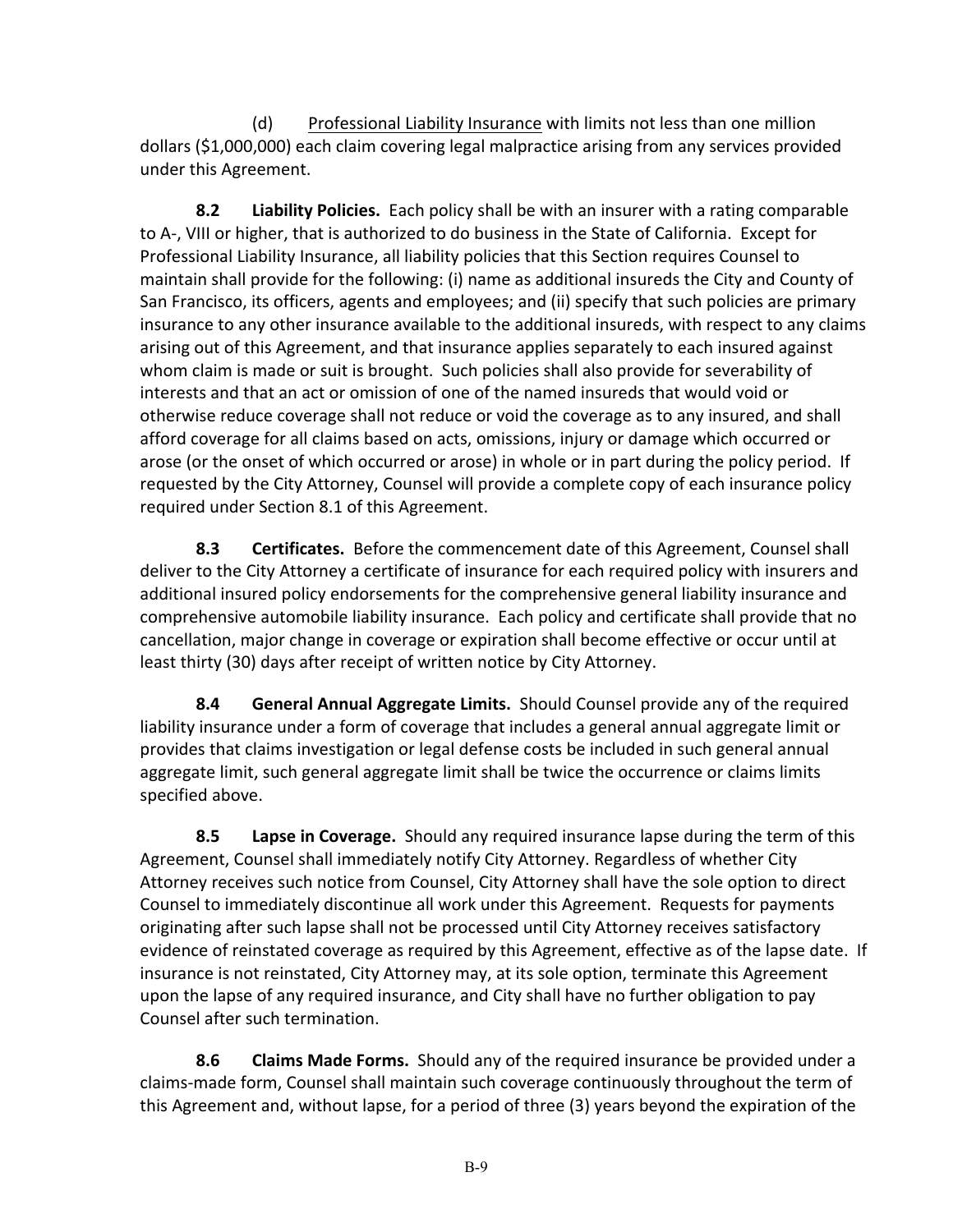term of this Agreement, so if any occurrences during the term of this Agreement give rise to claims made after expiration of the Agreement, such claims shall be covered by such claimsmade policies.

**8.7 Review of Requirements.** At the request of the City Attorney, Counsel and City Attorney shall periodically review the limits and types of insurance carried pursuant to this Section 8. If the general commercial practice in City is to carry liability insurance in an amount or coverage materially greater than the amount or coverage being carried by Counsel for risks comparable to those associated with the activities to be conducted under this Agreement, then the amounts or coverage carried by Counsel shall be increased to conform to such general commercial practice.

# **9. ASSIGNMENT AND SUBCONTRACTING**

**9.1 Limitations on Assignment.** Counsel shall not, without written consent of City Attorney, assign or transfer any interest in this Agreement, or delegate its performance of duties under this Agreement, in whole or in part; and no approval of any assignment, transfer, or delegation of duties shall constitute approval of any subsequent assignment, transfer or delegation of duties. Counsel recognizes and agrees that the services to be performed under this Agreement are personal in nature, and City Attorney may give, withhold or condition its consent in its sole and absolute discretion.

**9.2 Limitations on Subcontracting.** Counsel is prohibited from subcontracting this Agreement or any part of it unless Counsel first obtains City's written approval of the subcontractor and the scope of services to be performed under any subcontract. Any such subcontracting will be subject to the approval of City Attorney in its sole and absolute discretion. An agreement made in violation of this provision shall confer no rights on any other party and shall, at City's sole option, be void.

# **10. CONFLICTS OF INTEREST**

**10.1 Potential Violations of Governmental Ethics Laws.** By executing this Agreement, Counsel certifies that it does not know of any violation of Title 9, Chapter 7 of the California Government Code (Section 87100 *et seq.*), or Title 1, Division 4, Chapter 1, Article 4 of the California Government Code (Section 1090 *et seq.*), and further agrees promptly to notify the City if it becomes aware of any such fact during the term of this Agreement. Counsel further certifies that it will notify the City Attorney if it later learns of any violations of these governmental ethics laws.

**10.2 California Rules of Professional Conduct.** By executing this Agreement, Counsel further certifies that it has made a complete disclosure to City Attorney of any conflict of interest prohibited by the California Rules of Professional Conduct. Counsel has done a conflicts check within its firm and certifies that it has no conflict of interest with respect to its assistance to City Attorney or has obtained a written conflicts waiver from the City Attorney, in its sole and absolute discretion. The existence of any actual or potential conflict of interest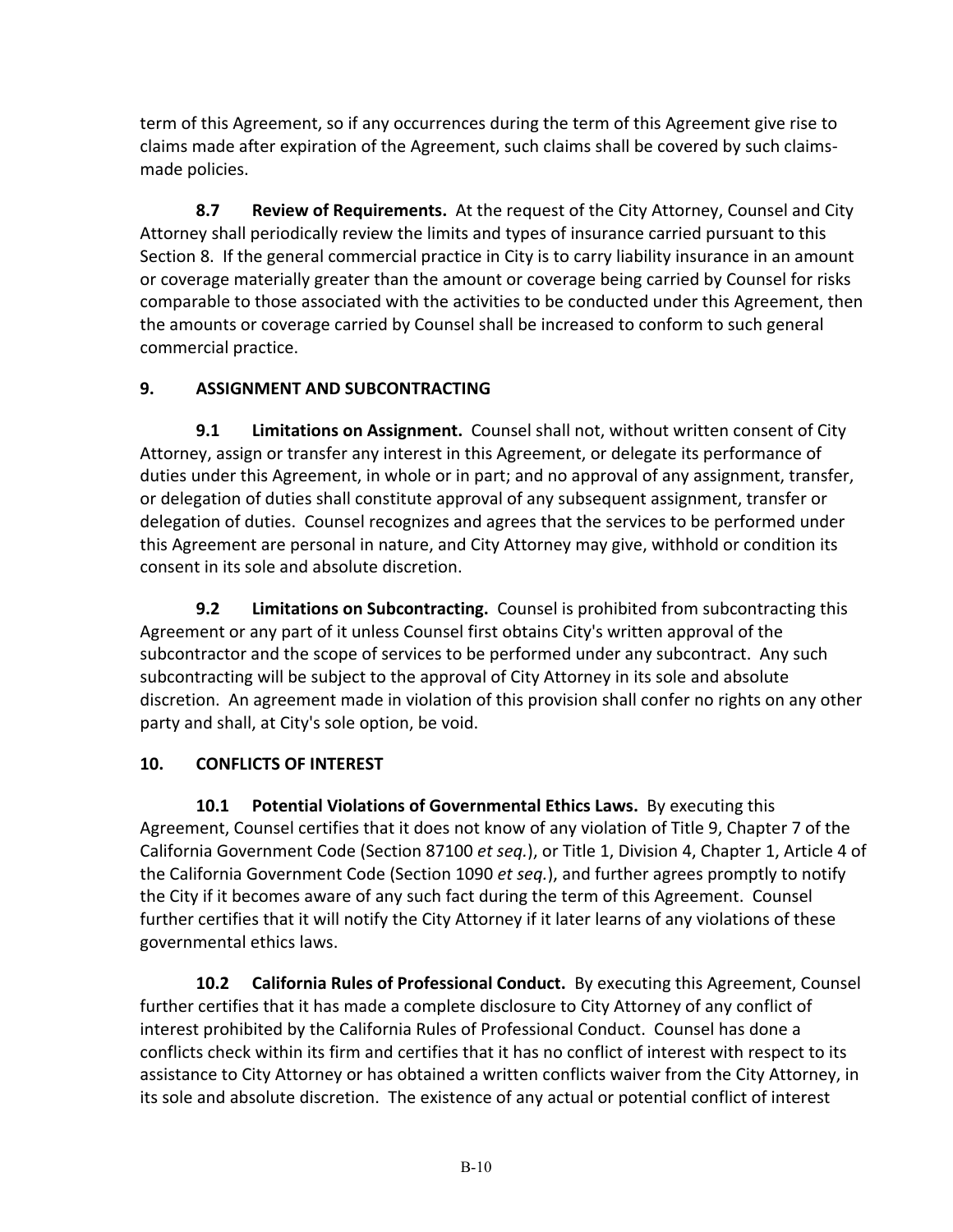must be promptly reported by Counsel to City Attorney and resolved to City Attorney's satisfaction before representation proceeds. Willful failure to make such disclosure, if any, shall constitute grounds for cancellation and termination of this Agreement by City Attorney.

**11. LIMITATION OF LIABILITY.** CITY'S PAYMENT OBLIGATIONS UNDER THIS AGREEMENT SHALL BE LIMITED TO THE PAYMENT OF COMPENSATION PROVIDED FOR IN EXHIBIT B (FEE AND EXPENSE SCHEDULE) ATTACHED HERETO. NOTWITHSTANDING ANY OTHER PROVISION OF THIS AGREEMENT, IN NO EVENT SHALL CITY BE LIABLE, REGARDLESS OF WHETHER ANY CLAIM IS BASED ON CONTRACT OR TORT, FOR ANY SPECIAL, CONSEQUENTIAL, INDIRECT OR INCIDENTAL DAMAGES, INCLUDING, BUT NOT LIMITED TO, LOST PROFITS, ARISING OUT OF OR IN CONNECTION WITH THIS AGREEMENT OR THE SERVICES PERFORMED IN CONNECTION WITH THIS AGREEMENT.

# **12. NONDISCRIMINATORY EMPLOYMENT AND BUSINESS OPPORTUNITIES PRACTICES**

**12.1 Counsel Shall Not Discriminate.** Counsel shall comply with the provisions of Chapters 12B and 12C of the San Francisco Administrative Code. Counsel agrees not to discriminate on the basis of the fact or perception of a person's race, color, creed, religion, national origin, ancestry, age, sex, height, weight, sexual orientation, gender identity, domestic partner status, marital status, disability or Acquired Immune Deficiency Syndrome or HIV status (AIDS/HIV status) against any employee of, any City employee working with, or applicant for employment with Counsel, in any of Counsel's operations within the United States, or against any person seeking accommodations, advantages, facilities, privileges, services, or membership in all business, social, or other establishments or organizations operated by Counsel.

**12.2 Subcontracts.** Counsel shall incorporate by reference in all subcontracts, as may be permitted under this Agreement, the provisions of §§12B.2(a), 12B.2(c)-(k), and 12C.3 of the San Francisco Administrative Code (copies of which are available from City Attorney) and shall require all subcontractors to comply with such provisions. Counsel's failure to comply with the obligations in this subsection shall constitute a material breach of this Agreement.

**12.3 Non-Discrimination of Benefits.** Counsel does not as of the date of this Agreement and will not during the term of this Agreement, in any of its operations in San Francisco, or where any part of this Agreement is being performed for City elsewhere in the United States, discriminate in the provision of bereavement leave, family medical leave, health benefits, membership or membership discounts, moving expenses, pension or retirement benefits or travel benefits, as well as any benefits other than the benefits specified above, between employees with domestic partners and employees with spouses, and/or between the domestic partners and spouses of such employees, where the domestic partnership has been registered with a governmental entity pursuant to state or local law authorizing registration.

**12.4 Declaration.** As a condition to this Agreement, Counsel shall execute the "Chapter 12B Declaration: Nondiscrimination in Contracts and Benefits" form (Form CMD 12B-101) with supporting documentation.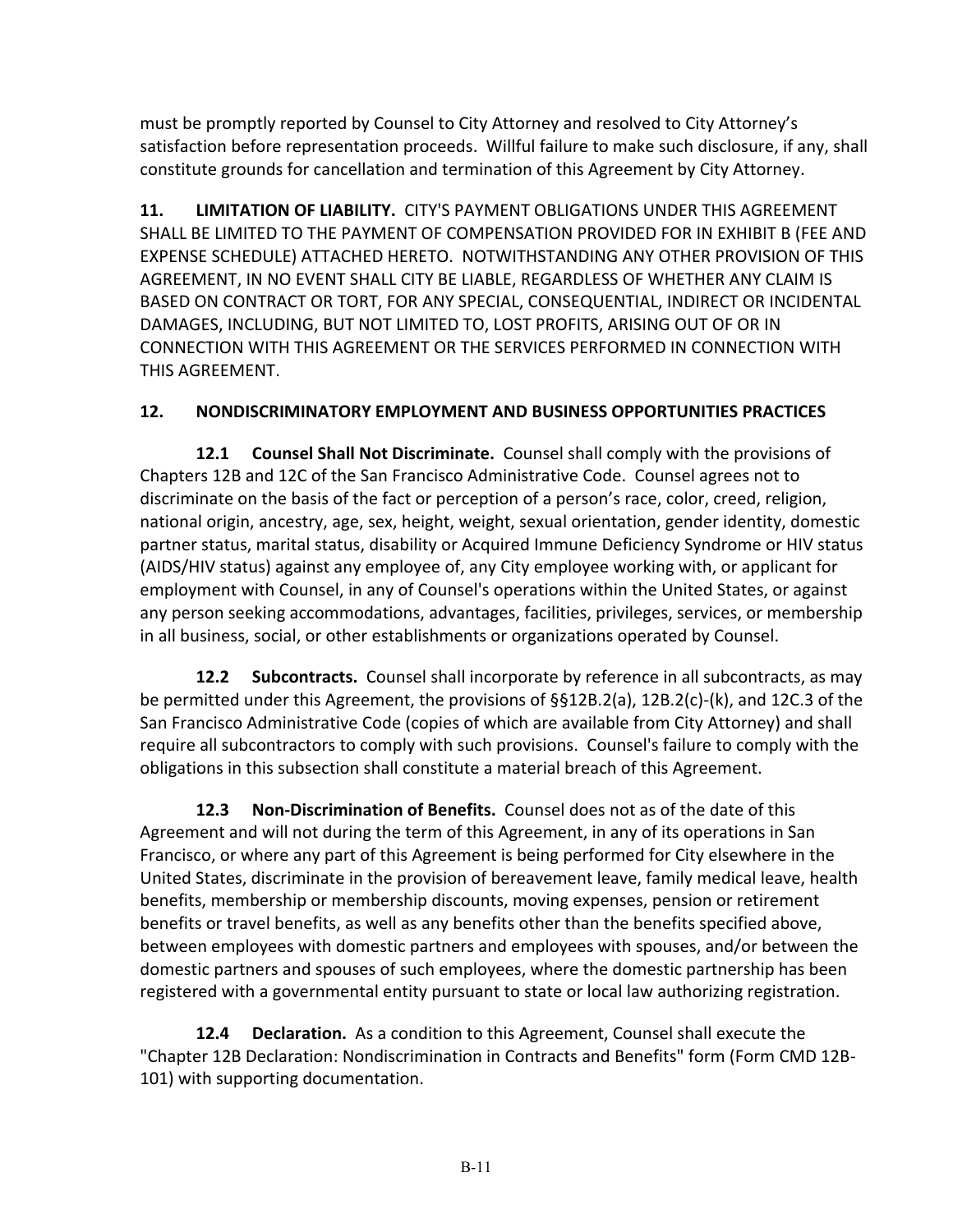### **13. NOTICES**

All notices or other communications to either party by the other as may be required by this Agreement shall be deemed given when made in writing and delivered in person or deposited in the United States mail as follows:

| To City: | San Francisco City Attorney's Office           |
|----------|------------------------------------------------|
|          | City and County of San Francisco               |
|          | 1390 Market Street, Fourth Floor               |
|          | San Francisco, CA 94102                        |
|          | e-mail: elizabeth.dietrich@sfcityatty.org      |
|          | Attn: Elizabeth Dietrich, Deputy City Attorney |
|          |                                                |
|          |                                                |

To the Counsel: [ADDRESS AND INFORMATION]

\_\_\_\_\_\_\_\_\_\_\_\_\_\_\_\_\_\_\_\_\_\_\_\_\_\_\_ e-mail:\_\_\_\_\_\_\_\_\_\_\_\_\_\_\_\_\_\_\_\_\_\_\_\_

Attn: \_\_\_\_\_\_\_\_\_\_\_\_\_\_\_\_\_\_\_\_\_\_\_

or to such other address as either City or Counsel may designate as its new address for such purpose by notice given to the other in accordance with the provisions of this Section 13 at least ten (10) days prior to the effective date of such change.

Any notice hereunder shall be deemed to have been given three (3) days after the date when it is mailed if sent by first class or certified mail, one day after the date it is made if sent by overnight courier, or upon the date personal delivery is made. For convenience of the Parties, copies of notices may also be given by e-mail to the address set forth herein or such other e-mail as may be provided from time to time but neither party may give official or binding notice by email.

# **14. INDEPENDENT CONTRACTOR; PAYMENT OF TAXES AND OTHER EXPENSES**

**14.1 Independent Contractor**. For the purposes of this Section 14, "Counsel" shall be deemed to include not only Counsel, but also any agent or employee of Counsel. Counsel acknowledges and agrees that at all times, Counsel or any agent or employee of Counsel shall be deemed at all times to be an independent contractor and is wholly responsible for the manner in which it performs the services and work requested by City under this Agreement. Counsel, its agents, and employees will not represent or hold themselves out to be employees of the City at any time. Counsel or any agent or employee of Counsel shall not have employee status with City, nor be entitled to participate in any plans, arrangements, or distributions by City pertaining to or in connection with any retirement, health or other benefits that City may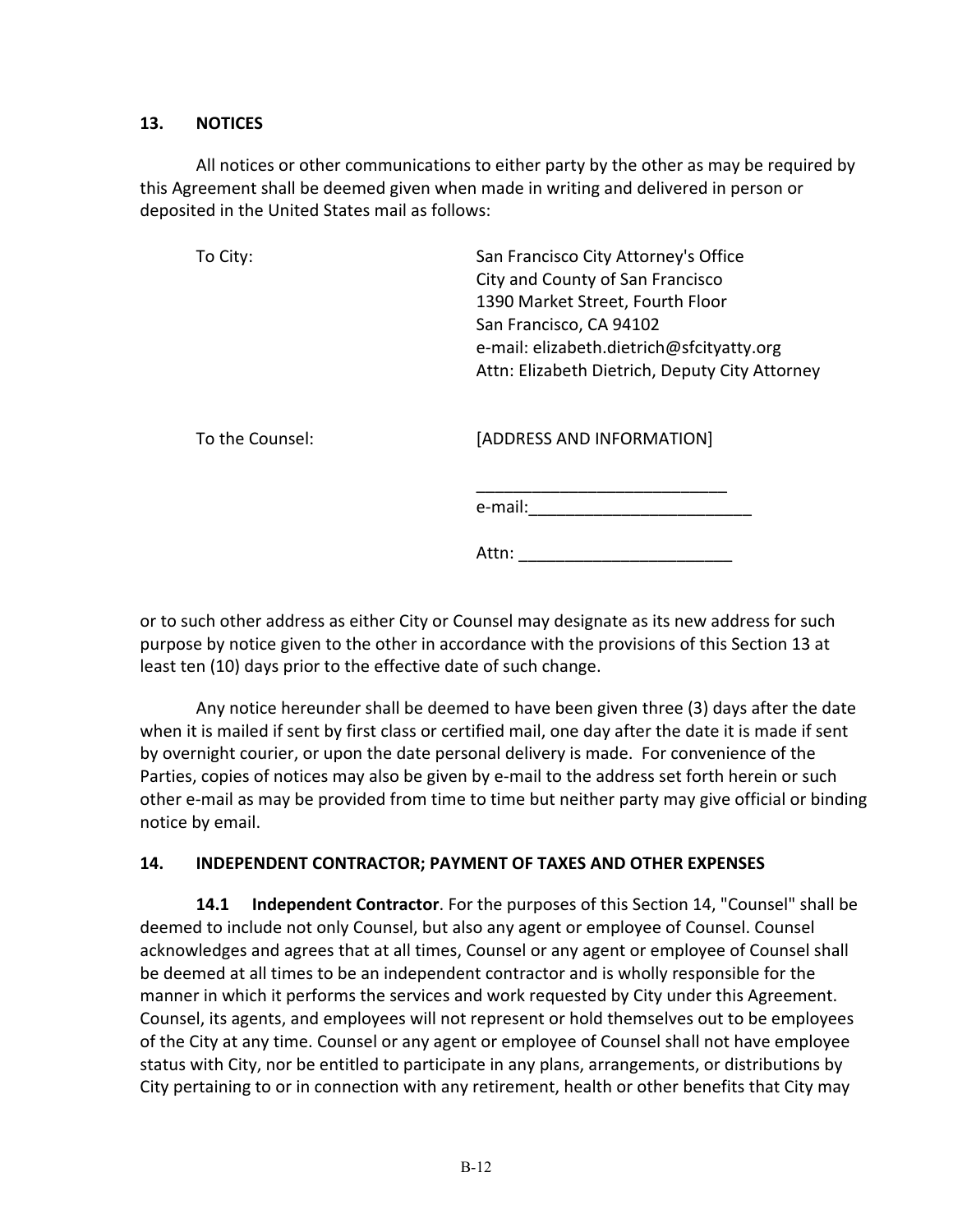offer its employees. Counsel or any agent or employee of Counsel is liable for the acts and omissions of itself, its employees and its agents. Counsel shall be responsible for all obligations and payments, whether imposed by federal, state or local law, including, but not limited to, FICA, income tax withholdings, unemployment compensation, insurance, and other similar responsibilities related to Counsel's performing services and work, or any agent or employee of Counsel providing same. Nothing in this Agreement shall be construed as creating an employment or agency relationship between City and Counsel or any agent or employee of Counsel. Any terms in this Agreement referring to direction from City shall be construed as providing for direction as to policy and the result of Counsel's work only, and not as to the means by which such a result is obtained. City does not retain the right to control the means or the method by which Counsel performs work under this Agreement. Counsel agrees to maintain and make available to City, upon request and during regular business hours, accurate books and accounting records demonstrating Counsel's compliance with this section. Should City determine that Counsel, or any agent or employee of Counsel, is not performing in accordance with the requirements of this Agreement, City shall provide Counsel with written notice of such failure. Within five (5) business days of Counsel's receipt of such notice, and in accordance with Counsel's policy and procedure, Counsel shall remedy the deficiency. Notwithstanding, if City believes that an action of Counsel, or any agent or employee of Counsel, warrants immediate remedial action by Counsel, City shall contact Counsel and provide Counsel in writing with the reason for requesting such immediate action.

**14.2 Payment of Taxes and Other Expenses**. **Payment of Employment Taxes and Other Expenses**. Should City, in its discretion, or a relevant taxing authority such as the Internal Revenue Service or the State Employment Development Division, or both, determine that Counsel is an employee for purposes of collection of any employment taxes, the amounts payable under this Agreement shall be reduced by amounts equal to both the employee and employer portions of the tax due (and offsetting any credits for amounts already paid by Counsel which can be applied against this liability). City shall then forward those amounts to the relevant taxing authority. Should a relevant taxing authority determine a liability for past services performed by Counsel for City, upon notification of such fact by City, Counsel shall promptly remit such amount due or arrange with City to have the amount due withheld from future payments to Counsel under this Agreement (again, offsetting any amounts already paid by Counsel which can be applied as a credit against such liability). A determination of employment status pursuant to this Section 14 shall be solely limited to the purposes of the particular tax in question, and for all other purposes of this Agreement, Counsel shall not be considered an employee of City. Notwithstanding the foregoing, Counsel agrees to indemnify and save harmless City and its officers, agents and employees from, and, if requested, shall defend them against any and all claims, losses, costs, damages, and expenses, including attorneys' fees, arising from this section.

# **15. INDEMNIFICATION**.

**15.1** Counsel shall indemnify and hold harmless City and its officers, agents and employees from, and, if requested, shall defend them from and against any and all liabilities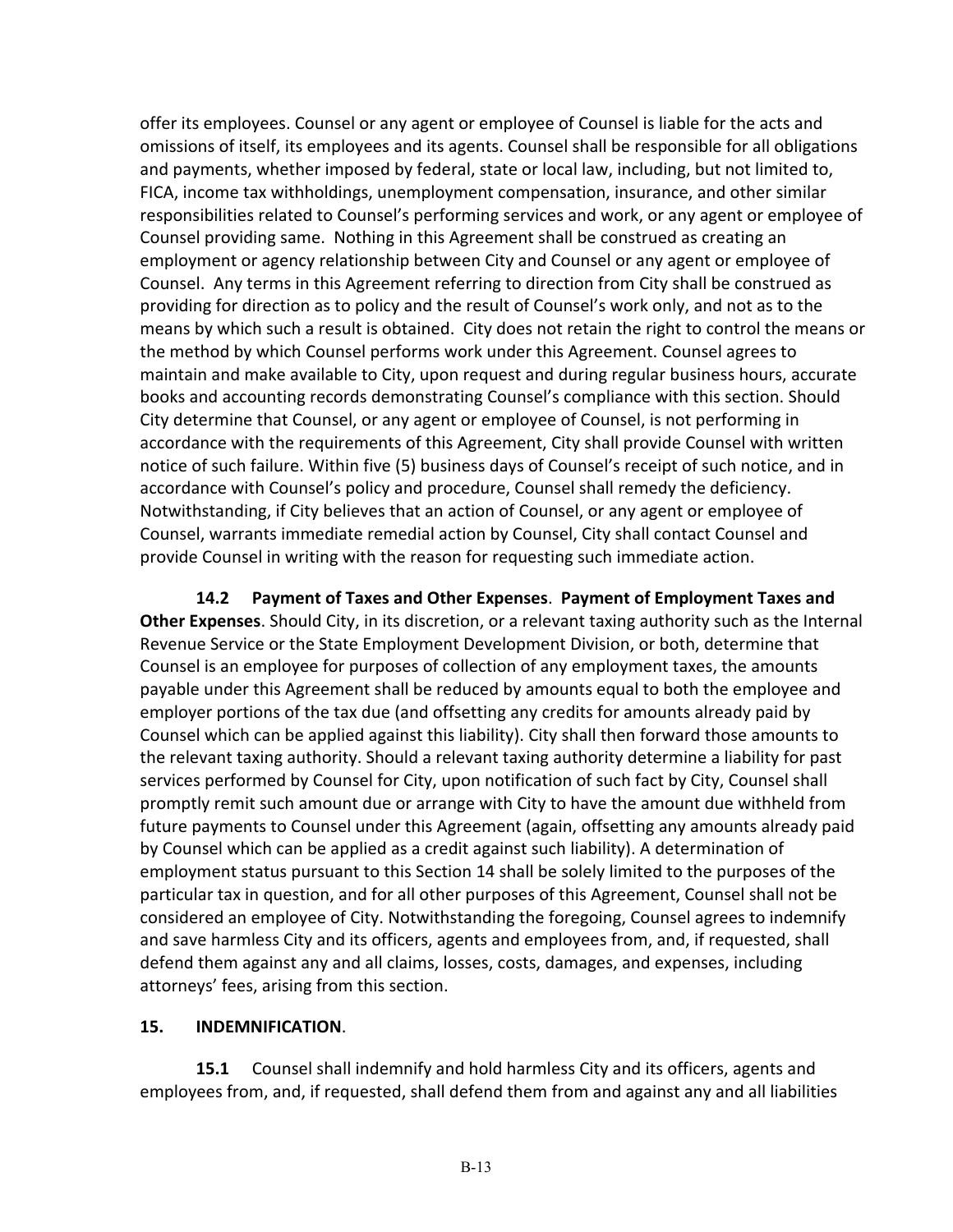(legal, contractual, or otherwise), losses, damages, costs, expenses, or claims for injury or damages (collectively, "Claims"), arising from or in any way connected with Counsel's performance of the Agreement, including but not limited to, any: (i) injury to or death of a person, including employees of City or Counsel; (ii) loss of or damage to property; (iii) violation of local, state, or federal common law, statute or regulation, including but not limited to privacy or personally identifiable information, health information, disability and labor laws or regulations; (iv) strict liability imposed by any law or regulation; or (v) losses arising from Counsel's execution of subcontracts not in accordance with the requirements of this Agreement applicable to subcontractors; except where such Claims are the result of the sole active negligence or willful misconduct of City. The foregoing indemnity shall include, without limitation, reasonable fees of attorneys, consultants and experts and related costs and City's costs of investigating any claims against the City.

**15.2** In addition to Counsel's obligation to indemnify City, Counsel specifically acknowledges and agrees that it has an immediate and independent obligation to defend City from any claim which actually or potentially falls within this indemnification provision, even if the allegations are or may be groundless, false or fraudulent, which obligation arises at the time such claim is tendered to Counsel by City and continues at all times thereafter.

**15.3** Counsel shall indemnify and hold City harmless from all loss and liability, including attorneys' fees, court costs and all other litigation expenses for any infringement of the patent rights, copyright, trade secret or any other proprietary right or trademark, and all other intellectual property claims of any person or persons in consequence of the use by City, or any of its officers or agents, of articles or services to be supplied in the performance of this Agreement.

# **16. DEFAULT; REMEDIES**

**16.1** Each of the following shall constitute an event of default ("Event of Default") under this Agreement:

(a) Counsel fails or refuses to perform or observe any term, covenant or condition contained in any of the following Sections of this Agreement:

| 5.2 | <b>Submitting False Claims.</b> | 17.   | Proprietary or Confidential Information  |
|-----|---------------------------------|-------|------------------------------------------|
|     |                                 |       | of City                                  |
| 5.3 | Taxes                           | 24.3  | Compliance with Laws                     |
| 8.  | Insurance                       | 24.12 | Prohibition on Political Activities with |
|     |                                 |       | City Funds                               |
| 9.  | Assignment and Subcontracting   | 24.13 | Protection of Private Information        |

(b) Counsel fails or refuses to perform or observe any other term, covenant or condition contained in this Agreement, and such default continues for a period of ten days after written notice thereof from City to Counsel.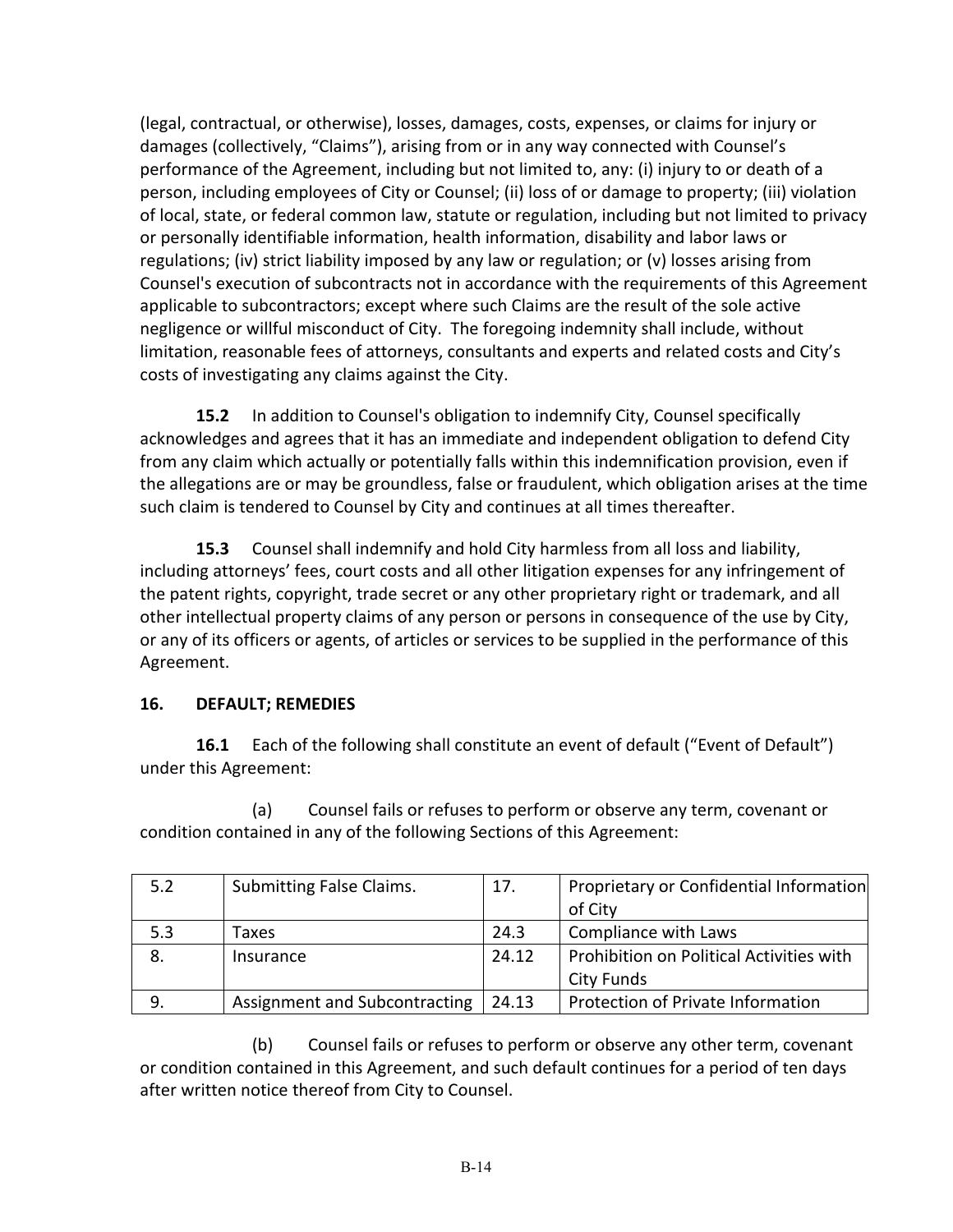(c) Counsel (i) is generally not paying its debts as they become due, (ii) files, or consents by answer or otherwise to the filing against it of, a petition for relief or reorganization or arrangement or any other petition in bankruptcy or for liquidation or to take advantage of any bankruptcy, insolvency or other debtors' relief law of any jurisdiction, (iii) makes an assignment for the benefit of its creditors, (iv) consents to the appointment of a custodian, receiver, trustee or other officer with similar powers of Counsel or of any substantial part of Counsel's property or (v) takes action for the purpose of any of the foregoing.

(d) A court or government authority enters an order (i) appointing a custodian, receiver, trustee or other officer with similar powers with respect to Counsel or with respect to any substantial part of Counsel property, (ii) constituting an order for relief or approving a petition for relief or reorganization or arrangement or any other petition in bankruptcy or for liquidation or to take advantage of any bankruptcy, insolvency or other debtors' relief law of any jurisdiction or (iii) ordering the dissolution, winding-up or liquidation of Counsel.

**16.2** On and after any Event of Default, City shall have the right to exercise its legal and equitable remedies, including, without limitation, the right to terminate this Agreement or to seek specific performance of all or any part of this Agreement. In addition, City shall have the right (but no obligation) to cure (or cause to be cured) on behalf of Counsel any Event of Default; Counsel shall pay to City on demand all costs and expenses incurred by City in effecting such cure, with interest thereon from the date of such costs or expenses are incurred at the maximum rate then permitted by law. City shall have the right to offset from any amounts due to Counsel under this Agreement or any other agreement between City and Counsel all damages, losses, costs or expenses incurred by City as a result of such Event of Default and any liquidated damages due from Counsel pursuant to the terms of this Agreement or any other agreement.

**16.3** All remedies provided for in this Agreement may be exercised individually or in combination with any other remedy available hereunder or under applicable laws, rules and regulations. The exercise of any remedy shall not preclude or in any way be deemed to waive any other remedy.

**17. PROPRIETARY OR CONFIDENTIAL INFORMATION OF CITY.** Counsel understands and agrees that, in the performance of the work or services under this Agreement or in contemplation thereof, Counsel will have access to private or confidential information, including, without limitation, attorney work product and information subject to the attorneyclient privilege, which may be owned or controlled by City and that such information may contain proprietary or confidential details, the disclosure of which to third parties may be damaging to City. Counsel agrees that all information created by Counsel for City or disclosed by City to Counsel shall be held in confidence and used only in performance of the Agreement. This section shall survive the termination or expiration of this Agreement.

**18. WORKS FOR HIRE.** If, in connection with services performed under this Agreement, Counsel or its subcontractors create artwork, copy, posters, billboards, photographs,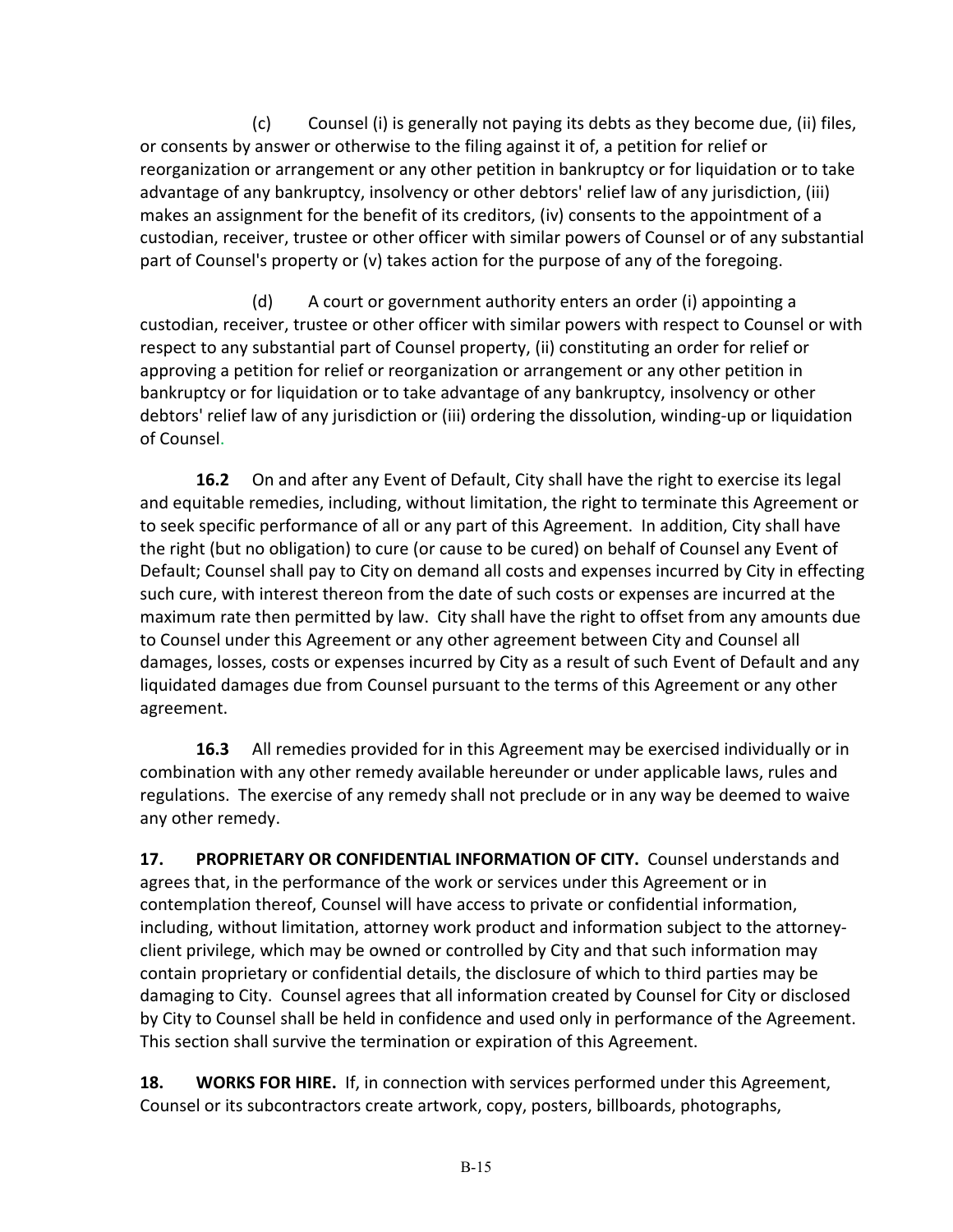videotapes, audiotapes, systems designs, software, reports, diagrams, surveys, blueprints, source codes or any other original works of authorship, such works of authorship shall be works for hire as defined under Title 17 of the United States Code, and all copyrights in such works are the property of the City. If it is ever determined that any works created by Counsel or its subcontractors under this Agreement are not works for hire under U.S. law, Counsel hereby assigns all copyrights to such works to City, and agrees to provide any material and execute any documents necessary to effectuate such assignment. With the approval of City, Counsel may retain and use copies of such works for reference and as documentation of its experience and capabilities.

**19. AUDIT AND INSPECTION OF RECORDS.** Counsel agrees to maintain and make available to City, during regular business hours, accurate books and accounting records relating to its work under this Agreement. Counsel will permit City to audit, examine and make excerpts and transcripts from such books and records, and to make audits of all invoices, materials, payrolls, records or personnel and other data related to all other matters covered by this Agreement, whether funded in whole or in part under this Agreement. Counsel shall maintain such data and records in an accessible location and condition for a period of not fewer than five years after final payment under this Agreement or until after final audit has been resolved, whichever is later. The State of California or any federal agency having an interest in the subject matter of this Agreement shall have the same rights conferred upon City by this Section.

**20**. **NON-WAIVER OF RIGHTS.** The omission by either party at any time to enforce any default or right reserved to it, or to require performance of any of the terms, covenants, or provisions hereof by the other party at the time designated, shall not be a waiver of any such default or right to which the party is entitled, nor shall it in any way affect the right of the party to enforce such provisions thereafter.

**21. TROPICAL HARDWOOD AND VIRGIN REDWOOD BAN.** Pursuant to §804(b) of the San Francisco Environment Code, City urges Counsel not to import, purchase, obtain, or use for any purpose, any tropical hardwood, tropical hardwood wood product, virgin redwood or virgin redwood wood product.

**22. DRUG-FREE WORKPLACE POLICY.** Counsel acknowledges that pursuant to the Federal Drug-Free Workplace Act of 1989, the unlawful manufacture, distribution, dispensation, possession, or use of a controlled substance is prohibited on City premises. Counsel agrees that any violation of this prohibition by Counsel, its employees, agents or assigns will be deemed a material breach of this Agreement.

**23. COMPLIANCE WITH AMERICANS WITH DISABILITIES ACT.** Counsel acknowledges that, pursuant to the Americans with Disabilities Act (ADA), programs, services and other activities provided by a public entity to the public, whether directly or through a Counsel, must be accessible to the disabled public. Counsel shall provide the services specified in this Agreement in a manner that complies with the ADA and any and all other applicable federal, state and local disability rights legislation. Counsel agrees not to discriminate against disabled persons in the provision of services, benefits or activities provided under this Agreement and further agrees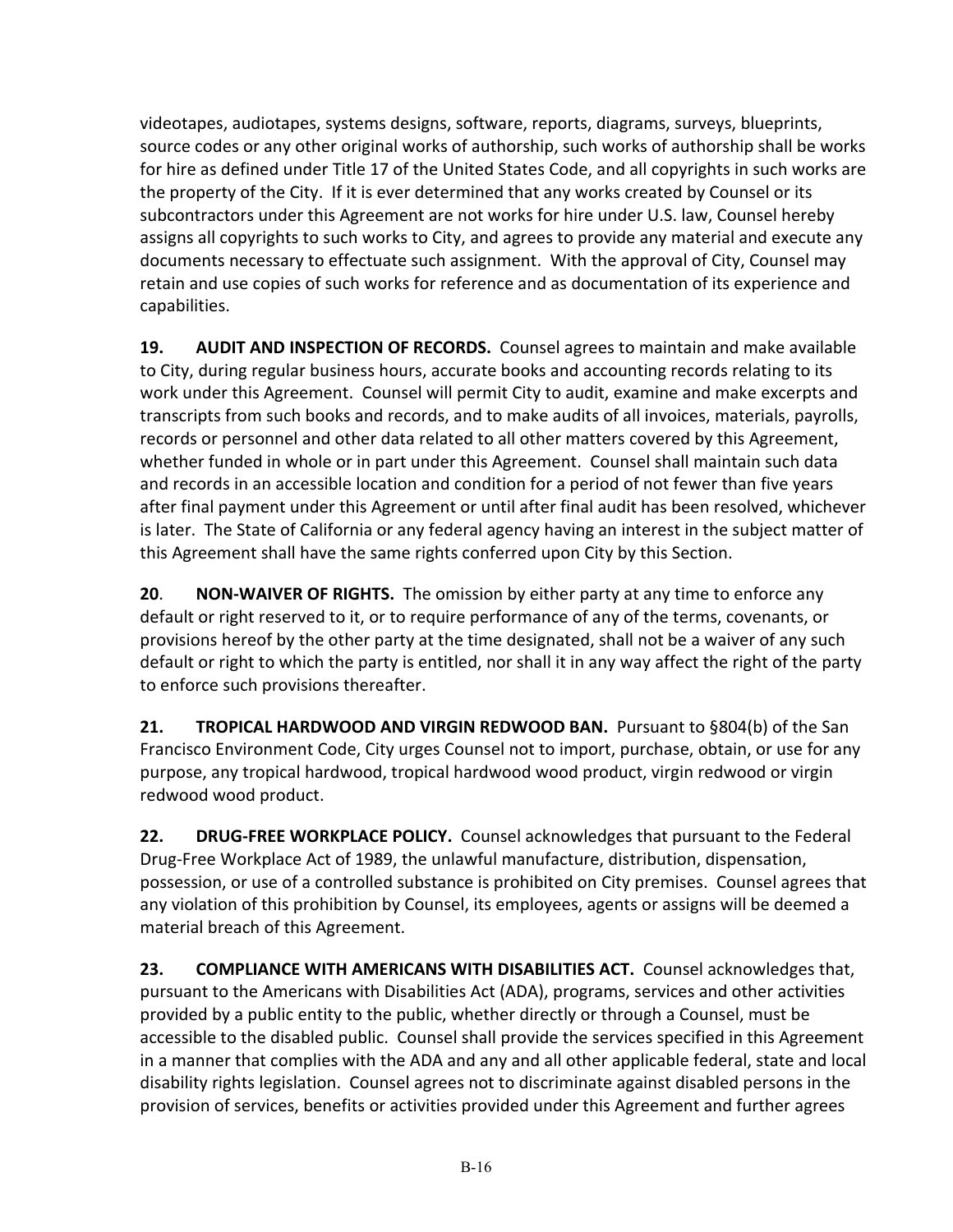that any violation of this prohibition on the part of Counsel, its employees, agents or assigns will constitute a material breach of this Agreement.

# **24. GENERAL CONDITIONS**

**24.1 Severability.** Any provision or portion of this Agreement prohibited as unlawful or unenforceable under any applicable law of any jurisdiction shall as to such jurisdiction be ineffective without affecting other provisions of this Agreement. If the provisions of such applicable law may be waived, they are hereby waived to the end that this Agreement may be deemed to be a valid and binding Agreement enforceable in accordance with its terms.

**24.2 Governing Law.** The formation, interpretation and performance of this Agreement shall be governed by the laws of the State of California. Venue for all litigation relative to the formation, interpretation and performance of this Agreement shall be in San Francisco.

**24.3 Compliance with Laws.** Counsel shall keep itself fully informed of City's Charter, codes, ordinances and regulations of City and of all state and federal laws in any manner affecting the performance of this Agreement and must at all times comply with such codes, ordinances, and regulations and all applicable laws as they may be amended from time to time.

**24.4 Modifications to this Agreement.** Neither this Agreement nor any term or provisions hereof may be changed, waived, discharged, or terminated, except by a written instrument signed by both Parties hereto or except as otherwise expressly provided in this Agreement.

| 1.2 | Ownership of Documents, Reports 17<br>and Data Files              |       | Proprietary or Confidential<br><b>Information of City</b> |
|-----|-------------------------------------------------------------------|-------|-----------------------------------------------------------|
| 5.2 | <b>Submitting False Claims.</b>                                   | 18    | <b>Works for Hire</b>                                     |
| 5.3 | Taxes                                                             | 24.1  | Severability                                              |
| 8   | Insurance                                                         | 24.2  | Governing Law                                             |
| 11  | Limitation of Liability                                           | 24.4  | Modifications to this Agreement                           |
| 14  | Independent Contractor;<br>Payment of Taxes and Other<br>Expenses | 24.13 | Protection of Private Information                         |
| 15  | Indemnification                                                   | 24.17 | Interpretation of Agreement                               |

**24.5 Survival.** The following sections shall survive any termination, expiration or cancellation of this Agreement:

**24.6 Approvals by City; Point of Contact.** Except as otherwise provided in this Agreement or as otherwise required by City's Charter, all approvals or consents requested or required hereunder may be given by City Attorney or its designee. All such approvals or consents may be given or withheld in City Attorney's sole discretion, unless otherwise expressly provided. Silence shall not be considered approval of City for any purposes hereof. Any legal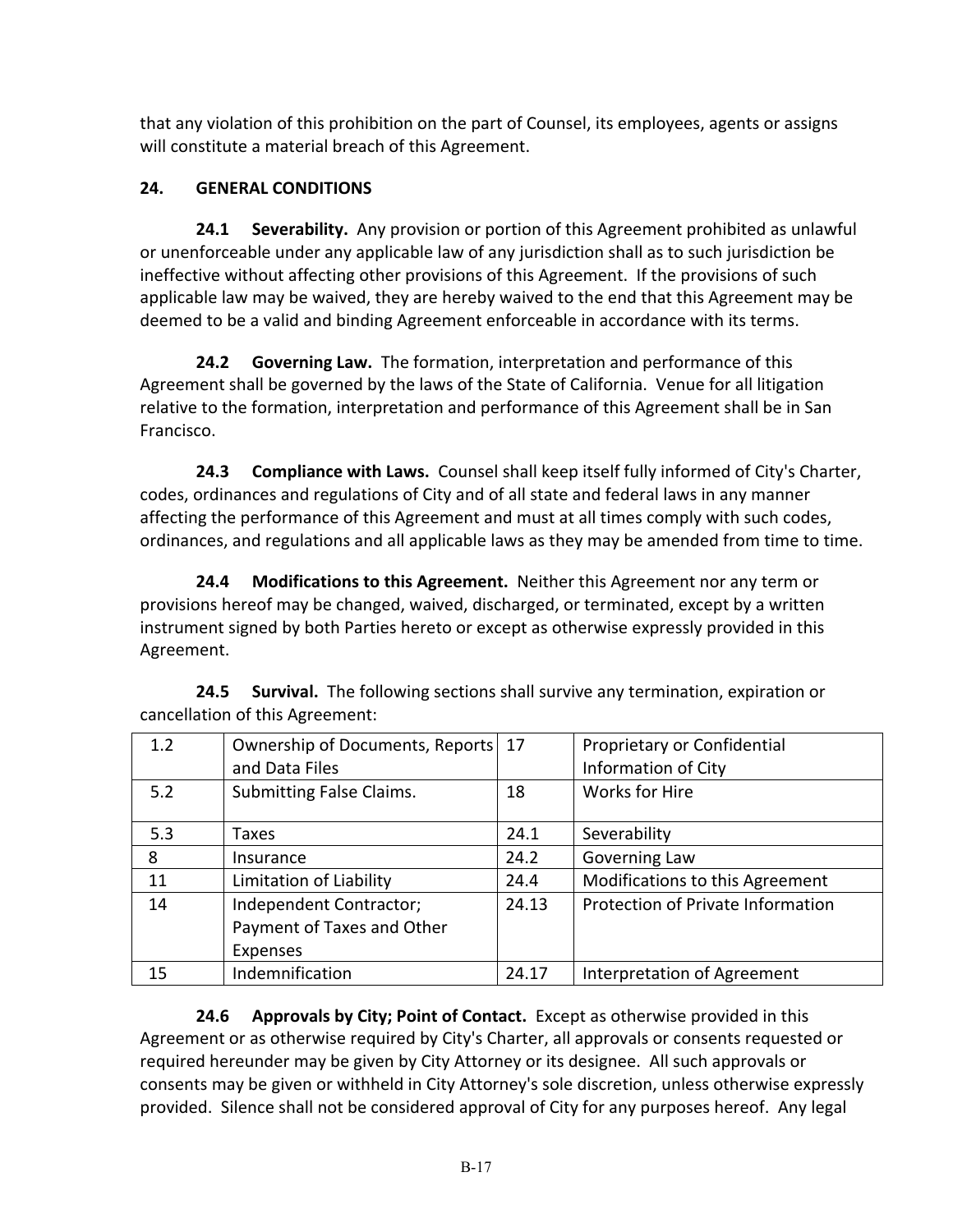advice given by Counsel with respect to this representation shall be rendered to City Attorney, or City Attorney's designee.

**24.7 Counsel Responsibility.** Counsel shall report to, and work under the direction and control of, City Attorney or its designee, in the performance of the services. Counsel agrees to be solely responsible, however, for its own actions and those of its subordinates and subcontractors throughout the term of this Agreement. Counsel shall handle any press contact it receives directly or indirectly in connection with the subject of this Agreement in coordination with City Attorney. Counsel also agrees that any court and administrative filings, written opinions and any correspondence containing substantive advice shall be reviewed and approved by City Attorney before issuance.

**24.8 Notification of Limitations on Contributions.** By executing this Agreement, Counsel acknowledges its obligations under section 1.126 of the City's Campaign and Governmental Conduct Code, which prohibits any person who contracts with, or is seeking a contract with, any department of the City for the rendition of personal services, for the furnishing of any material, supplies or equipment, for the sale or lease of any land or building, for a grant, loan or loan guarantee, or for a development agreement, from making any campaign contribution to (i) a City elected official if the contract must be approved by that official, a board on which that official serves, or the board of a state agency on which an appointee of that official serves, (ii) a candidate for that City elective office, or (iii) a committee controlled by such elected official or a candidate for that office, at any time from the submission of a proposal for the contract until the later of either the termination of negotiations for such contract or twelve months after the date the City approves the contract. The prohibition on contributions applies to each prospective party to the contract; each member of Counsel's board of directors; Counsel's chairperson, chief executive officer, chief financial officer and chief operating officer; any person with an ownership interest of more than 10% in Counsel; any subcontractor listed in the bid or contract; and any committee that is sponsored or controlled by Counsel. Counsel certifies that it has informed each such person of the limitation on contributions imposed by Section 1.126 by the time it submitted a proposal for the contract, and has provided the names of the persons required to be informed to the City department with whom it is contracting.

**24.9 Execution in Counterparts.** This Agreement may be executed in several counterparts, each of which shall be an original and all of which shall constitute but one and the same Agreement.

**24.10 Requiring Minimum Compensation for Covered Employees.** Counsel shall comply fully with and be bound by all of the provisions of the Minimum Compensation Ordinance (MCO), as set forth in San Francisco Administrative Code Chapter 12P (Chapter 12P), including the remedies provided, and implementing guidelines and rules. The provisions of Chapter 12P are incorporated herein by reference and made a part of this Agreement as though fully set forth. The text of the MCO is available on the web at www.sfgov.org/olse/mco.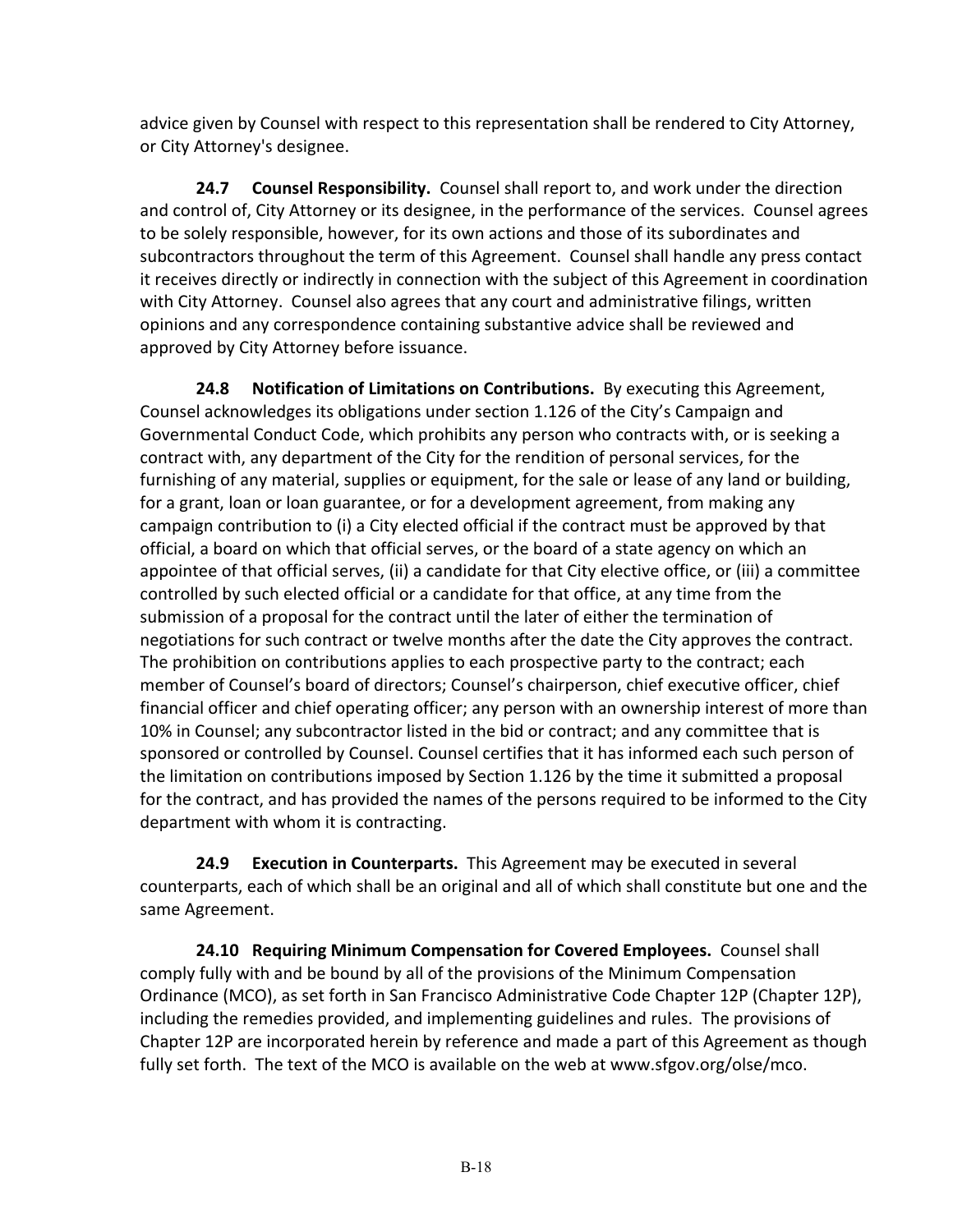**24.11 Requiring Health Benefits for Covered Employees.** Counsel shall comply fully with and be bound by all of the provisions of the Health Care Accountability Ordinance (HCAO), as set forth in San Francisco Administrative Code Chapter 12Q, including the remedies provided, and implementing regulations, as the same may be amended from time to time. The provisions of Chapter 12Q are incorporated by reference and made a part of this Agreement as though fully set forth herein. The text of the HCAO is available on the web at www.sfgov.org/olse.

**24.12. Prohibition on Political Activity with City Funds.** In accordance with San Francisco Administrative Code Chapter 12.G, Counsel may not participate in, support, or attempt to influence any political campaign for a candidate or for a ballot measure (collectively, "Political Activity") in the performance of the services provided under this Agreement. Counsel agrees to comply with San Francisco Administrative Code Chapter 12.G and any implementing rules and regulations promulgated by City's Controller. The terms and provisions of Chapter 12.G are incorporated herein by this reference. In the event Counsel violates the provisions of this section, City may, in addition to any other rights or remedies available hereunder, (i) terminate this Agreement, and (ii) prohibit Counsel from bidding on or receiving any new City contract for a period of two (2) years. The Controller will not consider Counsel's use of profit as a violation of this section.

**24.13. Protection of Private Information.** If this Agreement requires the City to disclose "Private Information" to Counsel within the meaning of San Francisco Administrative Code Chapter 12M, the terms and provisions of which are incorporated herein, Counsel shall use such information only in accordance with the restrictions stated in Chapter 12M and in this Agreement and only as necessary in performing the services provided for under this Agreement. Any failure on the part of Counsel to comply with the requirements of Chapter 12M will subject Counsel to the enforcement and penalty provisions in Chapter 12M.

**24.14 Food Service Waste Reduction Requirements.** Counsel shall comply fully with and be bound by all of the provisions of the Food Service Waste Reduction Ordinance, as set forth in San Francisco Environment Code Chapter 16, including the remedies provided, and implementing guidelines and rules. The provisions of Chapter 16 are incorporated herein by reference and made a part of this Agreement as though fully set forth.

**24.15 Consideration of Criminal History in Hiring and Employment Decisions.** Counsel agrees to comply fully with and be bound by all of the provisions of Chapter 12T, "City Counsel/Subcontractor Consideration of Criminal History in Hiring and Employment Decisions," of the San Francisco Administrative Code ("Chapter 12T"), including the remedies provided, and implementing regulations, as may be amended from time to time. The provisions of Chapter 12T are incorporated by reference and made a part of this Agreement as though fully set forth herein. The text of the Chapter 12T is available on the web at http://sfgov.org/olse/fco.

**24.16. Consideration of Salary History.** Counsel shall comply with San Francisco Administrative Code Chapter 12K, the Consideration of Salary History Ordinance or "Pay Parity Act." Counsel is prohibited from considering current or past salary of an applicant in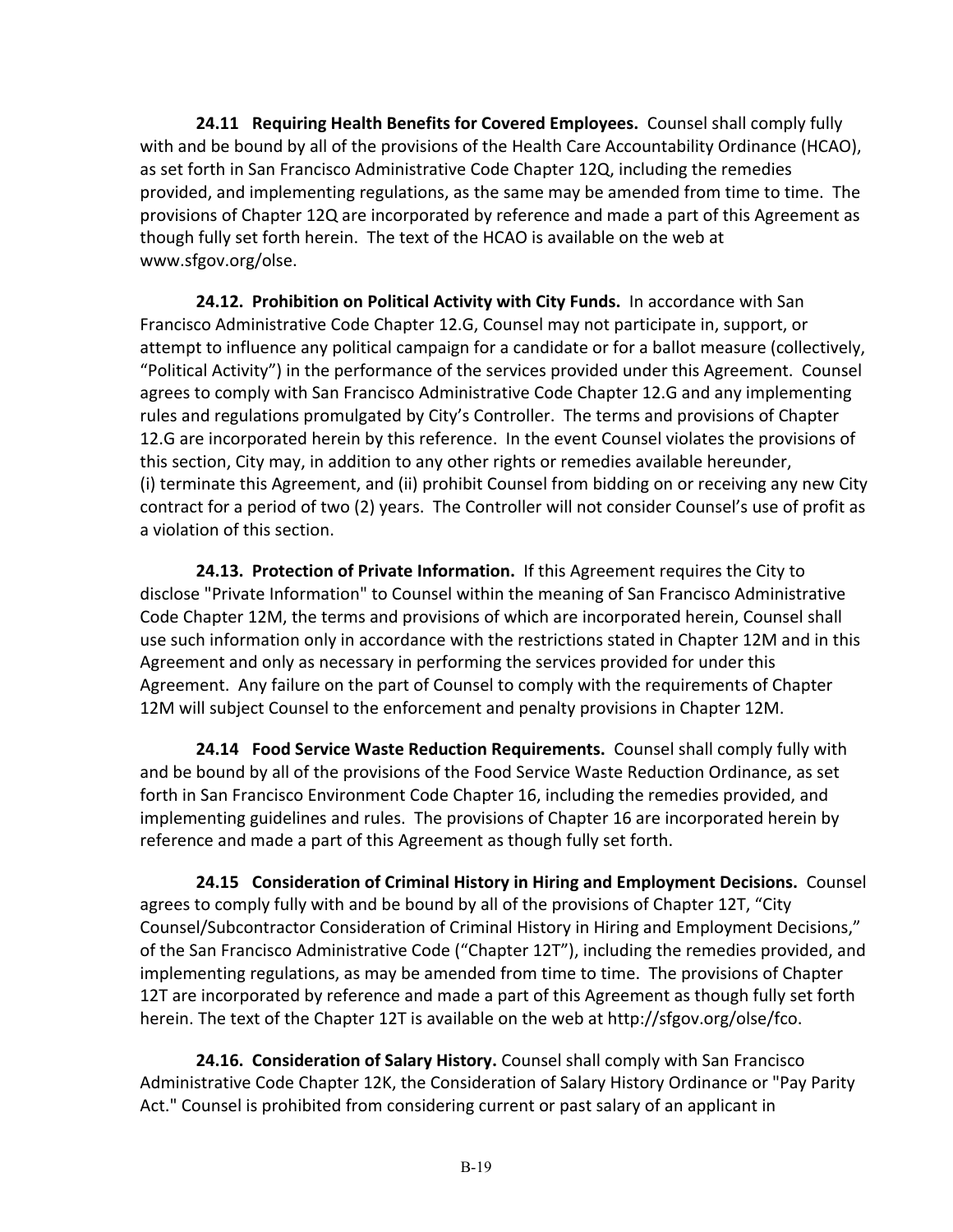determining whether to hire the applicant or what salary to offer the applicant to the extent that such applicant is applying for employment to be performed on this Agreement or in furtherance of this Agreement, and whose application, in whole or part, will be solicited, received, processed or considered, whether or not through an interview, in the City or on City property. The ordinance also prohibits employers from (1) asking such applicants about their current or past salary or (2) disclosing a current or former employee's salary history without that employee's authorization unless the salary history is publicly available. Counsel is subject to the enforcement and penalty provisions in Chapter 12K. Information about and the text of Chapter 12K is available on the web at https://sfgov.org/olse/consideration-salary-history. Counsel is required to comply with all of the applicable provisions of 12K, irrespective of the listing of obligations in this Section

**24.17 Interpretation of Agreement.** This Agreement has been drafted through a cooperative effort of both Parties, and both Parties have had an opportunity to have the Agreement reviewed and revised by legal counsel. No party shall be considered the drafter of this Agreement, and no presumption or rule that an ambiguity shall be construed against the party drafting the clause shall apply to the interpretation or enforcement of this Agreement.

**25. MacBride Principles—Northern Ireland.** Pursuant to San Francisco Administrative Code §12F.5, City urges companies doing business in Northern Ireland to move towards resolving employment inequities, and encourages such companies to abide by the MacBride Principles. The City urges San Francisco companies to do business with corporations that abide by the MacBride Principles. By signing below, the person executing this agreement on behalf of Counsel acknowledges and agrees that he or she has read and understood this section.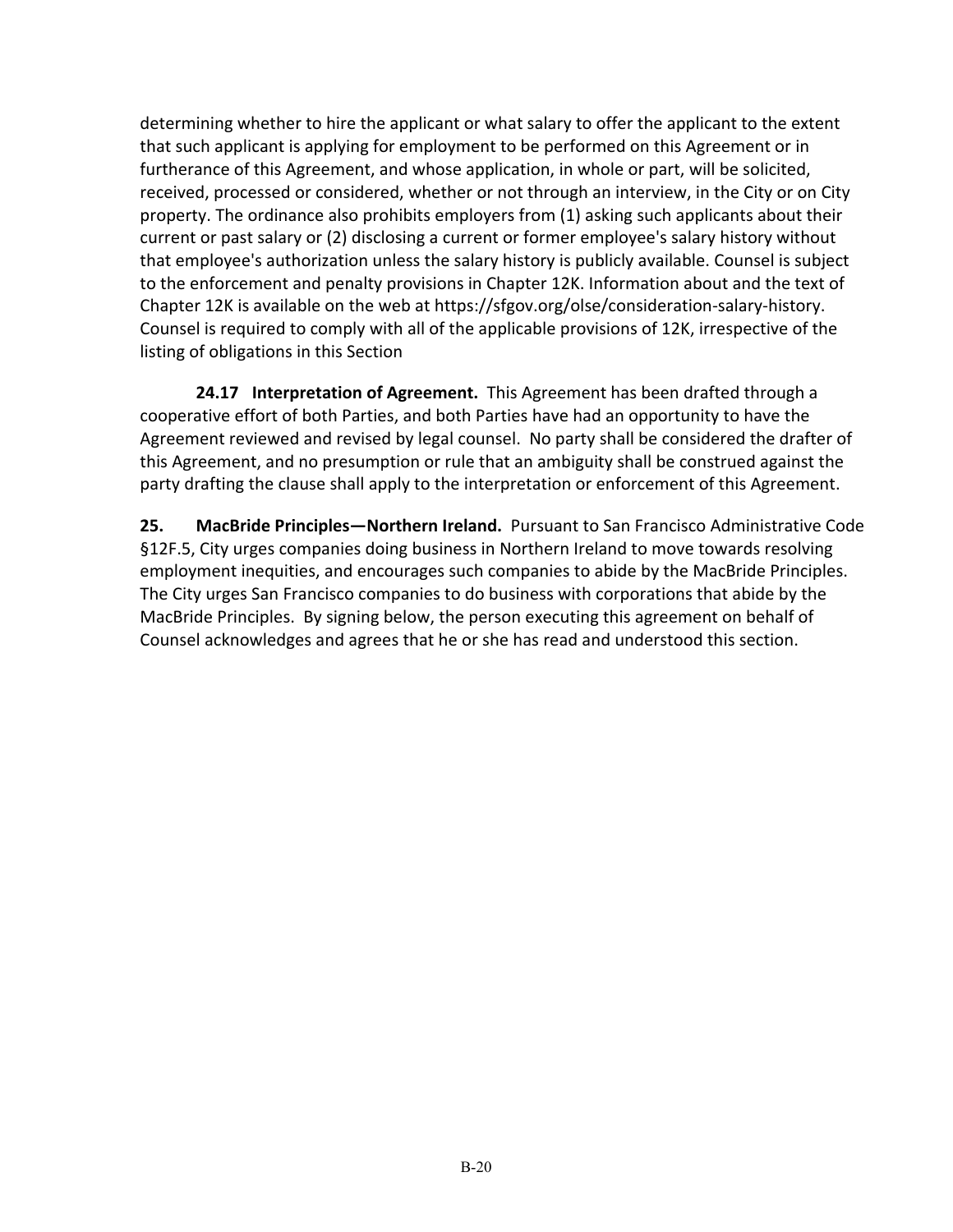IN WITNESS WHEREOF, the Parties hereto have executed this Agreement on the day first mentioned above.

CITY COUNSEL

**DAVID CHIU [LAW FIRM]**,

City Attorney a \_\_\_\_\_\_\_\_\_\_\_\_\_\_\_\_\_\_\_\_\_\_\_\_\_

By: By: **Katharine Hobin Porter [NAME] Managing Attorney**

\_\_\_\_\_\_\_\_\_\_\_\_\_\_\_\_\_\_\_\_\_\_\_\_\_ Federal Employer Number

Exhibits:

- A: Schedule of Services
- B: Fee and Expense Schedule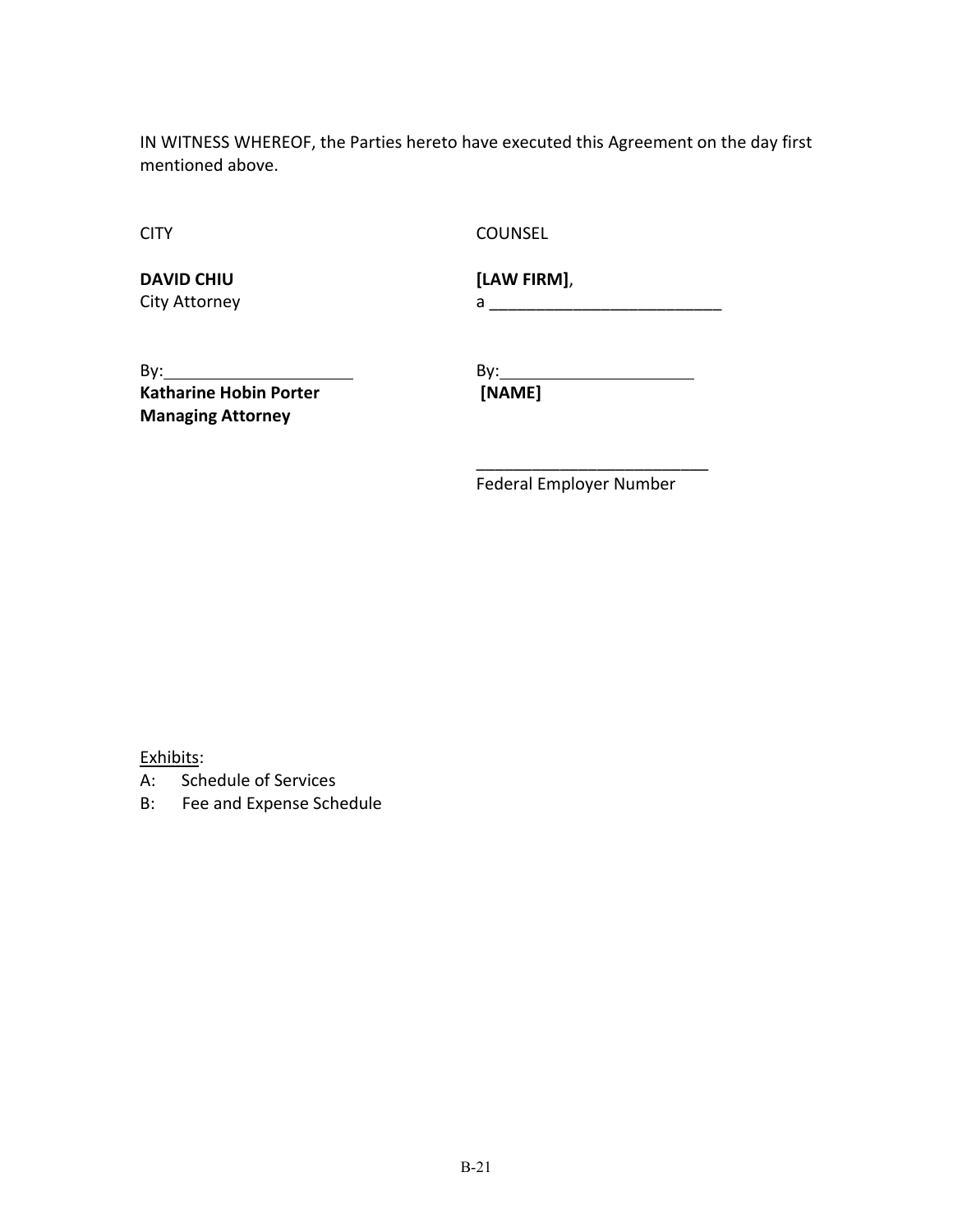# **EXHIBIT A**

## **Schedule of Services**

The following description of the scope of services is intended as a general guide and not as a complete description of all aspects of services that Counsel may be retained to perform or of all the task necessary to complete the services that Counsel may be retained to perform.

- 1. Advise the City Attorney on compliance with applicable laws, including regulatory, environmental, and real property laws and regulations relating to the property, the Lease, and the plugging, abandonment, decommissioning, and proper disposition of the oil wells and the property.
- 2. Advise the City Attorney, and negotiate, draft and review agreements and ancillary documents relating to the Project, including but not limited to, documents relating to the Lease, contracts with third party consultants, and agreements with regulatory authorities. Recommend course of action, documentation, policies, and procedures to ensure City compliance with applicable qualification criteria, rules and regulations relating to the Project.
- 3. Provide guidance and market insight with respect to applicable best practices, regulatory processes, Project agreements and documents.
- 4. Perform legal due diligence.
- 5. Attend Project meetings and negotiations.
- 6. Perform other Project-related activities as identified by the City.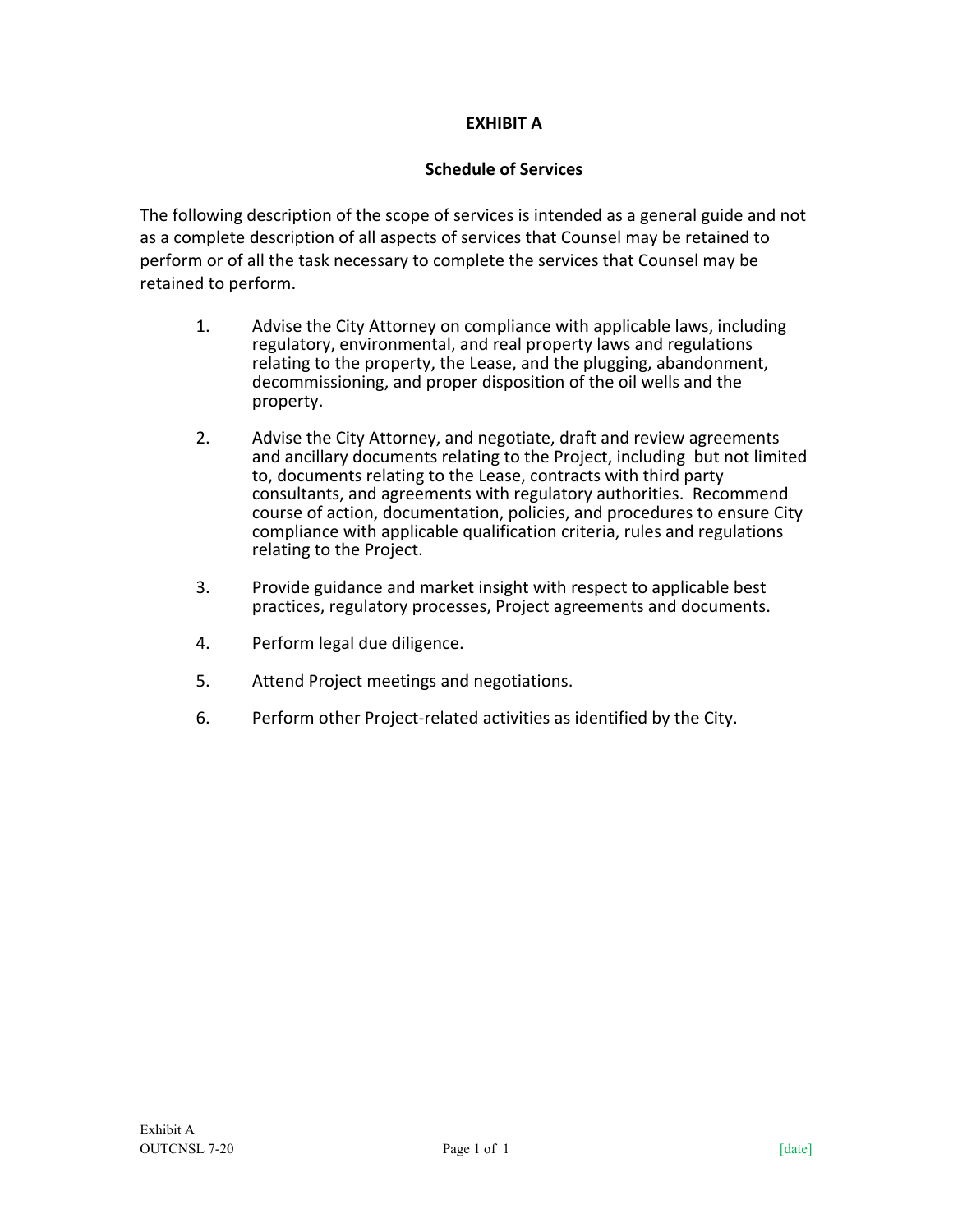# **EXHIBIT B**

# **Fee and Expense Schedule**

City agrees to compensate Counsel under this Agreement in the amount and manner set forth below:

**A. Charges for Professional Services**. Counsel shall be paid for professional services of any attorneys or other timekeepers assigned to City matters at the following hourly rates:

**[Name of Attorney(s)] [Title] [Hourly Rate]**

These rates shall not be modified except by written instrument executed and approved in the same manner as this Agreement. As stated in section 7.2 of the Agreement, any change in the lead attorney or addition of attorneys or timekeepers other than those listed above requires the prior written approval of the City Attorney or designee. For purposes of this Agreement, the City Attorney's designee is the individual identified in Section 13, Notices, of this Agreement. If Counsel wishes to charge for the services of additional attorneys or timekeepers, Counsel shall provide written notice with the name, title and hourly rate of the attorney or staff member, and obtain the written approval of the City Attorney or designee before charging for any services they provide. Counsel shall not increase the rate for these attorneys or staff from the amount specified in that written notice for the term of the agreement, except as provided above.

Counsel shall use efficient and cost-effective means in rendering services as set forth in section 7.2 of the Agreement. In no event shall Counsel bill, nor shall the City pay, more than the amount certified by the City. Charges for preparing, processing or reviewing bills are not reimbursable under this Agreement.

**B. Travel Time**. Counsel shall not be compensated for travel time in connection with performing services under this Agreement unless Counsel obtains advance written approval from the City Attorney or designee. When invoicing for approved travel time, Counsel shall indicate the starting and ending location of the trip, and the purpose of the travel.

**C. Out of Pocket Expenses**. City shall reimburse Counsel for its reasonable and necessary actual out-of-pocket expenses incurred in the course of rendering services consisting only of the expenses set forth below. All travel expenses shall be reimbursed in accordance with the City and County of San Francisco – Office of the Controller, Accounting Policies and Procedures, as they may periodically be updated. http://famis.sfgov.org/controllerspolicies

1) Transportation (airline, rental car, rail, bus, taxi, public transportation or ride sharing) expenses. When invoicing for travel expenses, Counsel shall indicate the starting and ending location of the trip, and the purpose of the travel. Counsel shall obtain preapproval in writing by the City Attorney or designee for airline expenses and only Coach/Economy Class fares will be reimbursed.